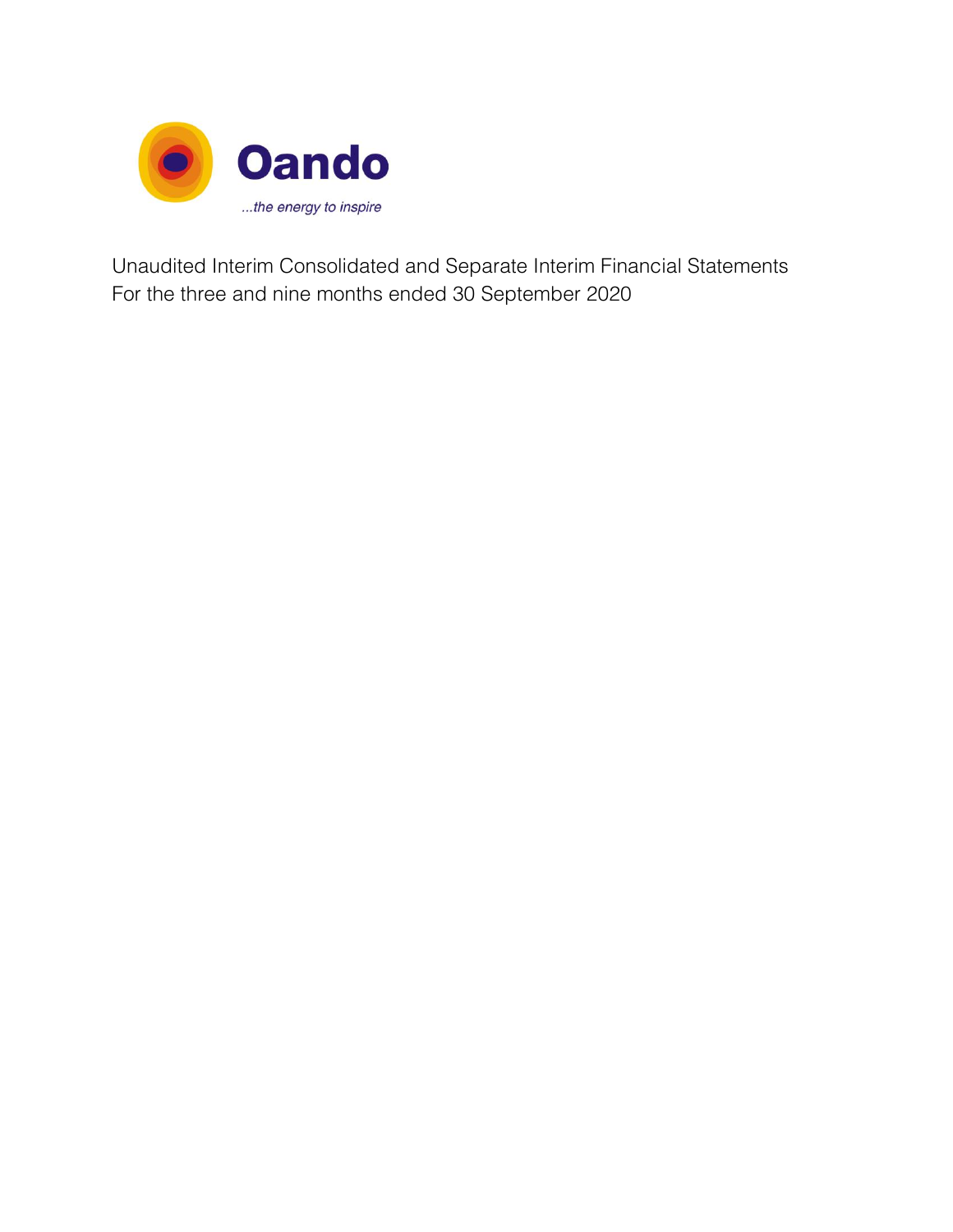## Oando PLC

#### UNAUDITED INTERIM CONSOLIDATED & SEPARATE FINANCIAL STATEMENTS FOR THE PERIOD ENDED 30 SEPTEMBER 2020 AND 2019

| <b>CONTENTS</b>                                                                               | <b>PAGE</b>    |
|-----------------------------------------------------------------------------------------------|----------------|
| Unaudited consolidated and separate statements of profit or loss & other comprehensive income | $3 - 6$        |
| Unaudited consolidated and separate statements of financial position                          | $\overline{7}$ |
| Unaudited consolidated and separate statements of changes in equity                           | $8 - 9$        |
| Unaudited consolidated and separate statements of cash flows                                  | 10             |
| Notes to the interim financial statements                                                     | $11 - 37$      |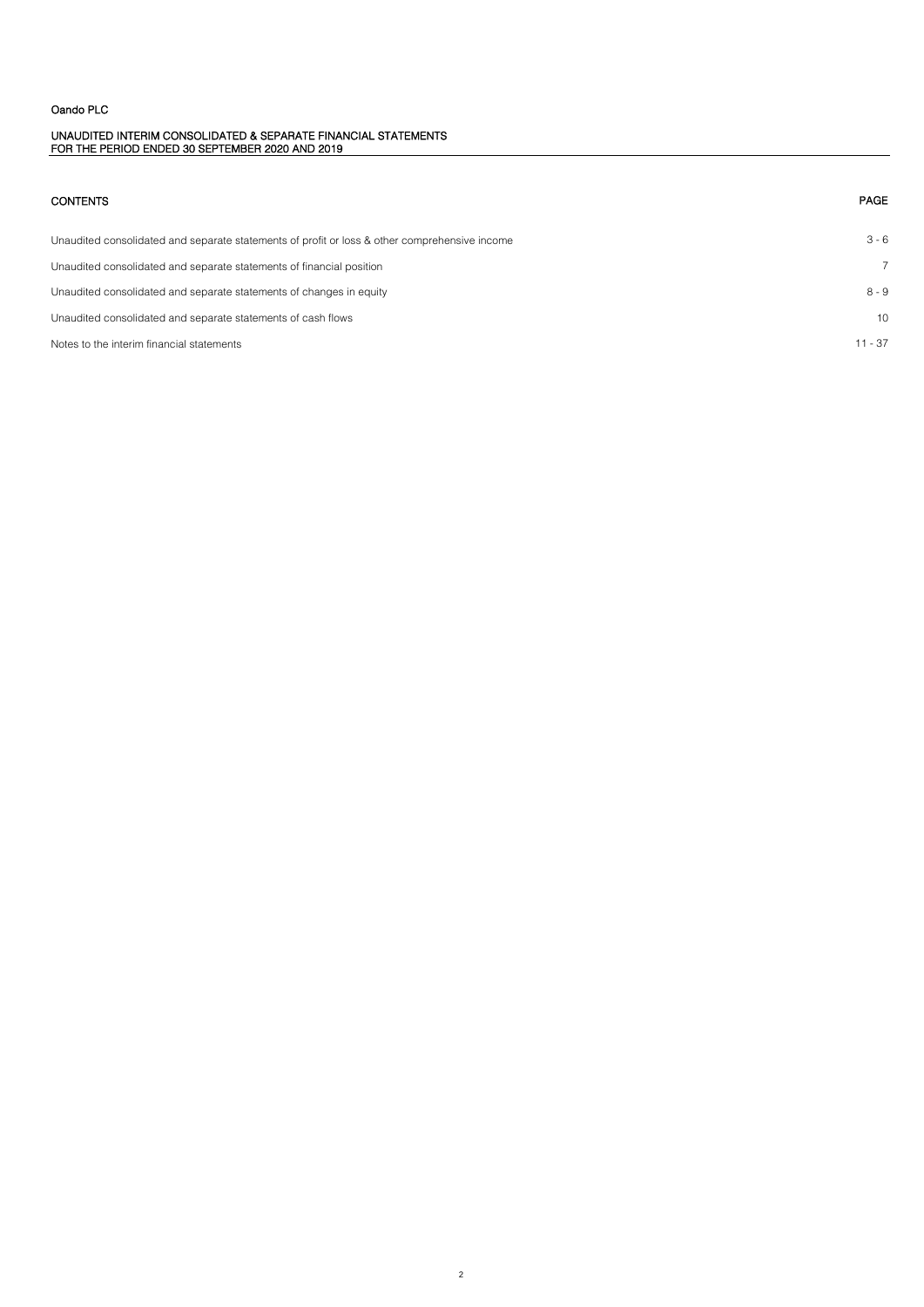#### Oando PLC UNAUDITED INTERIM CONSOLIDATED AND SEPARATE FINANCIAL STATEMENTS UNAUDITED STATEMENT OF PROFIT OR LOSS FOR THE PERIOD ENDED 30 SEPTEMBER 2020 AND 2019

| <b>GROUP</b>                                                      | <b>NOTE</b>    | Three months<br>ended 30<br>September<br>2020<br>N'000 | Three months<br>ended 30<br>September<br>2019<br>N'000 | Nine months<br>ended 30<br>September<br>2020<br>N'000 | Nine months<br>ended 30<br>September<br>2019<br>N'000 |
|-------------------------------------------------------------------|----------------|--------------------------------------------------------|--------------------------------------------------------|-------------------------------------------------------|-------------------------------------------------------|
| Continuing operations                                             |                |                                                        |                                                        |                                                       |                                                       |
| Revenue                                                           | $3.3a$ , $b$   | 84,662,334                                             | 98.350.989                                             | 288,636,361                                           | 413,759,553                                           |
| Cost of sales                                                     |                | (74, 718, 675)                                         | (77,940,328)                                           | (255, 783, 652)                                       | (351, 460, 572)                                       |
| Gross profit                                                      |                | 9.943.659                                              | 20,410,661                                             | 32,852,709                                            | 62,298,981                                            |
| Other operating income                                            | $\overline{4}$ | 5,911,342                                              | 1,824,821                                              | 32,353,620                                            | 4,183,729                                             |
| (Impairment of assets)/reversal of impairment of financial assets | 5              | (524, 242)                                             | 647.874                                                | (62, 715, 626)                                        | 11,269,957                                            |
| Administrative expenses                                           |                | (20, 573, 797)                                         | (4, 291, 577)                                          | (52, 816, 137)                                        | (57,992,548)                                          |
| Operating (expense)/income                                        | $3.3a$ , $b$   | (5,243,038)                                            | 18,591,779                                             | (50, 325, 434)                                        | 19,760,119                                            |
| Finance cost                                                      |                | (15,614,193)                                           | (12,810,072)                                           | (48,928,874)                                          | (34,095,185)                                          |
| Finance income                                                    |                | 2,341,593                                              | 2,466,186                                              | 6,851,806                                             | 7,083,302                                             |
| Net finance cost                                                  | $3.3a$ , $b$   | (13, 272, 600)                                         | (10, 343, 886)                                         | (42,077,068)                                          | (27,011,883)                                          |
| Share of loss of associates                                       |                |                                                        | (200, 603)                                             |                                                       | (1,981,755)                                           |
| (Loss)/profit before income tax                                   | $3.3a$ , $b$   | (18, 515, 638)                                         | 8.047.290                                              | (92, 402, 502)                                        | (9,233,519)                                           |
| Income tax credit/(expense)                                       | $3.3a$ , $b$   | 9.629.863                                              | (2, 151, 841)                                          | 47.679.546                                            | 22,297,610                                            |
| (Loss)/profit for the period                                      |                | (8,885,775)                                            | 5,895,449                                              | (44, 722, 956)                                        | 13,064,091                                            |
| (Loss)/profit attributable to:                                    |                |                                                        |                                                        |                                                       |                                                       |
| Equity holders of the parent                                      |                | (7,658,266)                                            | 4.833.370                                              | (40, 234, 599)                                        | 8,441,678                                             |
| Non-controlling interest                                          |                | (1, 227, 509)                                          | 1,062,079                                              | (4, 488, 357)                                         | 4,622,413                                             |
|                                                                   |                | (8.885.775)                                            | 5.895.449                                              | (44, 722, 956)                                        | 13.064.091                                            |
| (Loss)/profit per share attributable to ordinary equity holders   |                |                                                        |                                                        |                                                       |                                                       |
| of the parent during the period (expressed in Naira per share):   | 21             | (0.62)                                                 | 0.39                                                   | (3.24)                                                | 0.68                                                  |
|                                                                   |                |                                                        |                                                        |                                                       |                                                       |

The accounting policies and notes form an integral part of these unaudited interim consolidated and separate financial statements.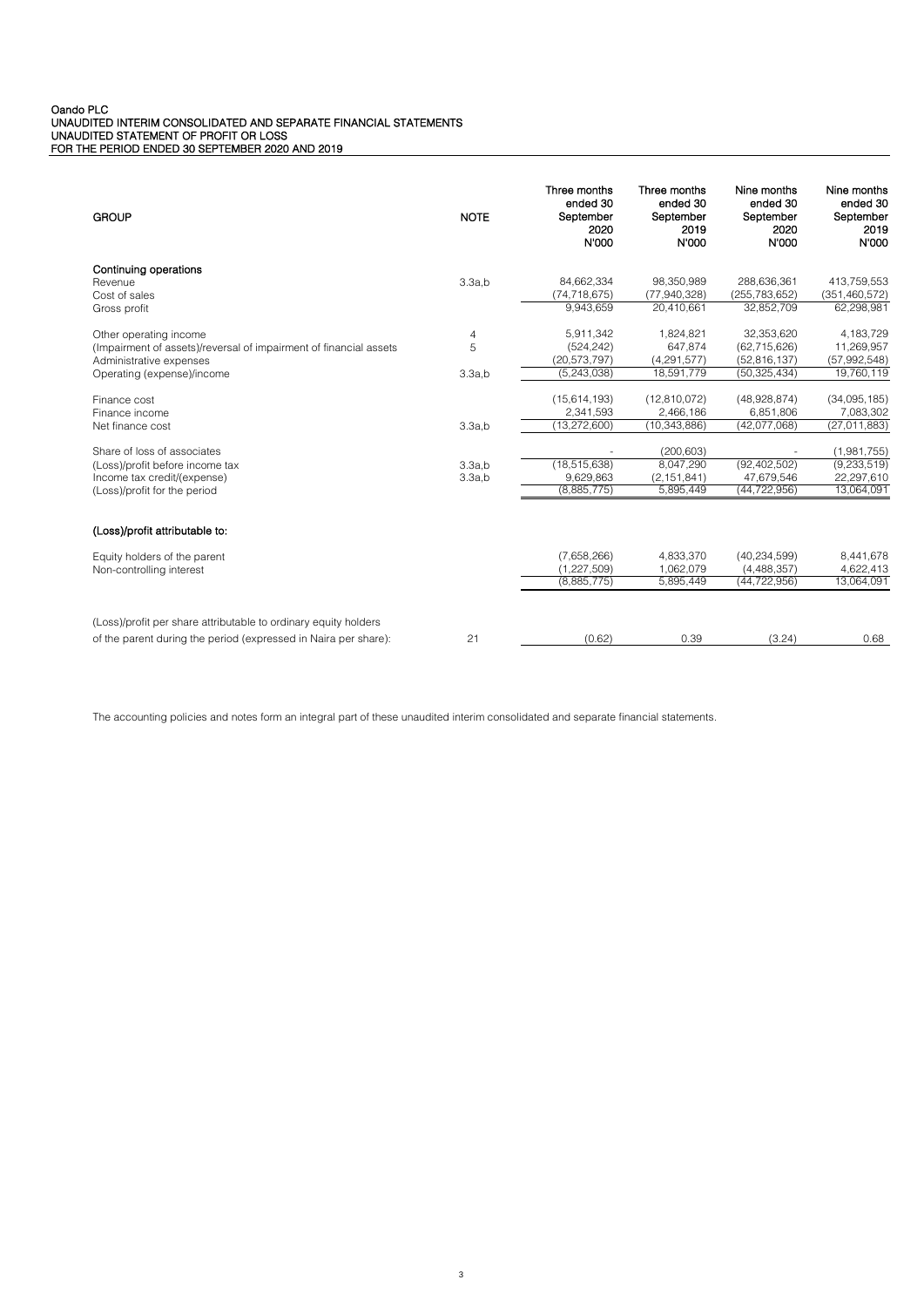#### Oando PLC UNAUDITED INTERIM CONSOLIDATED AND SEPARATE FINANCIAL STATEMENTS UNAUDITED STATEMENT OF PROFIT OR LOSS AND OTHER COMPREHENSIVE INCOME FOR THE PERIOD ENDED 30 SEPTEMBER 2020 AND 2019

| <b>GROUP</b>                                                                                                                                                                                                                                                                            | Three months<br>ended 30<br>September<br>2020<br>N'000 | Three months<br>ended 30<br>September<br>2019<br>N'000 | Nine months<br>ended 30<br>September<br>2020<br>N'000 | Nine months<br>ended 30<br>September<br>2019<br>N 000 |
|-----------------------------------------------------------------------------------------------------------------------------------------------------------------------------------------------------------------------------------------------------------------------------------------|--------------------------------------------------------|--------------------------------------------------------|-------------------------------------------------------|-------------------------------------------------------|
| (Loss)/profit for the period                                                                                                                                                                                                                                                            | (8,885,775)                                            | 5.895.449                                              | (44, 722, 956)                                        | 13,064,091                                            |
| Other comprehensive income:<br>Items that will not be reclassified to profit or loss in subsequent periods:                                                                                                                                                                             |                                                        |                                                        |                                                       |                                                       |
| Items that may be reclassified to profit or loss in subsequent periods:<br>Exchange differences on translation of foreign operations<br>Reversal of estimated share of associate's foreign currency translation reserve<br>Other comprehensive (loss)/income for the period, net of tax | (955, 913)<br>(2, 563)<br>(958, 476)                   | 1,461,320<br>1,461,320                                 | 5,866,110<br>110.175<br>5,976,285                     | (1,361,061)<br>54.363<br>(1,306,698)                  |
| Reclassification to profit or loss<br>Reclassification of share of Glover BV's foreign currency translation reserve                                                                                                                                                                     |                                                        |                                                        |                                                       | 456,326                                               |
| Other comprehensive (loss)/income for the period, net of tax                                                                                                                                                                                                                            | (958.476)                                              | 1,461,320                                              | 5,976,285                                             | (850, 372)                                            |
| Total comprehensive (loss)/profit for the period, net of tax                                                                                                                                                                                                                            | (9,844,251)                                            | 7,356,769                                              | (38, 746, 671)                                        | 12,213,719                                            |
| Attributable to:<br>- Equity holders of the parent<br>- Non-controlling interests<br>Total comprehensive (loss)/profit for the period net of tax                                                                                                                                        | (8,577,794)<br>(1, 266, 457)<br>(9,844,251)            | 5,957,253<br>1,399,516<br>7,356,769                    | (36, 455, 670)<br>(2, 291, 001)<br>(38, 746, 671)     | 8,180,509<br>4.033.210<br>12,213,719                  |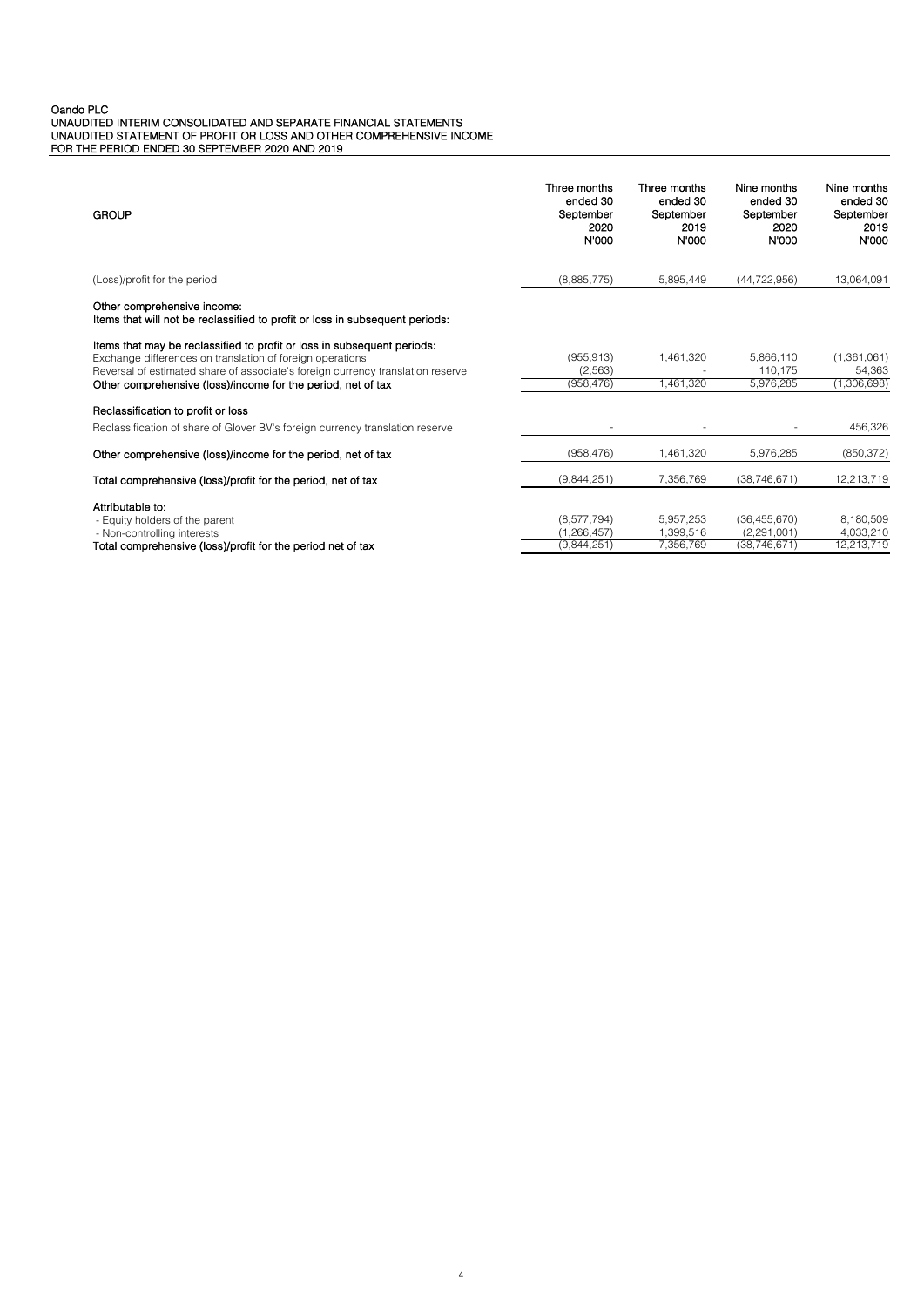#### Oando PLC UNAUDITED INTERIM CONSOLIDATED AND SEPARATE FINANCIAL STATEMENTS UNAUDITED STATEMENT OF PROFIT OR LOSS FOR THE PERIOD ENDED 30 SEPTEMBER 2020 AND 2019

| <b>COMPANY</b>                                                    |    | Three months<br>ended 30<br>September<br>2020<br>N'000 | Three months<br>ended 30<br>September<br>2019<br>N'000 | Nine months<br>ended 30<br>September<br>2020<br>N'000 | Nine months<br>ended 30<br>September<br>2019<br>N'000 |
|-------------------------------------------------------------------|----|--------------------------------------------------------|--------------------------------------------------------|-------------------------------------------------------|-------------------------------------------------------|
|                                                                   |    |                                                        |                                                        |                                                       |                                                       |
| Revenue<br>Cost of sales                                          |    | 30,948,069<br>(31, 275, 437)                           | 86,633,068<br>(86, 548, 881)                           | 153,644,194<br>(155, 044, 454)                        | 304,875,024<br>(305, 146, 622)                        |
| Gross (loss)/profit                                               |    | (327, 368)                                             | 84,187                                                 | (1,400,260)                                           | (271, 598)                                            |
| Other operating income                                            | 4  | 323,347                                                | 1,563,612                                              | 9,485,600                                             | 5,733,178                                             |
| (Impairment of assets)/reversal of impairment of financial assets | 5  | (56, 426)                                              | (3,721,179)                                            | (2,784,892)                                           | 6,285,534                                             |
| Administrative expenses                                           |    | (269, 901)                                             | 5,645,499                                              | (17, 478, 528)                                        | (16, 187, 749)                                        |
| Operating (expense)/profit                                        |    | (330, 348)                                             | 3,572,119                                              | (12, 178, 080)                                        | (4, 440, 635)                                         |
| Finance cost                                                      |    | (4,640,172)                                            | (7, 170, 553)                                          | (14, 757, 068)                                        | (14,881,256)                                          |
| Finance income                                                    |    | 327,920                                                | 771,346                                                | 859.201                                               | 1,168,351                                             |
| Net finance cost                                                  |    | (4,312,252)                                            | (6,399,207)                                            | (13, 897, 867)                                        | (13, 712, 905)                                        |
| Loss before income tax                                            |    | (4,642,600)                                            | (2,827,088)                                            | (26,075,947)                                          | (18, 153, 540)                                        |
| Income tax expense                                                |    | (77, 370)                                              | (108, 291)                                             | (384, 110)                                            | (396, 632)                                            |
| Loss for the period                                               |    | (4,719,970)                                            | (2,935,379)                                            | (26, 460, 057)                                        | (18, 550, 172)                                        |
|                                                                   |    |                                                        |                                                        |                                                       |                                                       |
| Loss attributable to:                                             |    |                                                        |                                                        |                                                       |                                                       |
| Equity holders of the parent                                      |    | (4,719,970)                                            | (2,935,379)                                            | (26, 460, 057)                                        | (18, 550, 172)                                        |
| Non-controlling interest                                          |    | (4,719,970)                                            | (2,935,379)                                            | (26, 460, 057)                                        | (18, 550, 172)                                        |
|                                                                   |    |                                                        |                                                        |                                                       |                                                       |
| Loss per share attributable to ordinary equity holders            |    |                                                        |                                                        |                                                       |                                                       |
| of the parent during the period (expressed in Naira per share):   | 21 | (0.38)                                                 | (0.24)                                                 | (2.13)                                                | (1.49)                                                |

The accounting policies and notes form an integral part of these unaudited interim consolidated and separate financial statements.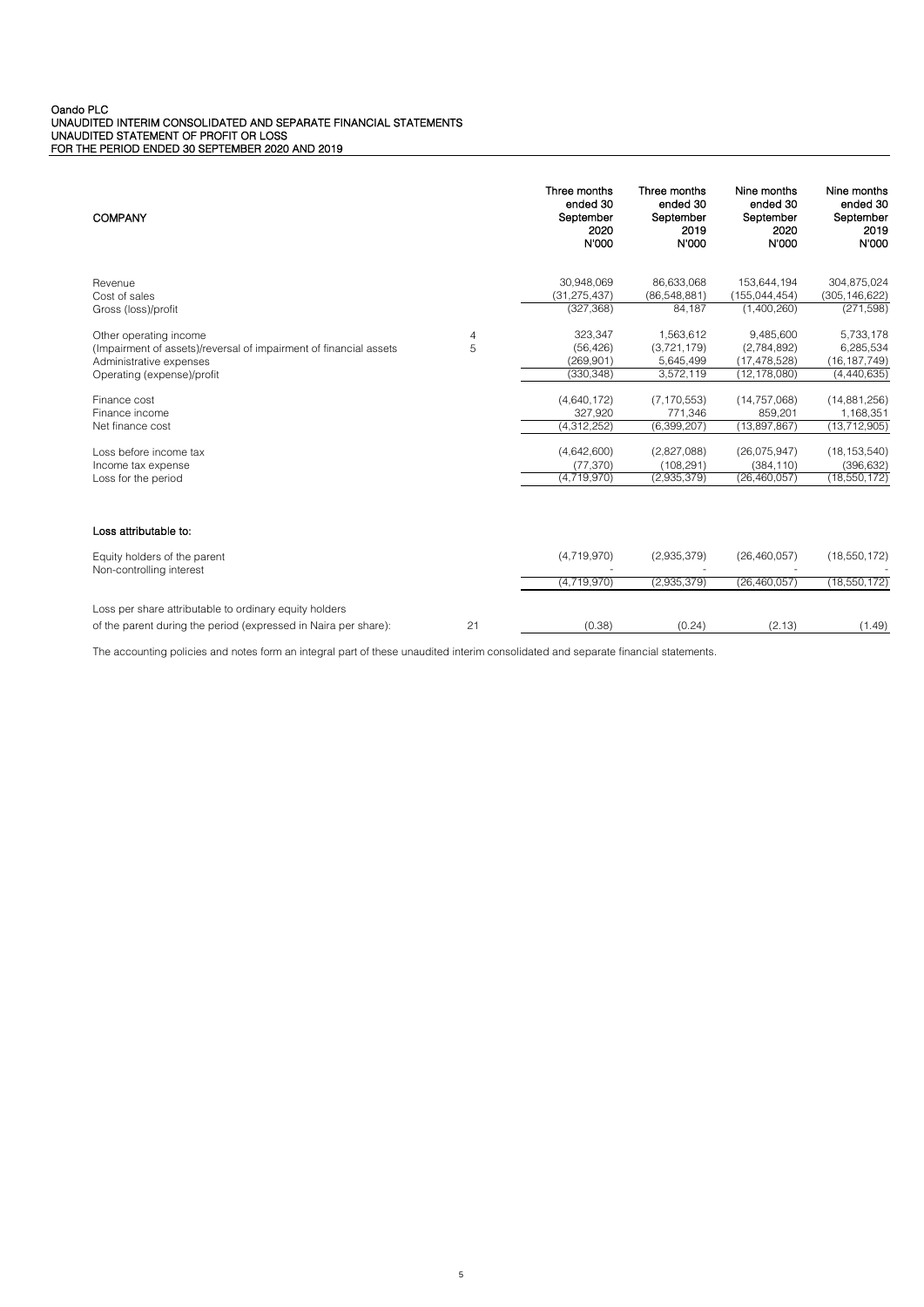#### Oando PLC UNAUDITED INTERIM CONSOLIDATED AND SEPARATE FINANCIAL STATEMENTS UNAUDITED STATEMENT OF PROFIT OR LOSS AND OTHER COMPREHENSIVE INCOME FOR THE PERIOD ENDED 30 SEPTEMBER 2020 AND 2019

| <b>COMPANY</b>                                                                                                                           | Three months<br>ended 30<br>September<br>2020<br>N'000 | Three months<br>ended 30<br>September<br>2019<br>N'000 | Nine months<br>ended 30<br>September<br>2020<br>N'000 | Nine months<br>ended 30<br>September<br>2019<br>N'000 |
|------------------------------------------------------------------------------------------------------------------------------------------|--------------------------------------------------------|--------------------------------------------------------|-------------------------------------------------------|-------------------------------------------------------|
| Loss for the period                                                                                                                      | (4,719,970)                                            | (2,935,379)                                            | (26, 460, 057)                                        | (18, 550, 172)                                        |
| Other comprehensive profit for the period, net of tax                                                                                    |                                                        | ٠                                                      |                                                       |                                                       |
| Total comprehensive loss for the period, net of tax                                                                                      | (4,719,970)                                            | (2,935,379)                                            | (26, 460, 057)                                        | (18, 550, 172)                                        |
| Attributable to:<br>- Equity holders of the parent<br>- Non-controlling interests<br>Total comprehensive loss for the period, net of tax | (4,719,970)<br>(4,719,970)                             | (2,935,379)<br>(2,935,379)                             | (26, 460, 057)<br>(26, 460, 057)                      | (18, 550, 172)<br>(18, 550, 172)                      |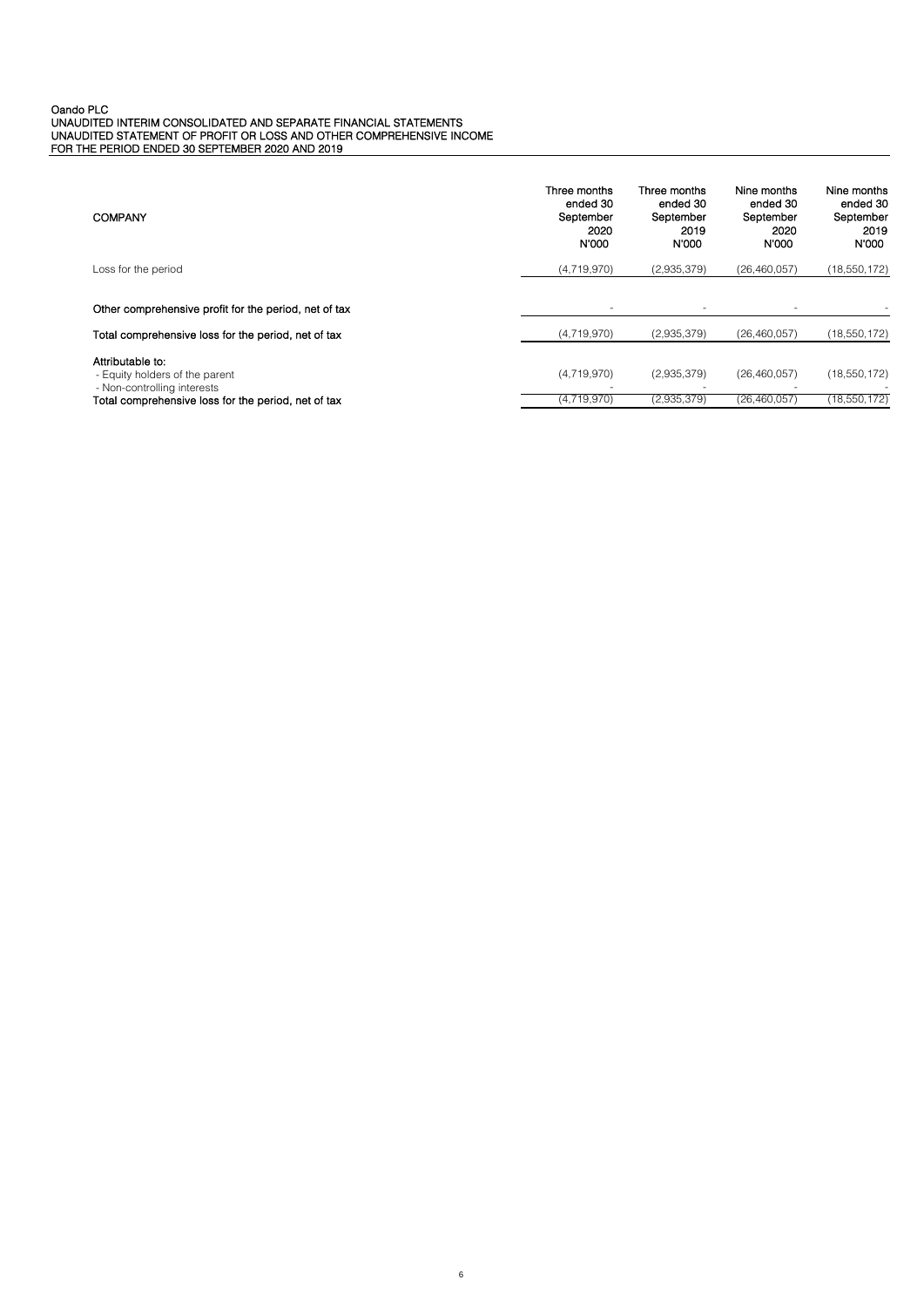#### Oando PLC UNAUDITED INTERIM CONSOLIDATED AND SEPARATE FINANCIAL STATEMENTS UNAUDITED STATEMENT OF FINANCIAL POSITION AS AT 30 SEPTEMBER 2020 AND 30 SEPTEMBER 2019

| Assets                                                | <b>NOTE</b> | Group<br>2020<br>N'000 | Group<br>2019<br>N'000 | Company<br>2020<br>N'000 | Company<br>2019<br>N'000 |
|-------------------------------------------------------|-------------|------------------------|------------------------|--------------------------|--------------------------|
| Non-current assets                                    |             |                        |                        |                          |                          |
| Property, plant and equipment                         | 6           | 457,458,369            | 394,228,600            | 1,460,386                | 1,696,350                |
| Intangible assets                                     | 7           | 287,132,364            | 270,871,563            | 668.262                  | 613,534                  |
| Investment properties                                 | 8           | 2,808,000              | 2,808,000              | 2,808,000                | 2,808,000                |
| Right of use asset                                    | 9           | 14,294,124             | 16,267,406             | 11,936,652               | 13,458,959               |
| Investment in associates                              | 10          | 1,887,906              | 1,782,799              | 2,716,431                | 2,716,431                |
| Deferred income tax assets                            |             | 40,416,738             | 3,595,526              |                          |                          |
| Finance lease receivables                             |             | 77,466,194             | 73,510,965             | 7,147,984                | 9,202,848                |
| Investment in subsidiaries                            |             |                        |                        | 26,638,421               | 26,638,421               |
| Prepayments                                           |             |                        | 164.568                |                          | 164,568                  |
| Restricted cash                                       | 15a         | 12,018,149             | 5,863,527              |                          |                          |
|                                                       |             |                        |                        | 53,376,136               | 57,299,111               |
|                                                       |             | 893,481,844            | 769,092,954            |                          |                          |
| <b>Current assets</b>                                 |             |                        |                        |                          |                          |
| Inventories                                           | 13          | 1,762,060              | 24,541,679             |                          | 22,578,799               |
| Derivative financial assets                           |             |                        | 1,252,965              |                          |                          |
| Trade and other receivables                           | 14          | 56,309,907             | 122,864,452            | 127,005,853              | 141,343,373              |
| Deposit for shares                                    |             | 3,570,500              | 3,098,335              |                          |                          |
| Prepayments                                           |             | 2,719,557              | 3,488,315              | 283,124                  | 609,113                  |
| Financial assets at fair value through profit or loss | 11          | 43,194                 | 48,223                 | 37,408                   | 45,644                   |
| Cash and cash equivalents (excluding bank overdrafts) | 15a         | 15,738,218             | 33,576,182             | 3,938,748                | 1,266,353                |
|                                                       |             | 80,143,436             | 188,870,151            | 131,265,133              | 165,843,282              |
|                                                       |             |                        |                        |                          |                          |
| <b>Total assets</b>                                   |             | 973,625,280            | 957,963,105            | 184,641,269              | 223.142.393              |
| <b>Equity and Liabilities</b>                         |             |                        |                        |                          |                          |
| Equity attributable to equity holders of the parent   |             |                        |                        |                          | 6.215.706                |
| Share capital                                         | 20          | 6,215,706              | 6,215,706              | 6,215,706                |                          |
| Share premium                                         | 20          | 176,588,527            | 176,588,527            | 176,588,527              | 176,588,527              |
| Retained loss                                         |             | (344, 987, 893)        | (304, 753, 294)        | (338,046,580)            | (311, 586, 523)          |
| Other reserves                                        |             | 154,635,530            | 150,856,601            |                          |                          |
|                                                       |             | (7,548,130)            | 28,907,540             | (155, 242, 347)          | (128, 782, 290)          |
| Non controlling interest                              |             | 35,809,178             | 38,100,179             |                          |                          |
| <b>Total equity</b>                                   |             | 28,261,048             | 67,007,719             | (155, 242, 347)          | (128, 782, 290)          |
| Liabilities                                           |             |                        |                        |                          |                          |
| Non-current liabilities                               |             |                        |                        |                          |                          |
| Borrowings                                            | 17          | 159,852,708            | 130,635,428            |                          |                          |
| Deferred income tax liabilities                       |             | 1,336,388              | 12,657,924             |                          |                          |
| Decommissioning provisions                            | 19          | 165,464,971            | 106,393,420            | 229,017                  | 209.646                  |
| Lease liabilities                                     | 18          | 18,932,021             | 19,617,395             | 19,329,952               | 22,668,097               |
| Government grant                                      |             | 2,188                  | ÷                      |                          |                          |
| Retirement benefit obligation                         |             | 258,723                |                        |                          |                          |
|                                                       |             | 345,846,999            | 269,304,167            | 19,558,969               | 22,877,743               |
| <b>Current liabilities</b>                            |             |                        |                        |                          |                          |
| Trade and other payables                              | 16          | 308,261,711            | 350,043,996            | 197,217,822              | 211,754,578              |
| <b>Borrowings</b>                                     | 17          | 249,815,295            | 231,531,048            | 109,402,367              | 106,199,440              |
| Lease liabilities                                     | 18          | 3,931,708              | 3,344,733              | 9,446,796                | 7,219,371                |
| Current income tax liabilities                        |             | 35,858,242             | 35,081,165             | 2,607,385                | 2,223,274                |
| Dividend payable                                      |             | 1,650,277              | 1,650,277              | 1,650,277                | 1,650,277                |
|                                                       |             | 599,517,233            | 621,651,219            | 320, 324, 647            | 329,046,940              |
| <b>Total liabilities</b>                              |             | 945,364,232            | 890,955,386            | 339,883,616              | 351,924,683              |
| Total equity and liabilities                          |             | 973.625.280            | 957,963.105            | 184.641.269              | 223, 142, 393            |

These unaudited consolidated and separate financial statements were approved by the Board of Directors on 177 June 2022 and signed on its behalf by:

∯  $\lambda$ b Group Chief Executive<br>Mr. Jubril Adewale Tinubu<br>FRC/2013/NBA/00000003348

 $\cancel{a}$ Group Chief Financial Officer<br>Mr. Adeola Ogunsemi

FRC/2013/NBA/00000003348 FRC/2016/ICAN/00000014639

The accounting policies and notes form an integral part of these unaudited interim consolidated and separate financial statements.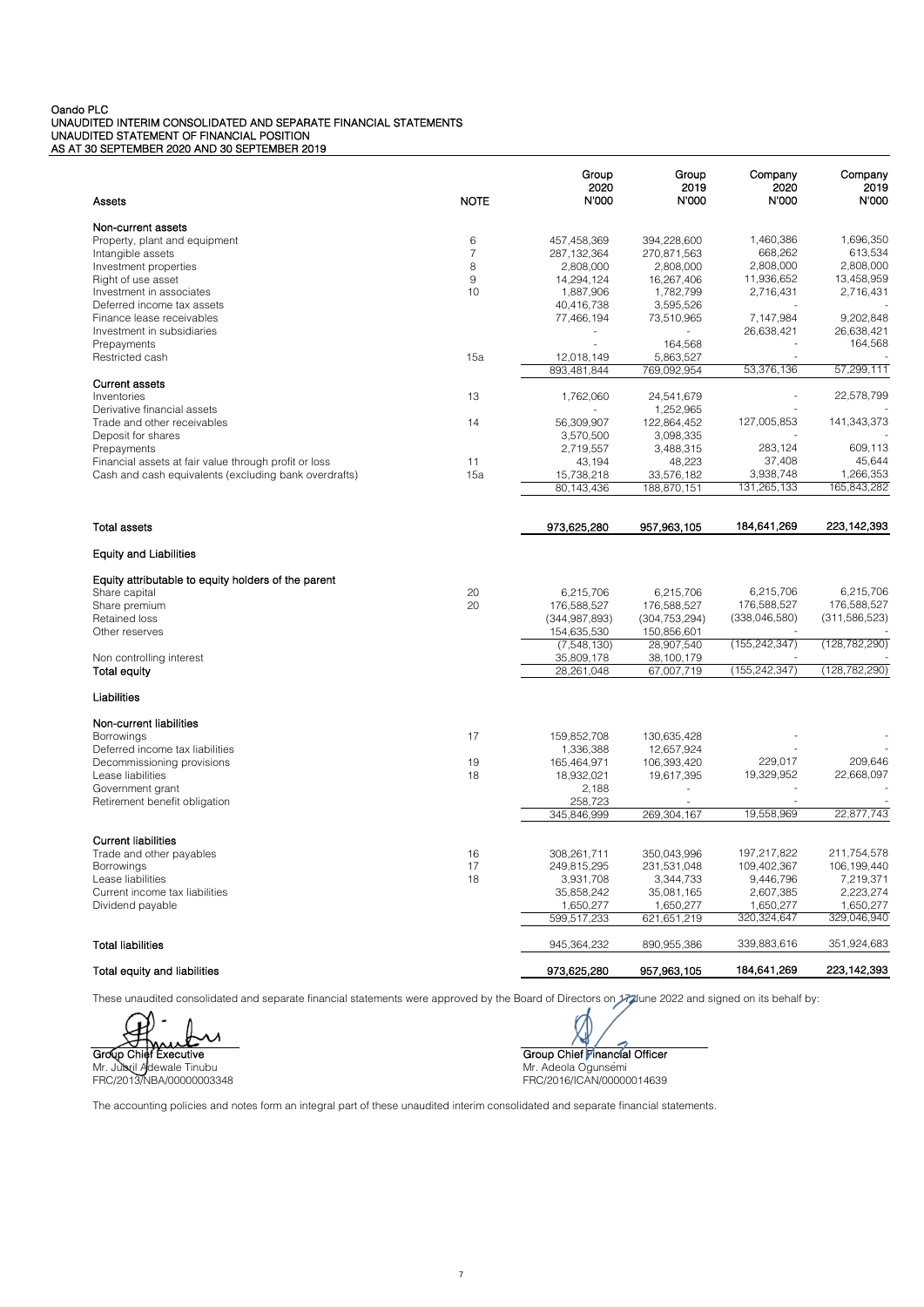#### Oando PLC UNAUDITED INTERIM CONSOLIDATED AND SEPARATE FINANCIAL STATEMENTS UNAUDITED STATEMENT OF CHANGES IN EQUITY FOR THE PERIOD ENDED 30 SEPTEMBER 2020 AND 2019

| <b>GROUP</b>                                                            | <b>Share Capital</b><br>& Share<br>Premium<br>N'000 | Other reserves<br>N'000 | Retained<br>earnings<br>N'000 | Equity holders of<br>parent<br>N'000 | Non controlling<br>interest<br>N'000 | Total equity<br>N'000       |
|-------------------------------------------------------------------------|-----------------------------------------------------|-------------------------|-------------------------------|--------------------------------------|--------------------------------------|-----------------------------|
| Balance as at 1 January 2019                                            | 182,804,233                                         | 144,604,935             | (126,534,432)                 | 200,874,736                          | 76,241,975                           | 277,116,711                 |
| Profit for the period<br>Other comprehensive loss for the period        |                                                     | (261.169)               | 8,441,678                     | 8,441,678<br>(261, 169)              | 4,622,413<br>(589, 203)              | 13,064,091<br>(850, 372)    |
| Total comprehensive (loss)/income for the period                        | $\sim$                                              | (261,169)               | 8.441.678                     | 8,180,509                            | 4.033.210                            | 12,213,719                  |
| Balance as at 30 September 2019                                         | 182,804,233                                         | 144,343,766             | (118,092,754)                 | 209,055,245                          | 80,275,185                           | 289,330,430                 |
| Balance as at 1 January 2020                                            | 182.804.233                                         | 150.856.601             | (304, 753, 294)               | 28,907,540                           | 38,100,179                           | 67,007,719                  |
| Loss for the period<br>Other comprehensive (loss)/income for the period | $\sim$                                              | 3.778.929               | (40, 234, 599)                | (40, 234, 599)<br>3,778,929          | (4,488,357)<br>2,197,356             | (44, 722, 956)<br>5,976,285 |
| Total comprehensive (loss)/income for the period                        | $\overline{\phantom{a}}$                            | 3,778,929               | (40, 234, 599)                | (36,455,670)                         | (2, 291, 001)                        | (38, 746, 671)              |
| Balance as at 30 September 2020                                         | 182,804,233                                         | 154,635,530             | (344,987,893)                 | (7,548,130)                          | 35,809,178                           | 28,261,048                  |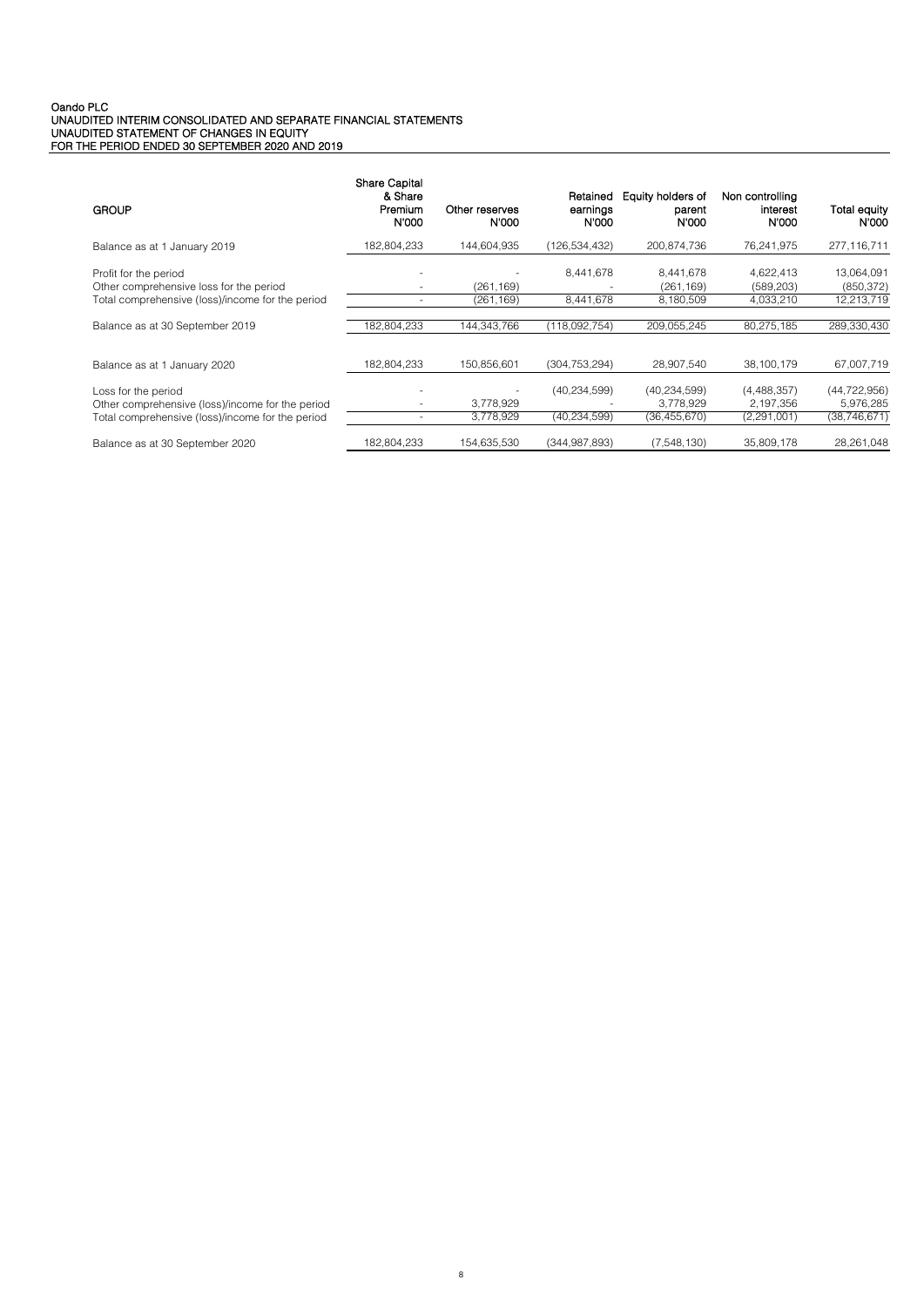#### Oando PLC UNAUDITED INTERIM CONSOLIDATED AND SEPARATE FINANCIAL STATEMENTS UNAUDITED STATEMENT OF CHANGES IN EQUITY FOR THE PERIOD ENDED 30 SEPTEMBER 2020 AND 2019

| Company                                                                                | Share Capital &<br>Share Premium<br>N 000 | Other reserves<br>N'000 | Retained<br>earnings<br>N'000                      | Total equity<br>N 000                                |
|----------------------------------------------------------------------------------------|-------------------------------------------|-------------------------|----------------------------------------------------|------------------------------------------------------|
| Balance as at 1 January 2019                                                           | 182.804.233                               |                         | (243, 703, 801)                                    | (60, 899, 568)                                       |
| Loss for the period                                                                    | ۰                                         | ۰.                      | (18, 550, 172)                                     | (18, 550, 172)                                       |
| Total comprehensive loss                                                               | ۰                                         | $\sim$                  | (18, 550, 172)                                     | (18, 550, 172)                                       |
| Balance as at 30 September 2019                                                        | 182.804.233                               | $\sim$                  | (262.253.973)                                      | (79, 449, 740)                                       |
| Balance as at 1 January 2020<br>Loss for the period<br>Balance as at 30 September 2020 | 182.804.233<br>۰<br>182.804.233           | ۰<br>۰                  | (311, 586, 523)<br>(26, 460, 057)<br>(338,046,580) | (128, 782, 290)<br>(26, 460, 057)<br>(155, 242, 347) |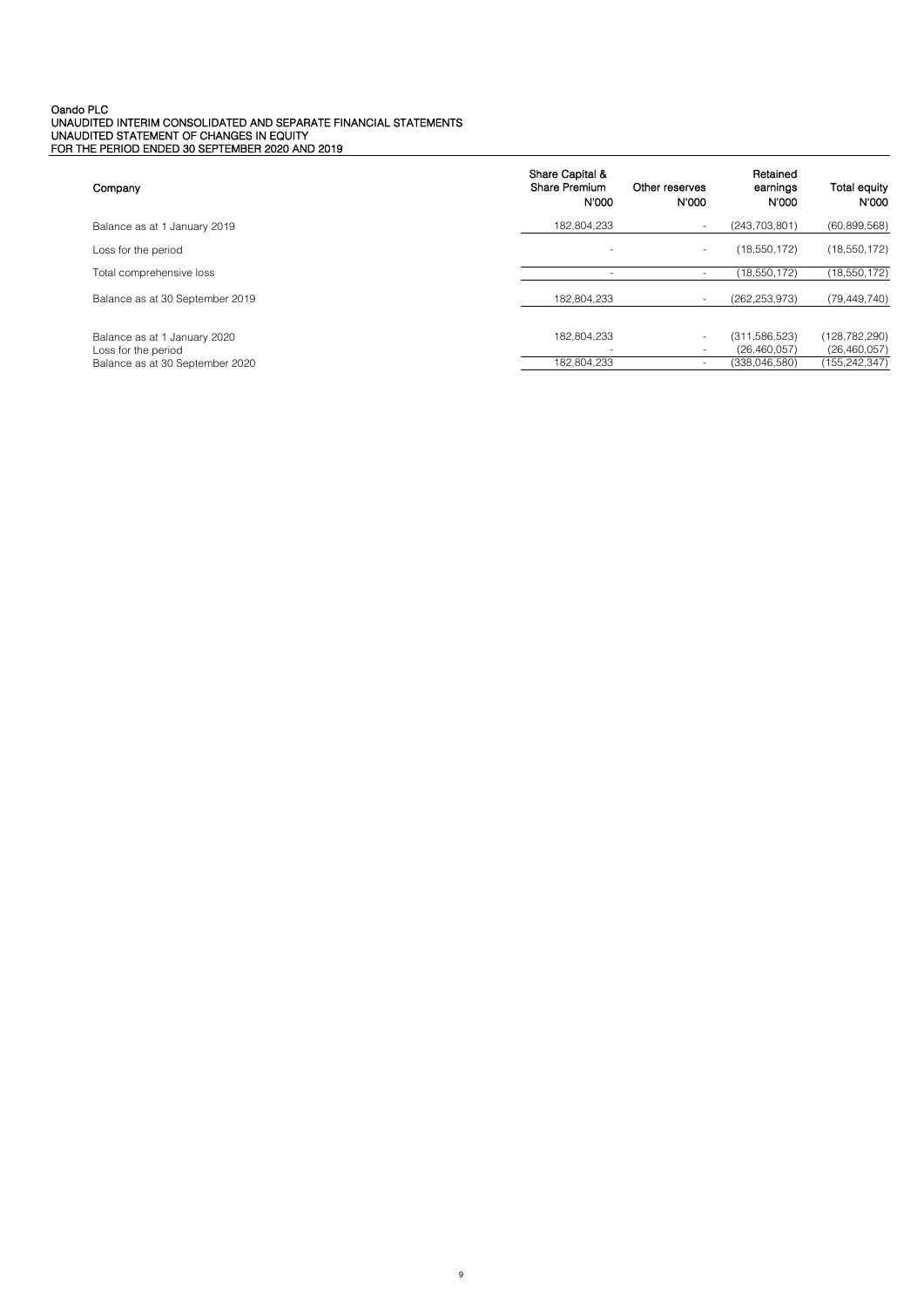#### Oando PLC UNAUDITED INTERIM CONSOLIDATED AND SEPARATE FINANCIAL STATEMENTS UNAUDITED STATEMENT OF CASH FLOWS FOR THE PERIOD ENDED 30 SEPTEMBER 2020 AND 2019

|                                                                                          | <b>NOTE</b>     | Group<br>2020<br>N'000 | Group<br>2019<br>N'000 | Company<br>2020<br>N'000 | Company<br>2019<br>N'000 |
|------------------------------------------------------------------------------------------|-----------------|------------------------|------------------------|--------------------------|--------------------------|
| Cash flows from operating activities                                                     |                 |                        |                        |                          |                          |
| Cash generated from/(used in) operations                                                 | 22              | 56,703,268             | 40,060,706             | (5,536,199)              | (8, 152, 022)            |
| Net changes in working capital                                                           | 23              | (63, 592, 643)         | 8,800,524              | 5,485,291                | 10,416,152               |
| Interest paid                                                                            |                 | (17, 466, 724)         | (12,918,161)           | (143, 827)               | (6,768,247)              |
| Income tax paid                                                                          |                 | (1,544,486)            | (2, 143, 596)          |                          | (716,082)                |
| Net cash generated (used in)/generated from operating activities                         |                 | (25,900,585)           | 33,799,473             | (194, 735)               | (5, 220, 199)            |
| Cash flows from investing activities                                                     |                 |                        |                        |                          |                          |
| Purchases of property plant and equipment                                                |                 | (24, 260, 302)         | (30, 541, 681)         | (18, 498)                | (166, 021)               |
| Proceeds from disposal of investment in associate                                        |                 | 2,509,000              | 12,623,800             |                          | 12,335,222               |
| Acquisition of software                                                                  |                 | (246,061)              |                        | (246, 061)               | (287, 148)               |
| Purchase of intangible exploration assets                                                |                 | (272, 778)             | (483, 850)             |                          |                          |
| Proceeds from sale of property plant and equipment                                       |                 |                        | 10.002                 |                          |                          |
| Deposit for shares                                                                       |                 | (289, 500)             | (4,825,000)            |                          |                          |
| Recoveries on non-current receivables                                                    |                 |                        | 6,911,389              |                          |                          |
| Finance lease received                                                                   |                 | 6,620,296              | 6,061,728              | 3,318,185                |                          |
| Interest received                                                                        |                 | 95,666                 | 12,099                 | 95,640                   | 12,099                   |
| Net cash (used in)/generated from investing activities                                   |                 | (15,843,679)           | (10, 231, 513)         | 3.149.266                | 11.894.152               |
| Cash flows from financing activities                                                     |                 |                        |                        |                          |                          |
| Proceeds from borrowings                                                                 |                 | 96.146.719             |                        | 7,836,320                |                          |
| Repayment of borrowings                                                                  |                 | (65, 357, 483)         | (17,935,510)           | (5,436,320)              | (2,843,790)              |
| Lease payments                                                                           |                 | (3,321,164)            | (5,420,881)            | (5,283,318)              | (3,824,890)              |
| Proceeds from loan note from Helios with respect to the sale of the Gas & Power entities |                 |                        | (2,960,759)            | 2,509,000                |                          |
| Restricted cash                                                                          |                 | (5,800,233)            | 2,689,674              |                          |                          |
| Net cash generated from/(used in) financing activities                                   |                 | 21,667,839             | (23, 627, 476)         | (374, 318)               | (6,668,680)              |
| Net change in cash and cash equivalents                                                  |                 | (20,076,425)           | (59, 516)              | 2,580,213                | 5,273                    |
| Cash and cash equivalents at the beginning of the period                                 |                 | 33,576,182             | 10,620,544             | 1,340,536                | 1,341,437                |
| Exchange gain/(loss) on cash and cash equivalents                                        |                 | 2,238,461              | (80, 428)              | 17,999                   | (6, 174)                 |
| Cash and cash equivalents at end of the period                                           |                 | 15,738,218             | 10,480,600             | 3.938.748                | 1.340.536                |
| Cash and cash equivalents at 30 September 2020:                                          |                 |                        |                        |                          |                          |
| Included in cash and cash equivalents per statement of financial position                |                 | 15,738,218             | 10,480,600             | 3,938,748                | 1,340,536                |
|                                                                                          |                 | 15.738.218             | 10.480.600             | 3.938.748                | 1.340.536                |
| Cash and cash equivalent at period end is analysed as follows:                           |                 |                        |                        |                          |                          |
| Cash and bank balance                                                                    | 15a             | 15,738,218             | 10,480,600             | 3,938,748                | 1,340,536                |
| Bank overdrafts                                                                          | 17              |                        |                        |                          |                          |
|                                                                                          | 15 <sub>b</sub> | 15.738.218             | 10.480.600             | 3.938.748                | 1.340.536                |

The accounting policies and notes form an integral part of these unaudited consolidated and separate financial statements.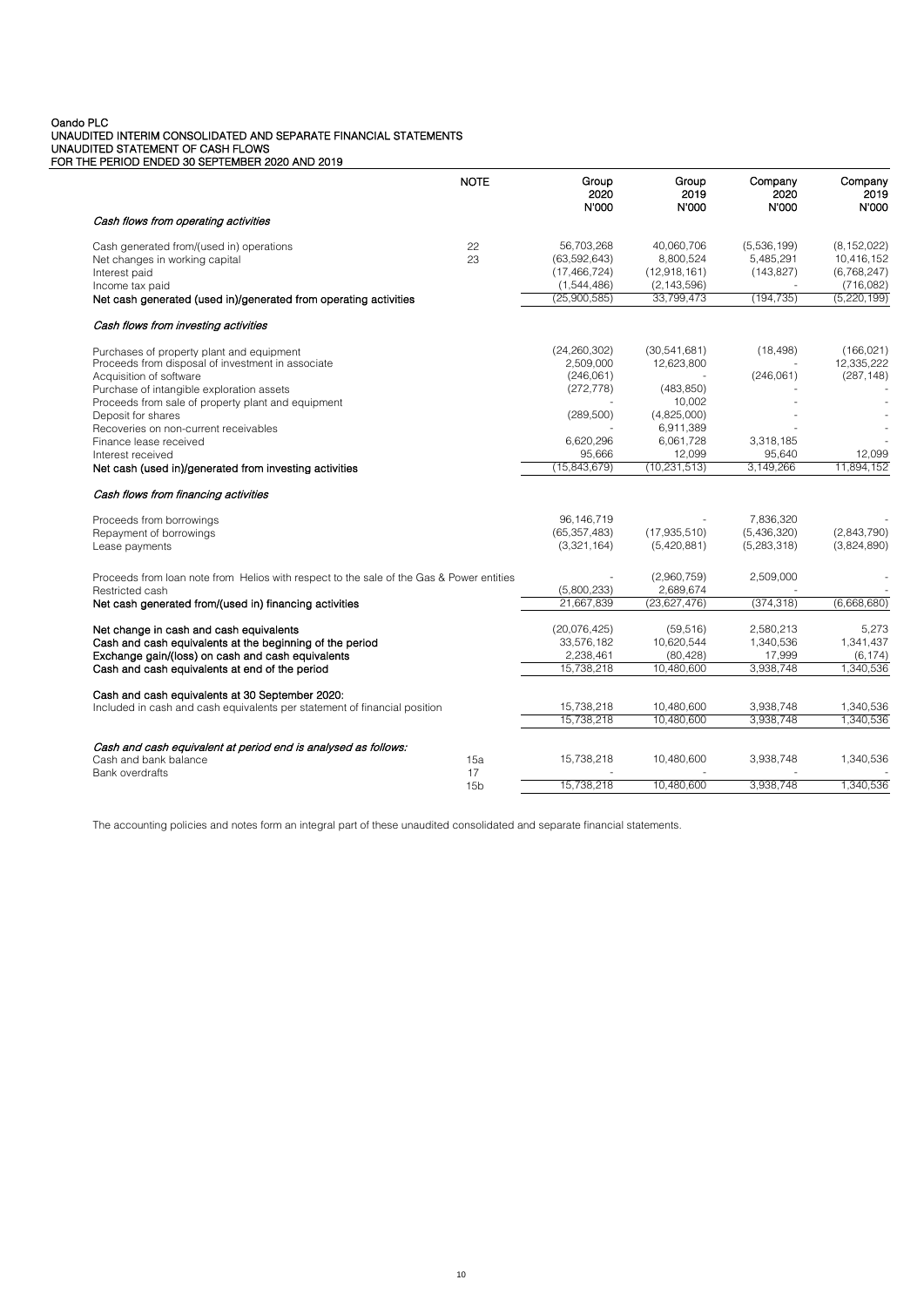#### 1. General information

Oando PLC (formerly Unipetrol Nigeria Plc.) was registered by a special resolution as a result of the acquisition of the shareholding of Esso Africa Incorporated (principal shareholder of Esso Standard Nigeria Limited) by the Federal Government of Nigeria. It was partially privatised in 1991 and fully privatised in the year 2000 following the disposal of the 40% shareholding of Federal Government of Nigeria to Ocean and Oil Investments Limited and the Nigerian public. In December 2002, the Company merged with Agip Nigeria Plc. following its acquisition of 60% of Agip Petrol's stake in Agip Nigeria Plc. The Company formally changed its name from Unipetrol Nigeria Plc. to Oando PLC in December 2003.

Oando PLC (the "Company") is listed on the Nigerian Stock Exchange and the Johannesburg Stock Exchange. In 2016, the Company embarked on a reorganisation and disposed some subsidiaries in the Energy, Downstream and Gas & Power segments. The Company retains its significant ownership in Oando Trading Bermuda (OTB), Oando Trading Dubai (OTD) and its upstream businesses (See note 3 for segment result), hereinafter referred to as the Group.

On October 13, 2011, Exile Resources Inc. ("Exile") and the Oando Exploration and Production Division ("OEPD") of Oando PLC ("Oando") announced that they had entered into a definitive master agreement dated September 27, 2011 providing for the previously announced proposed acquisition by Exile of certain shareholding interests in Oando subsidiaries via a Reverse Take Over ("RTO") in respect of Oil Mining Leases ("OMLs") and Oil Prospecting Licenses ("OPLs") (the "Upstream Assets") of Oando (the "Acquisition") first announced on August 2, 2011. The Acquisition was completed on July 24, 2012 ("Completion date"), giving birth to Oando Energy Resources Inc. ("OER"); a company which was listed on the Toronto Stock Exchange between the Completion date and May 2016. Immediately prior to completion of the Acquisition, Oando PLC and the OEPD first entered into a reorganization transaction (the "Oando Reorganization") with the purpose of facilitating the transfer of the OEPD interests to OER (formerly Exile).

OER effectively became the Group's main vehicle for all oil exploration and production activities.

In 2016, OER previously quoted on Toronto Stock Exchange (TSX), notified the (TSX) of its intention to voluntarily delist from the TSX. The intention to delist from the TSX was approved at a Board meeting held on the 18th day of December, 2015. The shares of OER were delisted from the TSX at the close of business on Monday, May 16th 2016. Upon delisting, the requirement to file annual reports and quarterly reports to the Exchange will no longer be required. The Company believes the objectives of the listing on the TSX was not achieved and judges that the continued listing on the TSX was uneconomical.

To effect the delisting, a restructuring of the OER Group was done and a special purpose vehicle, Oando E&P Holdings Limited ("OEPH") was set up to acquire all of the issued and outstanding shares of OER. As a result of the restructuring, shares held by the previous owners of OER (Oando PLC (93.49%), the institutional investors in OER (5.08%) and certain Key Management Personnel (1.43%)) were required to be transferred to OEPH, in exchange for an equivalent number of shares in OEPH. The share for share exchange between entities in the Oando Group is considered as a business combination under common control not within the scope of IFRS 3.

OEPH purchased the remaining shares in OER from the remaining shareholders who did not partake in the share for share exchange arrangement for a cash consideration. The shareholders of the 5,733,277 shares were paid a cash consideration of US\$1.20 per share in accordance with the plan of arrangement. As a result of the above, OEPH owns 100% of the shares in OER.

'Pursuant of the Amended and Restated Loan Agreement between West Africa Investment Limited (the "Lender" /"WAIL"), Goldeneye Energy Resources Limited (the "Borrower") and Oando PLC (the "Guarantor") dated March 31, 2016, on one hand; and another Amended and Restated Loan Agreement between Goldeneye Energy Resources Limited (the "Borrower"), Southern Star Shipping Co Inc. (the "Lender"/"SS") and Oando PLC (the "Guarantor") also dated 31 March 2016; Oando PLC provided financial guarantee to the Lenders to the tune of US\$32m (WAIL: US\$27m, SS: US\$5m). The essence of the loans was for the borrower to acquire shares owned by the Lenders in Oando Exploration and Production Holdings Limited (OEPH), a subsidiary of Oando PLC. The Borrower agreed to repay the loans in 12 installments starting from March 2017.

The financial guarantee required Oando PLC to pay to the Lenders in its capacity as Guarantor, the loan amounts due (inclusive of accrued interest) if the Borrower is unable to pay while the Borrower is also required to transfer the relevant number of shares held in OEPH to the Guarantor or its Nominee in the event of default.

Upon failure by the Borrower to honour the repayment agreement, the Guarantor paid US\$ 6.1m (which represented principal plus accrued interest) to SS on October 4, 2017. On the same date, the borrower executed a share transfer instrument for the purpose of transferring all the shares previously acquired from SS to the Calabar Power Limited, a wholly owned subsidiary of Oando PLC. Consequently, the Guarantor was discharged of the financial guarantee to SS and Oando PLC now owns 78.18% (2016: 77.74%) shares in OEPH. The Borrower and Lenders are not related parties to the Guarantor.

On May 19, 2018, Oando PLC (through its subsidiary Calabar Power) acquired 8,631,225 shares in OEPH from some non-controlling interests (NCI) who were paid a cash consideration of US\$1.20 per share in accordance with the plan of arrangement executed for some NCI following the delisting of OER in 2016. As a result, Oando PLC now owns 79.27% (2018: 78.18%) shares in OEPH.

Calabar Power (through Oando PLC) paid \$8.3 million (N3 billion) in 2018 and \$13.5 million (N4.9 billion) in 2019 to WAIL. On May 31, 2019, Goldeneye transferred 5,236,626 shares to Calabar Power amounting to \$13,349,083.59, thereby increasing Oando PLC's (direct and indirect) percentage interest in OEPH to 79.93%. Amounts paid up to 31 December 2019 have been reflected as deposit for shares in these consolidated financial statements.

Subsequently, the company (through Oando PLC) paid the outstanding indebtedness to WAIL as follows: 2020: \$1.5 million, 2021: \$10 million while Goldeneye paid \$4.12 million in 2022 out of the indebtedness to Oando PLC of \$9.59 million. The final payment of \$4.12 million extinguished the debt to WAIL as guaranteed by Oando PLC. Upon the final payment and on April 12, 2022, the outstanding shares of 12,218,788 were transferred to Calabar Power.

## 2. Summary of significant accounting policies

#### 2.1 Basis of preparation

The consolidated financial statements of Oando PLC. have been prepared in accordance with IAS 34 of the International Financial Reporting Standards (IFRS) issued by the International Accounting Standards Board (IASB). The interim consolidated financial statements are presented in Naira, rounded to the nearest thousand, and prepared under the historical cost convention, except for the revaluation of land and buildings, available-for-sale financial assets, and financial assets and financial liabilities (including derivative instruments) at fair value through profit or loss.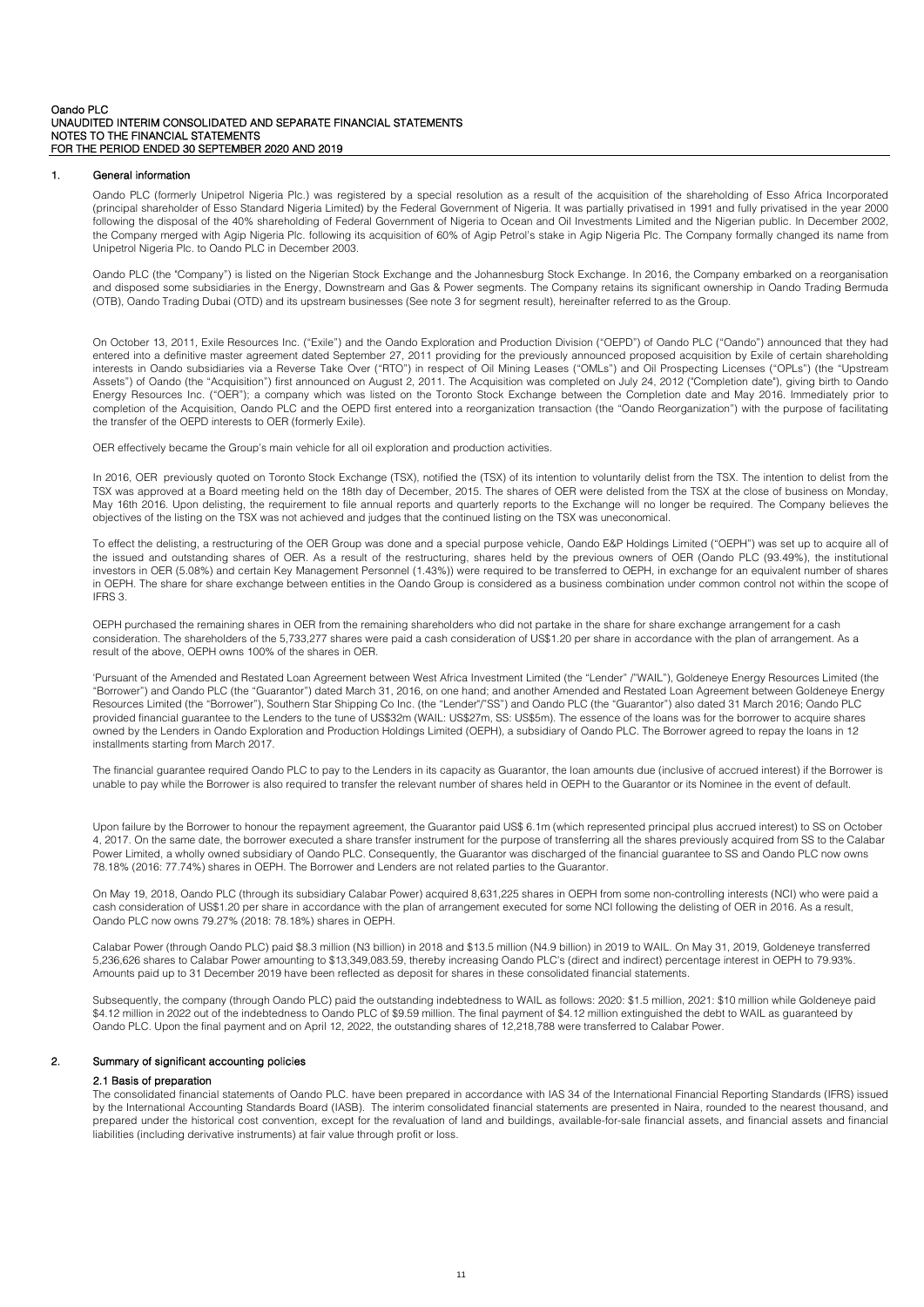The preparation of financial statements in conformity with IFRS requires the use of estimates and assumptions that affect the reported amounts of assets and liabilities and disclosure of contingent assets and liabilities at the date of the financial statements and the reported amounts of revenues and expenses during the reporting period. Although these estimates are based on the directors' best knowledge of current events and actions, actual results ultimately may differ from those estimates.

The accounting policies adopted are consistent with those of the previous financial year & corresponding interim reporting period except for the estimation of income tax and adoption of new and amended standards.

#### 2.2 Basis of Consolidation

#### (i) Subsidiaries

Subsidiaries are all entities (including structured entities) over which the Group has power or control. The Group controls an entity when the Group is exposed to, or has rights to, variable returns from its involvement with the entity and has the ability to use its power over the entity to affect the amount of the entity's return. Subsidiaries are fully consolidated from the date on which control is transferred to the Group. They are de-consolidated from the date that control ceases.

In the separate financial statement, investment in subsidiaries is measured at cost less accumulated impairments. Investment in subsidiary is impaired when its recoverable amount is lower than its carrying value and when there are indicators of impairments.

The Group considers all facts and circumstances', including the size of the Group's voting rights relative to the size and dispersion of other vote holders in the determination of control.

Identifiable assets acquired and liabilities and contingent liabilities assumed in a business combination are measured initially at their fair values at the acquisition date. On an acquisition-by-acquisition basis, the Group recognises any non-controlling interest in the acquiree, either at fair value or at the non-controlling interest's proportionate share of the recognised amounts of acquiree's identifiable net assets. Any contingent consideration to be transferred by the Group is recognised at fair value at the acquisition date. Subsequent changes to the fair value of the contingent consideration that is deemed to be an asset or liability is recognised in accordance with IAS 39 either in profit or loss or as a change to other comprehensive income. Contingent consideration that is classified as equity is not remeasured, and its subsequent settlement is accounted for within equity.

#### Acquisition-related costs are expensed as incurred.

The excess of the consideration transferred, the amount of any non-controlling interest in the acquiree, and the acquisition date fair value of any previous equity interest in the acquiree over the fair value of the identifiable net assets acquired is recorded as goodwill. If the total of consideration transferred, non-controlling interest recognised and previously held interest is less than the fair value of the net assets of the subsidiary acquired in the case of a bargain purchase, the difference is recognised directly in the statement of profit or loss.

Inter-company transactions, amounts, balances and income and expenses on transactions between Group companies are eliminated. Profits and losses resulting from transactions that are recognised in assets are also eliminated. Accounting policies and amounts of subsidiaries have been changed where necessary to ensure consistency with the policies adopted by the Group.

## (ii) Changes in ownership interests in subsidiaries without change of control

The Group treats transactions with non-controlling interests that do not result in loss of control as equity transactions. For purchases from non-controlling interests, the difference between fair value of any consideration paid and the relevant share acquired of the carrying value of net assets of the subsidiary is recorded in equity. Gains or losses on disposals to non-controlling interests are also recorded in equity.

Cash flows arising from changes in ownership interests in a subsidiary that do not result in a loss of control are classified as cash flows from financing activities.

#### (iii) Disposal of subsidiaries

When the Group ceases to have control, any retained interest in the entity is re-measured to its fair value at the date when control is lost, with the change in carrying amount recognised in profit or loss. The fair value is the initial carrying amount for the purposes of subsequently accounting for the retained interest as an associate, joint venture or financial asset. In addition, any amounts previously recognised in other comprehensive income in respect of that entity are accounted for as if the Group had directly disposed of the related assets or liabilities. This may mean that amounts previously recognised in other comprehensive income are reclassified to profit or loss.

#### (iv) Investment in associates

Associates are all entities over which the Group has significant influence but not control. Investments in associates are accounted for using the equity method of accounting. Under the equity method, the investment is initially recognised at cost, and the carrying amount is increased or decreased to recognise the investor's share of the change in the associate's net assets after the date of acquisition. The Group's investment in associates includes goodwill identified on acquisition.

If the ownership interest in an associate is reduced but significant influence is retained, only a proportionate share of the amounts previously recognised in other comprehensive income is reclassified to profit or loss where appropriate.

The Group's share of post-acquisition profit or loss is recognised in the statement of profit or loss, and its share of post-acquisition movements in other comprehensive income is recognised in other comprehensive income with a corresponding adjustment to the carrying amount of the investment. When the Group's share of losses in an associate equals or exceeds its interest in the associate, including any other long term receivables, loans or unsecured receivables, the Group does not recognise further losses, unless it has incurred legal or constructive obligations or made payments on behalf of the associate.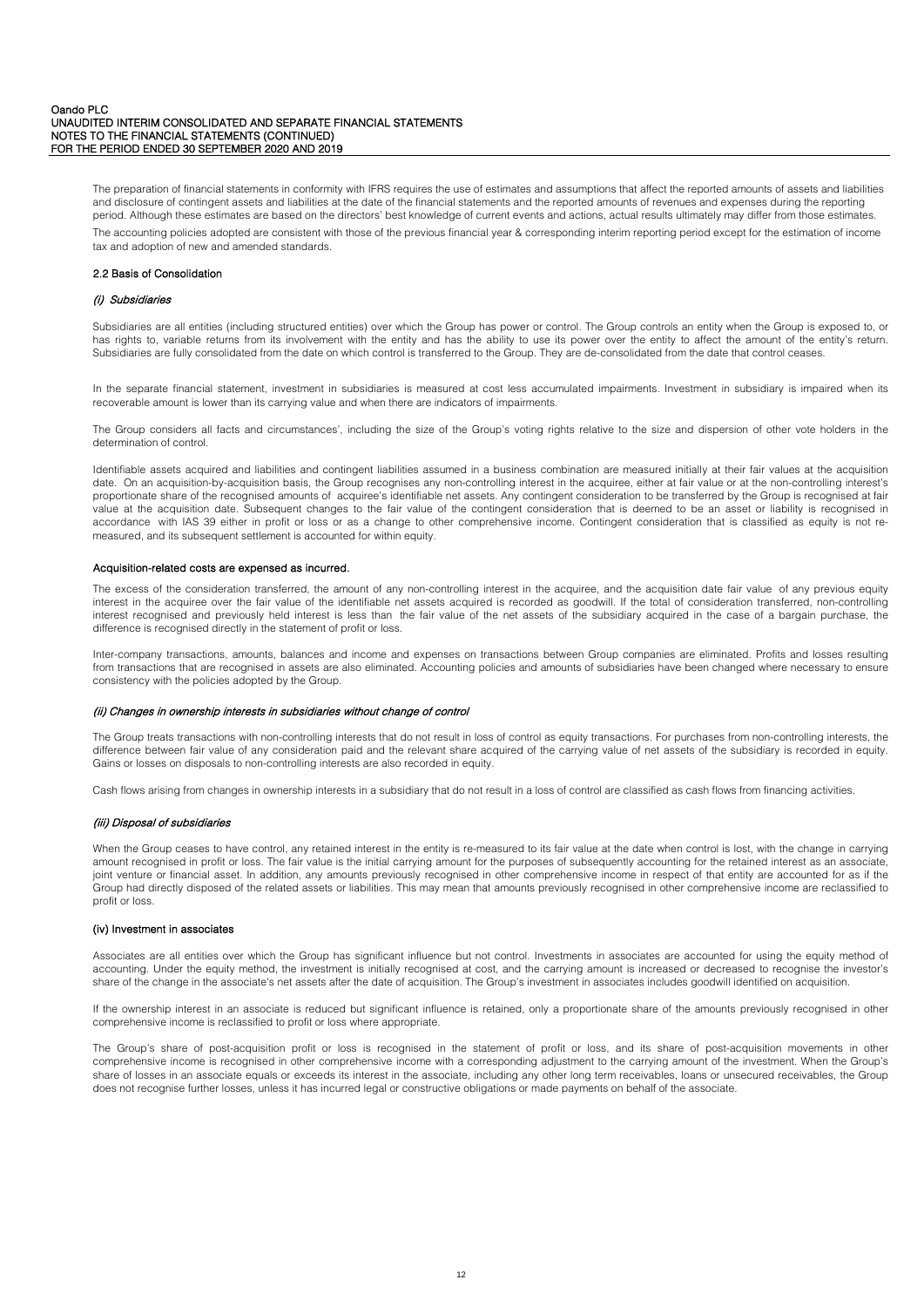The Group determines at each reporting date whether there is any objective evidence that the investment in the associate is impaired. If this is the case, the group calculates the amount of impairment as the difference between the recoverable amount of the associate and its carrying value and recognises the amount adjacent to share of profit/(loss) of associates in the statement of profit or loss.

Profits and losses resulting from transactions between the Group and its associate are recognised in the Group's financial statements only to the extent of unrelated investor's interests in the associates. Unrealised losses are eliminated unless the transaction provides evidence of an impairment of the asset transferred.

Dilution gains and losses arising in investments in associates are recognised in the statement of profit or loss.

In the separate financial statements of the Company, investment in associates are measured at cost less impairment. Investment in associate is impaired when its recoverable amount is lower than its carrying value.

#### (v) Joint arrangements

The group applies IFRS 11 to all joint arrangements as of 1 January 2013. Under IFRS 11 investments in joint arrangements are classified as either joint operations or joint ventures depending on the contractual rights and obligations of each investor. Joint ventures are accounted for using the equity method.

Under the equity method of accounting, interests in joint ventures are initially recognised at cost and adjusted thereafter to recognise the Group's share of the postacquisition profits or losses and movements in other comprehensive income. When the Group's share of losses in a joint venture equals or exceeds its interests in the joint ventures (which includes any long-term interests that, in substance, form part of the Group's net investment in the joint ventures), the Group does not recognise further losses, unless it has incurred obligations or made payments on behalf of the joint ventures.

Unrealised gains and losses on transactions between the Group and its joint ventures are eliminated to the extent of the Group's interest in the joint ventures. Unrealised losses are also eliminated unless the transaction provides evidence of an impairment of the asset transferred. Accounting policies of the joint ventures have been changed where necessary to ensure consistency with the policies adopted by the Group.

For the arrangements determined to be joint operations, the Group recognises in relation to its interest the following:

- its assets, including its share of any assets held jointly;
- its liabilities, including its share of any liabilities incurred jointly;
- its share of the revenue from the sale of the output by the joint operation; and
- its expenses, including its share of any expenses incurred jointly.

The Group accounts for the assets, liabilities, revenues and expenses relating to its interest in a joint operation in accordance with the IFRSs applicable to the particular assets, liabilities, revenues and expenses

Transactions with other parties in the joint operations

When the Group enters into a transaction in a joint operation, such as a sale or contribution of assets, the Group recognises gains and losses resulting from such a transaction only to the extent of its interests in the joint operation.

When such transactions provide evidence of a reduction in the net realisable value of the assets to be sold or contributed to the joint operation, or of an impairment loss of those assets, those losses are recognised fully by the Group.

When the Group enters into a transaction with a joint operation in which it is a joint operator, such as a purchase of assets, the Group does not recognise its share of the gains and losses until it resells those assets to a third party. When such transactions provide evidence of a reduction in the net realisable value of the assets to be purchased or of an impairment loss of those assets, the Group recognises its share of those losses.

#### (vi) Functional currency and translation of foreign currencies

Functional and presentation currency

These consolidated financial statements are presented in Naira, which is the Group's presentation currency. Items included in the financial statements of each of the Group's entities are measured using the currency of the primary economic environment in which the entity operates ('the functional currency').

The Company's functional and presentation currency is Naira.

#### (vii) Transactions and balances in Group entities

Foreign currency transactions are translated into the functional currency of the respective entity using the exchange rates prevailing on the dates of the transactions or the date of valuation where items are re-measured. Foreign exchange gains and losses resulting from the settlement of such transactions and from the translation at year-end exchange rates of monetary assets and liabilities denominated in foreign currencies are recognised in the statement of profit or loss except when deferred in other comprehensive income as qualifying cash flow hedges and qualifying net investment hedges. Foreign exchange gains and losses that relate to borrowings and cash and cash equivalents are presented in the statement of profit or loss within 'finance income or costs'. All other foreign exchange gains and losses are presented in the statement of profit or loss within 'other (losses)/gains - net'. Changes in the fair value of monetary securities denominated in foreign currency classified as available for sale are analysed between translation differences resulting from changes in the amortised cost of the security and other changes in the carrying amount of the security. Translation differences related to changes in amortised cost are recognised in profit or loss, and other changes in carrying amount are recognised in other comprehensive income. Translation differences on non-monetary financial assets and liabilities such as equities held at fair value through profit or loss are recognised in profit or loss as part of the fair value gain or loss. Translation differences on non-monetary financial assets, such as equities classified as available for sale, are included in other comprehensive income.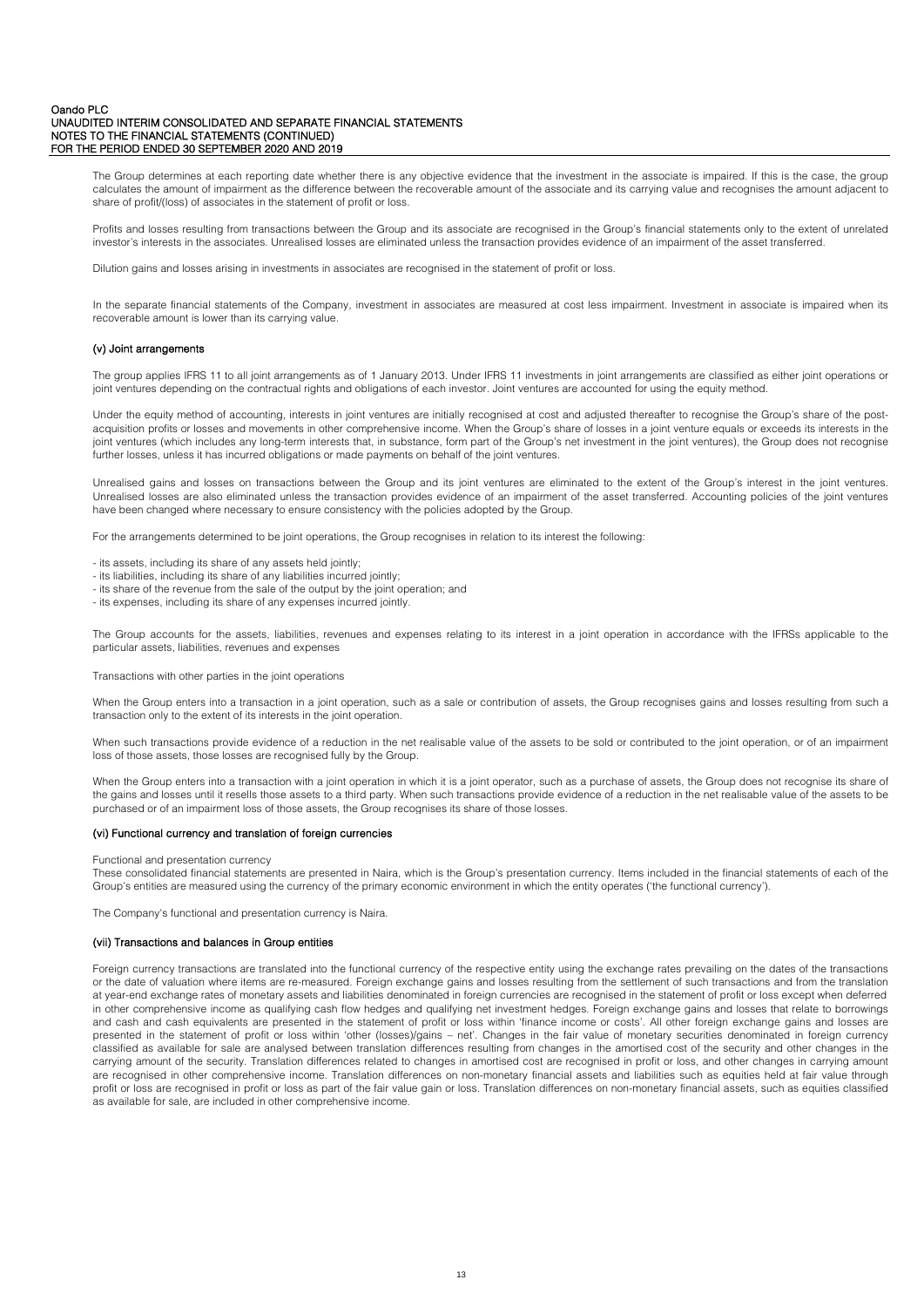#### (viii) Consolidation of Group entities

The results and financial position of all the Group entities (none of which has the currency of a hyperinflationary economy) that have a functional currency different from the presentation currency are translated into the presentation currency as follows:

- assets and liabilities for each statement of financial position items presented, are translated at the closing rate at the reporting date;

- income and expenses for each statement of profit or loss are translated at average exchange rates where it is impracticable to translate using spot rate. Where the average is not a reasonable approximation of the cumulative effect of the rates prevailing on the transaction dates, in which case the income and expense are translated at a rate on the dates of the transactions; and

- all resulting exchange differences are recognised in other comprehensive income

On consolidation, exchange differences arising from the translation of the net investment in foreign entities are taken to other comprehensive income. When a foreign operation is sold, such exchange differences are recognised in the profit or loss as part of the gain or loss on sale.

Goodwill and fair value adjustments arising on the acquisition of a foreign entity are treated as assets and liabilities of the foreign entity and translated at the closing rate.

#### (ix) Business combinations and goodwill

Business combinations are accounted for using the acquisition method. The cost of an acquisition is measured as the aggregate of the consideration transferred, which is measured at acquisition date fair value, and the amount of any non-controlling interests in the acquiree. For each business combination, the Group elects whether to measure the non-controlling interests in the acquiree at fair value or at the proportionate share of the acquiree's identifiable net assets. Acquisition-related costs are expensed as incurred and included in administrative expenses.

When the Group acquires a business, it assesses the financial assets and liabilities assumed for appropriate classification and designation in accordance with the contractual terms, economic circumstances and pertinent conditions as at the acquisition date. This includes the separation of embedded derivatives in host contracts by the acquiree.

Any contingent consideration to be transferred by the acquirer will be recognised at fair value at the acquisition date. Contingent consideration classified as an asset or liability that is a financial instrument and within the scope of IAS 39 Financial Instruments: Recognition and Measurement, is measured at fair value with the changes in fair value recognised in the statement of profit or loss.

If the business combination is achieved in stages, the acquisition date carrying value of the acquirer's previously held equity interest in the acquiree is re-measured to fair value at the acquisition date; any gains or losses arising from such re-measurement are recognised in profit or loss.

Goodwill is initially measured at cost (being the excess of the aggregate of the consideration transferred and the amount recognised for non-controlling interests and any previous interest held over the net identifiable assets acquired and liabilities assumed). If the fair value of the net assets acquired is in excess of the aggregate consideration transferred, the Group re-assesses whether it has correctly identified all of the assets acquired and all of the liabilities assumed and reviews the procedures used to measure the amounts to be recognised at the acquisition date. If the reassessment still results in an excess of the fair value of net assets acquired over the aggregate consideration transferred, then the gain is recognised in profit or loss.

After initial recognition, goodwill is measured at cost less any accumulated impairment losses. For the purpose of impairment testing, goodwill acquired in a business combination is, from the acquisition date, allocated to each of the Group's cash-generating units that are expected to benefit from the combination, irrespective of whether other assets or liabilities of the acquiree are assigned to those units. Where goodwill has been allocated to a cash-generating unit (CGU) and part of the operation within that unit is disposed of, the goodwill associated with the disposed operation is included in the carrying amount of the operation when determining the gain or loss on disposal. Goodwill disposed in these circumstances is measured based on the relative values of the disposed operation and the portion of the cashgenerating unit retained.

## 2.3 Other significant accounting policies

#### (a) Segment reporting

Operating segments are reported in a manner consistent with internal reporting provided to the chief operating decision-maker, The chief operating decision-maker, who is responsible for allocating resources and assessing performance of the operating segments, has been identified as the Group Leadership Council (GLC).

#### (b) Revenue recognition

Revenue is measured at the fair value of the consideration received or receivable for sales of goods and services, in the ordinary course of the Group's activities and is stated net of value-added tax (VAT), rebates and discounts and after eliminating sales within the Group. The Group recognises revenue when the amount of revenue can be reliably measured, it is probable that future economic benefits will flow to the entity and when specific criteria have been met for each of the Group's activities as described below: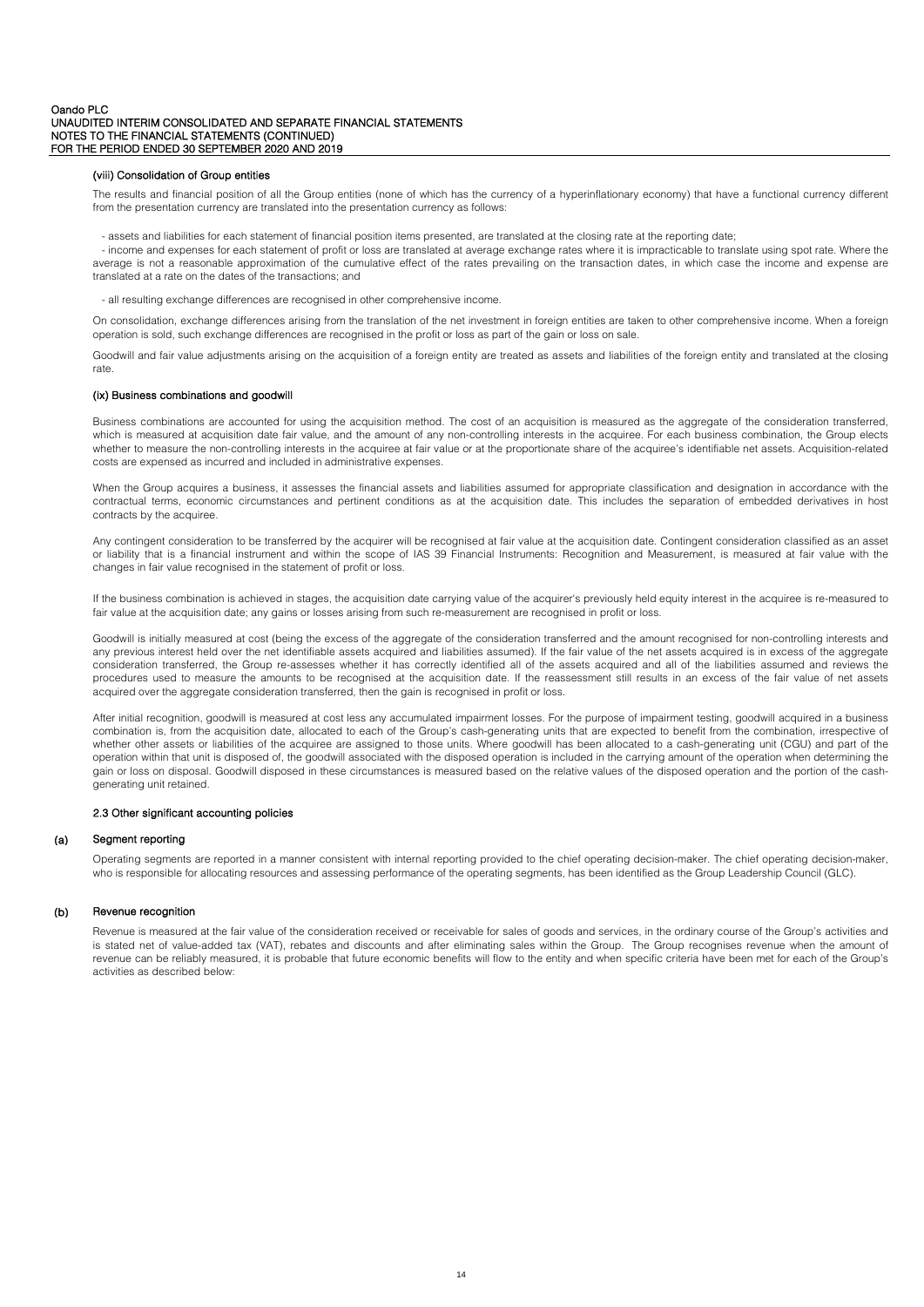#### (i) Sale of goods

#### Revenue from Contracts with Customers under IFRS 15

The Group has adopted IFRS 15 as issued in May 2014 which has resulted in changes in the accounting policy of the Group. IFRS 15 replaces IAS 18 which covers revenue arising from the sale of goods and the rendering of services, IAS 11 which covers construction contracts, and related interpretations. In accordance with the transitional provisions in IFRS 15, comparative figures have not been restated as the Group has applied the modified retrospective approach in adopting this standard.

Revenue represents the fair value of the consideration received or receivable for sales of goods and services, in the ordinary course of Group's activities and is stated net of value-added tax, rebates and discounts and after eliminating sales within the group. The Group recognizes revenue when the amount of revenue can be reliably measured, it is probable that future benefits will flow to the entity and when specific criteria have been met for each of the its activities. A valid contract is recognised as revenue after:

- The contract is approved by the parties.
- Rights and obligations are recognised.
- Collectability is probable.
- The contract has commercial substance.
- The payment terms and consideration are identifiable.

IFRS 15 introduces a five-step model for recognising revenue to depict transfer of goods or services. The model distinguishes between promises to a customer that are satisfied at a point in time and those that are satisfied over time.

#### a) Revenue recognition

It is the Group's policy to recognise revenue from a contract when it has been approved by both parties, rights have been clearly identified, payment terms have been defined, the contract has commercial substance, and collectability has been ascertained as probable. Collectability of a customer's payments is ascertained based on the customer's historical records, guarantees provided, the customer's industry and advance payments made if any.

Revenue is recognised when control of goods sold has been transferred. Control of an asset refers to the ability to direct the use of and obtain substantially all of the remaining benefits (potential cash inflows or savings in cash outflows) associated with the asset. For crude oil and natural gas liquid, this occurs when the products are lifted by the customer (buyer). Revenue from the sale of oil is recognised at a point in time when performance obligation is satisfied. For gas, revenue is recognised as the product is being passed through the custody transfer point to the customer. Revenue from the sale of gas is recognised over time. The surplus or deficit of the product sold during the period over the Group's ownership share of production is termed as an overlift or underlift. With regard to underlifts, if the overlifter does not meet the definition of a customer or the settlement of the transaction is non-monetary, a receivable and other income is recognised. If the over-lifter meets the definition of a customer, revenue is recognised and a corresponding receivable.

Conversely, when an overlift occurs, cost of sale is debited and a corresponding liability is accrued. Overlifts and underlifts are initially measured at the market price of oil at the date of lifting, consistent with the measurement of the sale and purchase. Subsequently, they are remeasured at the current market value. The change arising from this remeasurement is included in the profit or loss as other income or cost of sales.

▪ Definition of a customer

A customer is a party that has contracted with the Group to obtain crude oil or gas products in exchange for a consideration, rather than to share in the risks and benefits that result from sale. The Group has entered into collaborative arrangements with its joint venture partners to share in the production of oil. Collaborative arrangements with its joint venture partners to share in the production of oil are accounted for differently from arrangements with customers as collaborators share in the risks and benefits of the transaction, and therefore, do not meet the definition of customers. Revenue arising from these arrangements are recognised separately in other income.

#### ▪ Identification of performance obligation

At inception, the Group assesses the goods or services promised in the contract with a customer to identify as a performance obligation, each promise to transfer to the customer either a distinct good or series of distinct goods. The number of identified performance obligations in a contract will depend on the number of promises made to the customer. The delivery of barrels of crude oil or units of gas are usually the only performance obligation included in oil and gas contract with no additional contractual promises. Additional performance obligations may arise from future contracts with the Group and its customers.

The identification of performance obligations is a crucial part in determining the amount of consideration recognised as revenue. This is due to the fact that revenue is only recognised at the point where the performance obligation is fulfilled, management has therefore developed adequate measures to ensure that all contractual promises are appropriately considered and accounted for accordingly.

#### ▪ Contract enforceability and termination clauses

The Group may enter into contracts that do not create enforceable rights and obligation to parties in the contract. Such instances may include where the counterparty has not met all conditions necessary to kick start the contract or where a non-contractual promise exists between both parties to the agreement. In these instances, the agreement is not yet a valid contract and therefore no revenue can be recognised.

It is the Group's policy to assess that the defined criteria for establishing contracts that entail enforceable rights and obligations are met. The criteria provides that the contract has been approved by both parties, rights have been clearly identified, payment terms have been defined, the contract has commercial substance, and collectability has been ascertained as probable.

The Group may enter into contracts that do not meet the revenue recognition criteria. In such cases, the consideration received will only be recognised as revenue if either of the following has occurred;

 - the Group has no remaining obligations to transfer goods/services to the customer and all or substantially all, of the consideration promised by the customer has been received by the Group and is non-refundable

- the contract has been terminated and the consideration received from the customer is non-refundable.

The Group may also have the unilateral rights to terminate an unperformed contract without compensating the other party. This could occur where the Group has not yet transferred any promised goods or services to the customer and the Group has not yet received, and is not yet entitled to receive, any consideration in exchange for promised goods or services.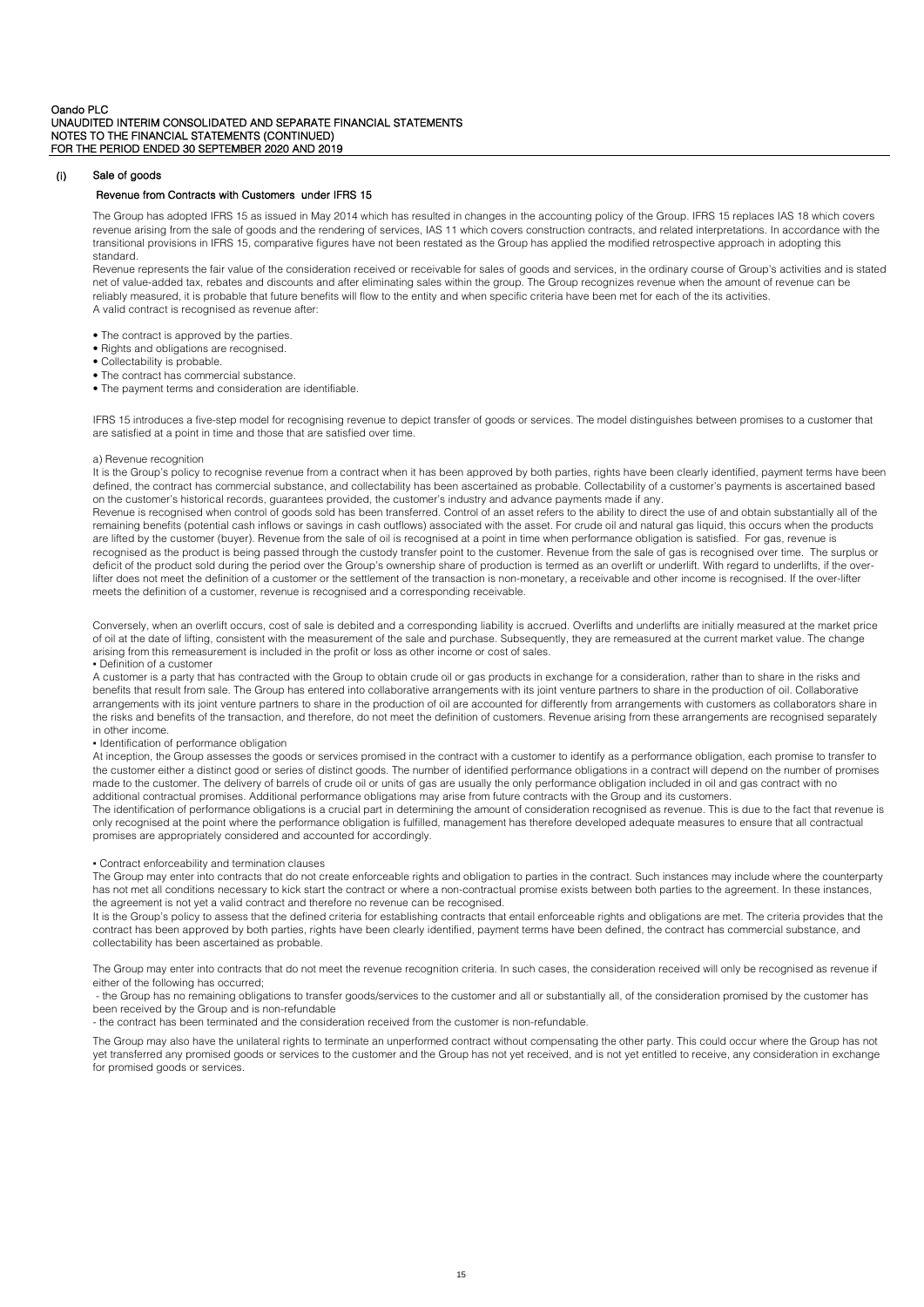#### b) Transaction price

Transaction price is the amount that an entity within the Group allocates to the performance obligations identified in the contract. It represents the amount of revenue recognised as those performance obligations are satisfied. Complexities may arise where a contract includes variable consideration, significant financing component or consideration payable to a customer.

Variable consideration not within the Group's control is estimated at the point of revenue recognition and reassessed periodically. The estimated amount is included in the transaction price to the extent that it is highly probable that a significant reversal of the amount of cumulative revenue recognised will not occur when the uncertainty associated with the variable consideration is subsequently resolved. As a practical expedient, where the Group has a right to consideration from a customer in an amount that corresponds directly with the value to the customer of the Group's performance completed to date, the Group may recognise revenue in the amount to which it has a right to invoice.

Significant financing component (SFC) assessment is carried out (using a discount rate that reflects the amount charged in a separate financing transaction with the customer and also considering the Group's incremental borrowing rate) on contracts that have a repayment period of more than 12 months. As a practical expedient, the Group does not adjust the promised amount of consideration for the effects of a significant financing component if it expects, at contract inception, that the period between when it transfers a promised good or service to a customer and when the customer pays for that good or service will be one year or less.

Instances when SFC assessment may be carried out include where the Group receives advance payment for agreed volumes of crude oil or receivables take or pay deficiency payment on gas sales. Take or pay gas sales contract ideally provides that the customer must sometimes pay for gas even when not delivered to the customer.

The customer, in future contract years, takes delivery of the product without further payment. The portion of advance payments that represents significant financing component will be recognised as interest revenue.

Consideration payable to a customer is accounted for as a reduction of the transaction price and, therefore, of revenue unless the payment to the customer is in exchange for a distinct good or service that the customer transfers to the Group. Examples include barging costs incurred, demurrage and freight costs. These do not represent a distinct service transferred and is therefore recognised as a direct deduction from revenue.

#### c) Contract modification and contract combination

Contract modifications relates to a change in the price and/or scope of an approved contract. Where there is a contract modification, the Group assesses if the modification will create a new contract or change the existing enforceable rights and obligations of the parties to the original contract.

Contract modifications are treated as new contracts when the performance obligations are separately identifiable and transaction price reflects the standalone selling price of the crude oil or the gas to be sold. Revenue is adjusted prospectively when the crude oil or gas transferred is separately identifiable and the price does not reflect the standalone selling price. Conversely, if there are remaining performance obligations which are not separately identifiable, revenue will be recognised on a cumulative catch-up basis when crude oil or gas is transferred.

The Group enters into new contracts with its customers only on the expiry of the old contract. In the new contracts, prices and scope may be based on terms in the old contract. In gas contracts, prices change over the course of time. Even though gas prices change over time, the changes are based on agreed terms in the initial contract i.e. price change due to consumer price index. The change in price is therefore not a contract modifications. Any other change expected to arise from the modification of a contract is implemented in the new contracts.

 The Group combines contracts entered into at near the same time (less than 12 months) as one contract if they are entered into with the same or related party customer, the performance obligations are the same for the contracts and the price of one contract depends on the other contract. d) Portfolio expedients

As a practical expedient, the Group may apply the requirements of IFRS 15 to a portfolio of contracts (or performance obligations) with similar characteristics if it expects that the effect on the financial statements would not be materially different from applying IFRS to individual contracts within that portfolio. e) Contract assets and liabilities

The Group recognises contract assets for unbilled revenue from crude oil and gas sales. A contract liability is consideration received for which performance obligation has not been met.

f) Disaggregation of revenue from contract with customers

The Group derives revenue from two types of products, oil and gas. The Group has determined that the disaggregation of revenue based on the criteria of type of products meets the revenue disaggregation disclosure requirement of IFRS 15 as it depicts how the nature, amount, timing and uncertainty of revenue and cash flows are affected by economic factors.

## (c) Property, plant and equipment (PPE)

All categories of property, plant and equipment are initially recorded at cost. Buildings and freehold land are subsequently shown at fair value, based on valuations by external independent valuers, less subsequent depreciation for buildings and plant & machinery. Valuations are performed with sufficient regularity to ensure that the fair value of a revalued asset does not differ materially from its carrying amount. Any accumulated depreciation at the date of revaluation is eliminated against the gross carrying amount of the asset, and the net amount is restated to the revalued amount of the asset. All other property, plant and equipment are stated at historical cost less depreciation. Historical cost includes expenditure that is directly attributable to the acquisition of the items.

Subsequent costs are included in the asset's carrying amount or recognised as a separate asset, as appropriate, only when it is probable that future economic benefits associated with the item will flow to the Group and the cost of the item can be measured reliably. The carrying amount of the replaced part is derecognised. All other repairs and maintenance are charged to the statement of profit or loss during the financial period in which they are incurred.

Increases in the carrying amount arising on revaluation of property, plant & equipment are credited to other comprehensive income and shown as a component of other reserves in shareholders' equity. Decreases that offset previous increases of the same asset are charged in other comprehensive income and debited against other reserves directly in equity; all other decreases are charged to the statement of profit or loss. Revaluation surplus is recovered through disposal or use of property plant and equipment. In the event of a disposal, the whole of the revaluation surplus is transferred to retained earnings from other reserves. Otherwise, each year, the difference between depreciation based on the revalued carrying amount of the asset charged to the statement of profit or loss, and depreciation based on the assets original cost is transferred from "other reserves" to "retained earnings".

Freehold land is not depreciated. Depreciation on other assets is calculated using the straight line method to write down their cost or revalued amounts to their residual values over their estimated useful lives as follows: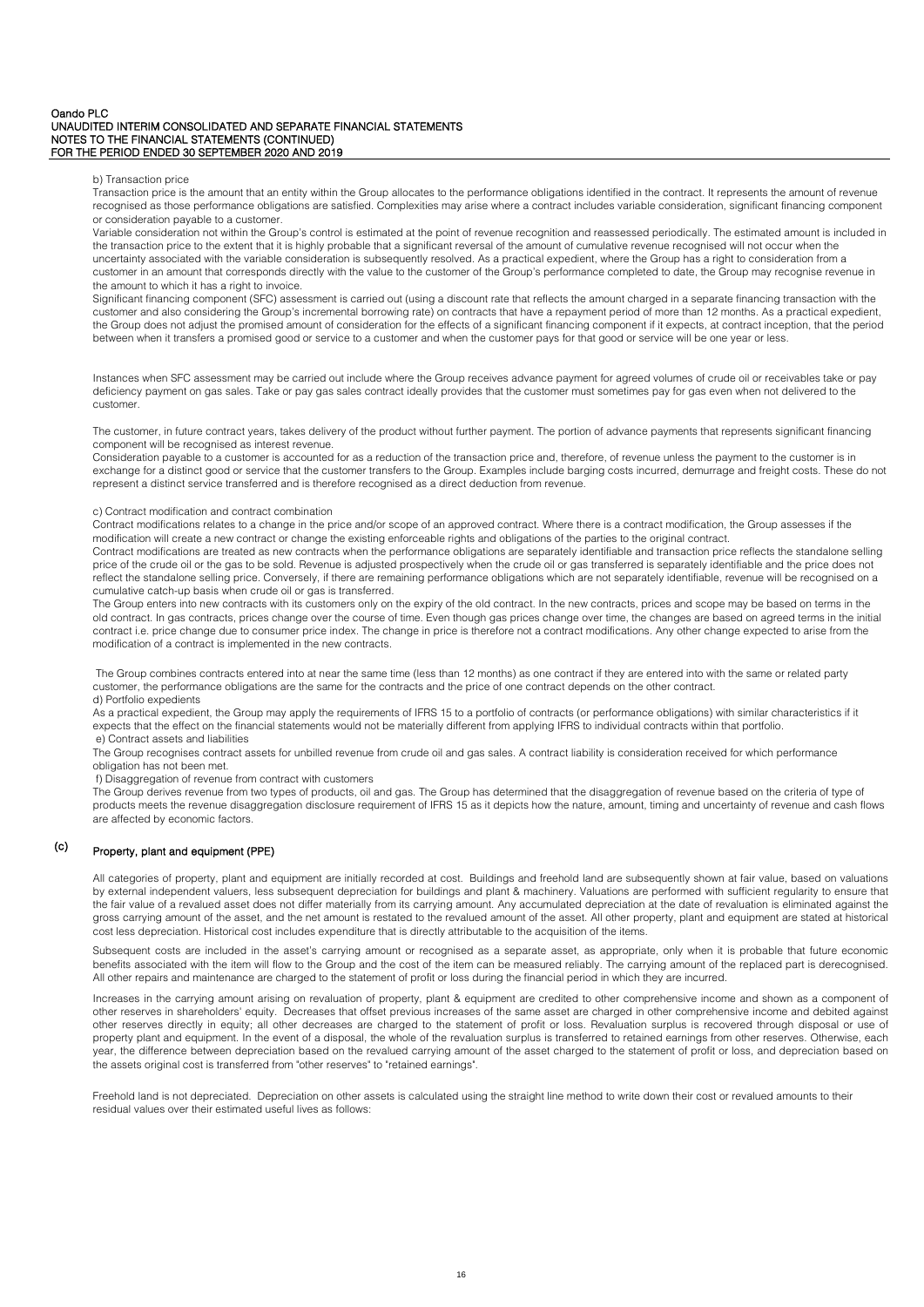| <b>Buildings</b><br>Plant and machinery         | $20 - 50$ years<br>$8 - 20$ years | $(2 - 5\%)$<br>$(5 - 121/2 %$ |  |
|-------------------------------------------------|-----------------------------------|-------------------------------|--|
| Fixtures, fittings, computer & equipment, motor |                                   |                               |  |
| vehicles                                        | $3 - 5$ vears                     | $(20 - 331/3$ %)              |  |
| Upstream assets                                 | Unit-of-production (UOP)          |                               |  |

Where the cost of a part of an item of property, plant and equipment is significant when compared to the total cost, that part is depreciated separately based on the pattern which reflects how economic benefits are consumed. The assets' residual values and useful lives are reviewed, and adjusted if appropriate, at each reporting period. An asset's carrying amount is written down immediately to its estimated recoverable amount if the asset's carrying amount is greater than its estimated recoverable amount. Gains and losses on disposal of property, plant and equipment are determined by comparing proceeds with carrying amount and are recognised within "operating profit/(loss)" in the statement of profit or loss .

Property, plant and equipment under construction is not depreciated until they are available for use.

#### (d) Intangible assets

#### (a) Goodwill

Goodwill arises from the acquisition of subsidiaries and is initially measured at cost, being the excess of the aggregate of the consideration transferred and the amount recognized for non-controlling interest and any interest previously held over the net identifiable assets acquired, liabilities assumed. Goodwill on acquisitions of subsidiaries is included in intangible assets. After initial recognition, goodwill is measured at cost less any accumulated impairment losses.

Goodwill is allocated to cash-generating units (CGU's) for the purpose of impairment testing. The allocation is made to those CGU's expected to benefit from the business combination in which the goodwill arose, identified according to operating segment. Each unit or group of units to which goodwill is allocated represents the lower level within the entity at which the goodwill is monitored for internal management purposes.

Goodwill is tested annually for impairment or more frequently if events or changes in circumstances indicate a potential impairment. The carrying value of goodwill is compared to the recoverable amount, which is the higher of value in use and the fair value less costs to sell. Any impairment is recognised immediately as an expense and is not subsequently reversed. Gains and losses on disposal of an entity include the carrying amount of goodwill relating to the entity sold.

#### (b) Computer software

Acquired computer software licenses are capitalised on the basis of the costs incurred to acquire and bring to use the specific software. Software licenses have a finite useful life and are carried at cost less accumulated amortisation. Amortisation is calculated using straight line method to allocate the cost over their estimated useful lives of three to five years. The amortisation period and residual values are reviewed at each balance sheet date. Costs associated with maintaining computer software programmes are recognised as an expense when incurred.

#### (e) Impairment of non financial assets

The Group assesses, at each reporting date, whether there is an indication that an asset may be impaired. If any indication exists, or when annual impairment testing for an asset is required, the Group estimates the asset's recoverable amount. An asset's recoverable amount is the higher of an asset's or CGU's fair value less costs of disposal and its value in use. The recoverable amount is determined for an individual asset, unless the asset does not generate cash inflows that are largely independent of those from other assets or groups of assets in which case, it is included within the recoverable amount of those group of assets. When the carrying amount of an asset or CGU exceeds its recoverable amount, the asset is considered impaired and is written down to its recoverable amount.

In assessing value in use, the estimated future cash flows are discounted to their present value using a pre-tax discount rate that reflects current market assessments of the time value of money and the risks specific to the asset. In determining fair value less costs of disposal, recent market transactions are taken into account. If no such transactions can be identified, an appropriate valuation model is used. These calculations are corroborated by valuation multiples, quoted share prices for publicly traded companies or other available fair value indicators.

Intangible assets that have an indefinite useful life or intangible assets not ready to use are not subject to amortisation and are tested annually for impairment. Assets that are subject to amortisation are reviewed for impairment whenever events or changes in circumstances indicate that the carrying amount may not be recoverable.

#### (f) Financial instruments

#### Financial assets classification

The Group's accounting policies were changed to comply with IFRS 9. IFRS 9 replaces the provisions of IAS 39 that relate to the recognition, classification and measurement of financial assets and financial liabilities; derecognition of financial instruments; impairment of financial assets and hedge accounting. IFRS 9 also significantly amends other standards dealing with financial instruments such as IFRS 7 Financial Instruments: Disclosures. The Group has applied IFRS 9 retrospectively, but has elected not to restate comparative information. As a result, the comparative information provided continues to

be accounted for in accordance with the group's previous accounting policy. However, the cumulative impact of IFRS 9 as of January 1, 2018 has been recognised in retained earnings.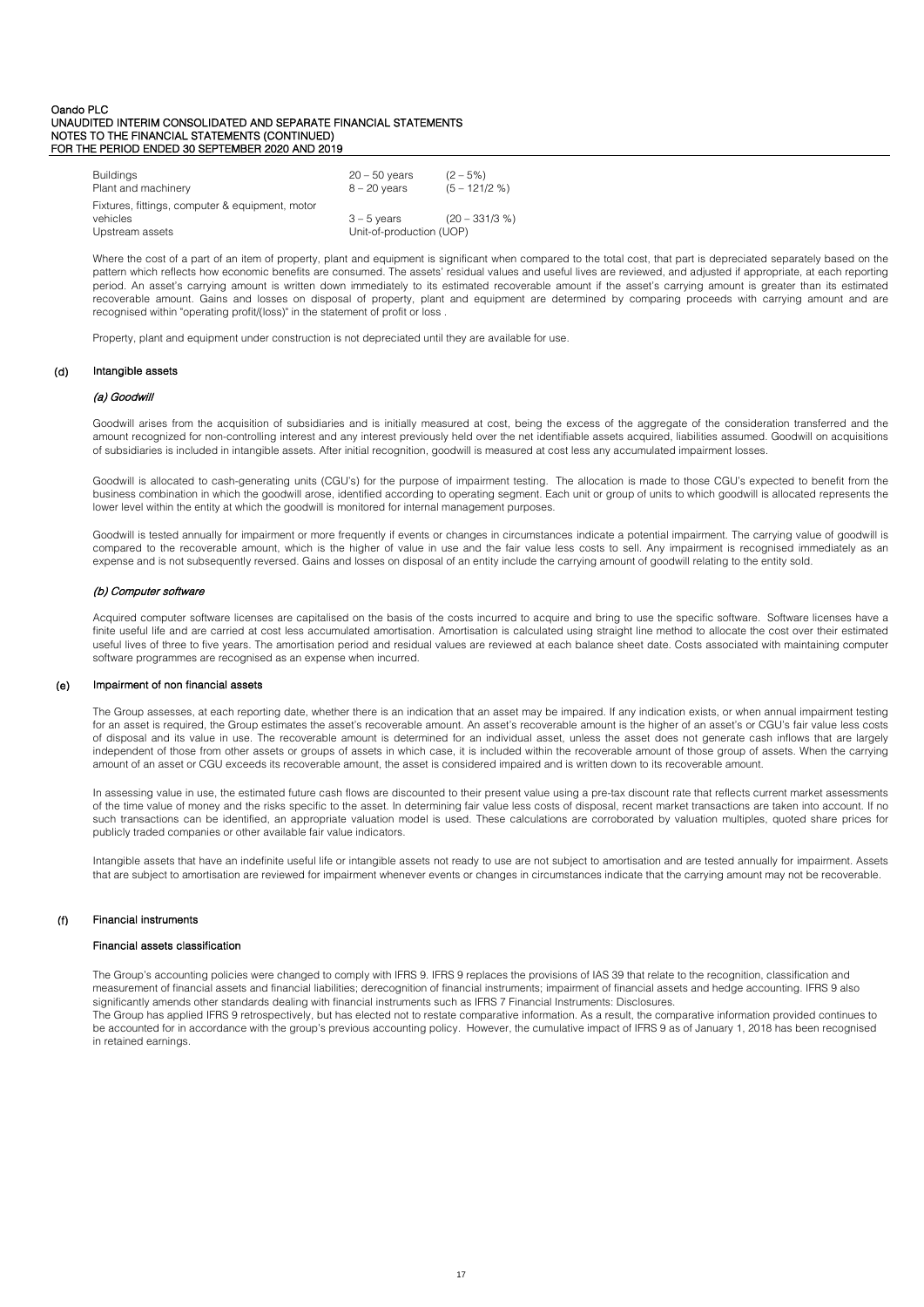#### a) Classification and measurement

▪ Financial assets

It is the Group's policy to initially recognise financial assets at fair value plus transaction costs. Classification and subsequent measurement is dependent on the Group's business model for managing the asset and the cash flow characteristics of the asset. On this basis, the Group classifies its financial instruments at amortised cost, fair value through profit or loss and at fair value through other comprehensive income (OCI).

#### Financial assets classified at amortised cost

The Group's financial asset are measured at amortised cost only if they meet both of the following conditions:

• The asset is held within a business model whose objective is to hold assets in order to collect contractual cash flows; and • The contractual terms of the financial asset give rise on specified dates to cash flows that are solely payments of principal and interest on the principal amount outstanding.

Financial assets classified at fair value through other comprehensive income (debt instruments) A financial asset shall be measured at fair value through other comprehensive income only if it meets both of the following conditions:

• The financial asset is held within a business model whose objective is achieved by both collecting contractual cash flows and selling financial assets and • The contractual terms of the financial asset give rise on specified dates to cash flows that are solely payments of principal and interest on the principal amount outstanding.

#### Financial assets classified at fair value through other comprehensive income (equity instruments)

Upon initial recognition, the Group can elect to classify irrevocably its equity investments as equity instruments designated at fair value through OCI when they meet the definition of equity under IAS 32 Financial Instruments: Presentation and are not held for trading. The classification is determined on an instrument-by instrument basis. Gains and losses on these financial assets are never recycled to profit or loss. Dividends are recognised as other income in the statement of profit or loss when the right of payment has been established, except when the Group benefits from such proceeds as a recovery of part of the cost of the financial asset, in which case, such gains are recorded in OCI. Equity instruments designated at fair value through OCI are not subject to impairment assessment.

#### Financial assets classified at fair value through profit or loss

A financial asset that does not meet the criteria to be measured at amortised cost or fair value through other comprehensive income should be measured at fair value through profit or loss. Also, the Group, at initial recognition, designate a financial asset as measured at fair value through profit or loss if so doing eliminates or significantly reduces a measurement or recognition inconsistency (accounting mismatch) that would otherwise arise from measuring assets or liabilities or recognising the gains and losses on them on different bases.

Derivatives, including separated embedded derivatives, are also classified as held for trading unless they are designated as effective hedging instruments. This category includes derivative instruments and listed equity investments which the Group had not irrevocably elected to classify at fair value through OCI. Dividends on listed equity investments are also recognised as other income in the statement of profit or loss when the right of payment has been established. A derivative embedded within a hybrid contract containing a financial asset host is not accounted for separately. The financial asset host together with the embedded derivative is required to be classified in its entirety as a financial asset at fair value through profit or loss.

All the Group's financial assets as at 30 September 2020 satisfy the conditions for classification at amortised cost, fair value through profit or loss and as fair value through other comprehensive income under IFRS 9.

The Group's financial assets include trade receivables, other receivables, non-current receivables and cash and cash equivalents.

#### ▪ Financial liabilities

Financial liabilities of the Group are classified and subsequently recognised at amortised cost net of directly attributable transaction costs, except for derivatives which are classified and subsequently recognised at fair value through profit or loss. Fair value gains or losses for financial liabilities designated at fair value through profit or loss are accounted for in profit or loss except for the amount of change that is attributable to changes in the Group's own credit risk which is presented in other comprehensive income. The remaining amount of change in the fair value of the liability is presented in profit or loss. The Group's financial liabilities include trade and other payables and interest bearing loans and borrowings.

#### b) Impairment of financial assets

Recognition of impairment provisions under IFRS 9 is based on the expected credit loss (ECL) model. The ECL model is applicable to financial assets classified at amortised cost and contract assets under IFRS 15: Revenue from Contracts with Customers. The measurement of ECL reflects an unbiased and probability-weighted amount that is determined by evaluating a range of possible outcomes, time value of money and reasonable and supportable information, that is available without undue cost or effort at the reporting date, about past events, current conditions and forecasts of future economic conditions.

The Group applies the simplified approach or the three-stage general approach to determine impairment of receivables depending on their respective nature. The simplified approach is applied for trade receivables while the three-stage approach is applied to loans, other receivables, non-current receivables and cash & cash equivalents.

The simplified approach requires expected lifetime losses to be recognised from initial recognition of the receivables. This involves determining the expected loss rates which is then applied to the gross carrying amount of the receivable to arrive at the loss allowance for the period.

The three-stage approach assesses impairment based on changes in credit risk since initial recognition using the past due criterion. Financial assets classified as stage 1 have their ECL measured as a proportion of their lifetime ECL that results from possible default events that can occur within one year, while assets in stage 2 or 3 have their ECL measured on a lifetime basis.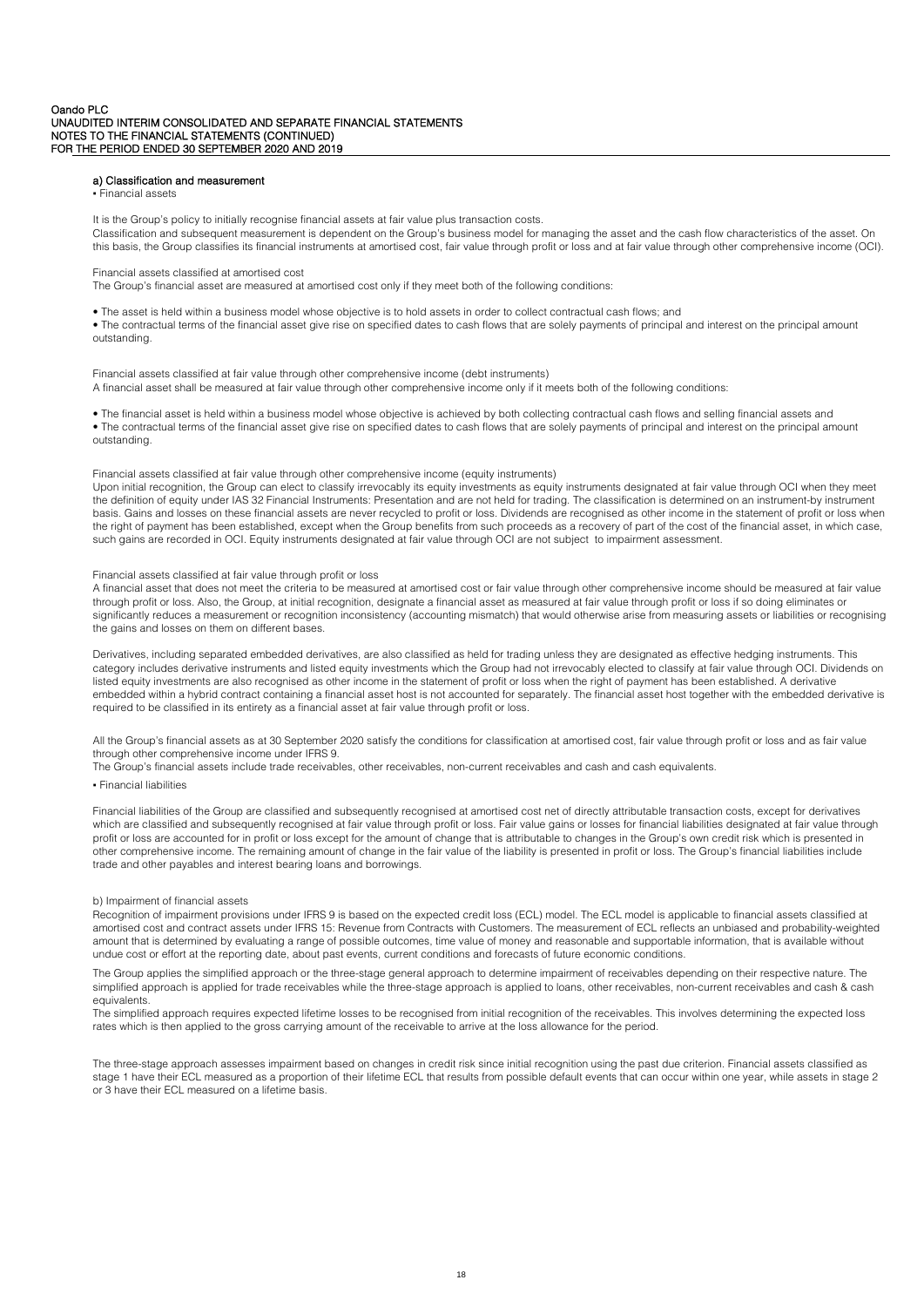Under the three-stage approach, the ECL is determined by projecting the probability of default (PD), loss given default (LGD) and exposure at default (EAD) for each ageing bucket and for each individual exposure. The PD is based on default rates determined by external rating agencies for the counterparties. The LGD assesses the portion of the outstanding receivable that is deemed to be irrecoverable at the reporting period. These three components are multiplied together and adjusted using macro-economic indicators. This effectively calculates an ECL which is then discounted back to the reporting date and summed. The discount rate used in the ECL calculation is the original effective interest rate or an approximation thereof.

Loss allowances for financial assets measured at amortised cost are deducted from the gross carrying amount of the related financial assets and the amount of the loss is recognised in profit or loss.

c) Derecognition

#### ▪ Financial assets

A financial asset (or, where applicable, a part of a financial asset or part of a group of similar financial assets) is primarily derecognised (i.e., removed from the Group's consolidated statement of financial position) when:

#### (i) The rights to receive cash flows from the asset have expired; or

(ii) The Group has transferred its rights to receive cash flows from the asset or has assumed an obligation to pay the received cash flows in full without material delay to a third party under a 'pass-through' arrangement; and either (a) the Group has transferred substantially all the risks and rewards of the asset, or (b) the Group has neither transferred nor retained substantially all the risks and rewards of the asset, but has transferred control of the asset.

When the Group has transferred its rights to receive cash flows from an asset or has entered into a pass-through arrangement, it evaluates if and to what extent it has retained the risks and rewards of ownership. When it has neither transferred nor retained substantially all of the risks and rewards of the asset, nor transferred control of the asset, the Group continues to recognise the transferred asset to the extent of the Group's continuing involvement. In that case, the Group also recognises an associated liability. The transferred asset and the associated liability are measured on a basis that reflects the rights and obligations that the Group has retained.

#### ▪ Financial liabilities

The Group derecognises a financial liability when it is extinguished i.e. when the obligation specified in the contract is discharged, cancelled or expires. When an existing financial liability is replaced by another from the same lender on substantially different terms, or the terms of an existing liability are substantially modified, such an exchange or modification is treated as a derecognition of the original liability and the recognition of a new liability. The difference in the respective carrying amounts is recognised immediately in the statement of profit or loss.

d) Significant increase in credit risk and default definition

The Group assesses the credit risk of its financial assets based on the information obtained during periodic review of publicly available information on the entities, industry trends and payment records. Based on the analysis of the information provided, the Group identifies the assets that require close monitoring. Financial assets that have been identified to be more than 30 days past due but less than 360 days past due on contractual payments are assessed to have experienced significant increase in credit risk. These assets are grouped as part of Stage 2 financial assets where the three-stage approach is applied. In line with the Group's credit risk management practices, a financial asset is defined to be in default when contractual payments have not been received at least 30 days after the contractual payment period. Subsequent to default, the Group carries out active recovery strategies to recover all outstanding payments due on receivables. Where the Group determines that there are no realistic prospects of recovery, the financial asset and any related loss allowance is written off either partially or in full.

#### (g) Accounting for leases under IFRS 16

At inception of a contract, the Group assesses whether a contract is, or contains, a lease. A contract is, or contains, a lease if the contract conveys the right to control the use of an identified asset for a period of time in exchange for consideration. To assess whether a contract conveys the right to control the use of an identified asset, the Group assesses whether:

- the contract involves the use of an identified asset this may be specified explicitly or implicitly, and should be physically distinct or represent substantially all of the capacity of a physically distinct asset. If the supplier has a substantive substitution right, then the asset is not identified;
- the Group has the right to obtain substantially all of the economic benefits from use of the asset throughout the period of use; and
- the Group has the right to direct the use of the asset. The Group has this right when it has the decision-making rights that are most relevant to changing how and for what purpose the asset is used.

In rare cases where the decision about how and for what purpose the asset is used is predetermined, the Group has the right to direct the use of the asset if either: - the Group has the right to operate the asset; or

- the Group designed the asset in a way that predetermines how and for what purpose it will be used.

This policy is applied to contracts entered into, or changed, on or after 1 January 2019

The Group's leases include leases of land, buildings (offices and residential apartments) and aircraft. Lease terms are negotiated on an individual basis and contain different terms and conditions, including extension and termination options. The lease terms range from 1 year to 15 years. On renewal of a lease, the terms may be renegotiated. The leased assets may not be used as security for borrowing purposes.

Contracts may contain both lease and non-lease components. The Group has elected to separate the lease and non-lease components. The non-lease components will be accounted for as an expense in profit or loss in the related period.

Until the 2018 financial year, leases of assets were classified as operating leases. Payments made under operating leases (net of any incentives received from the lessor) were charged to profit or loss on a straight-line basis over the period of the lease.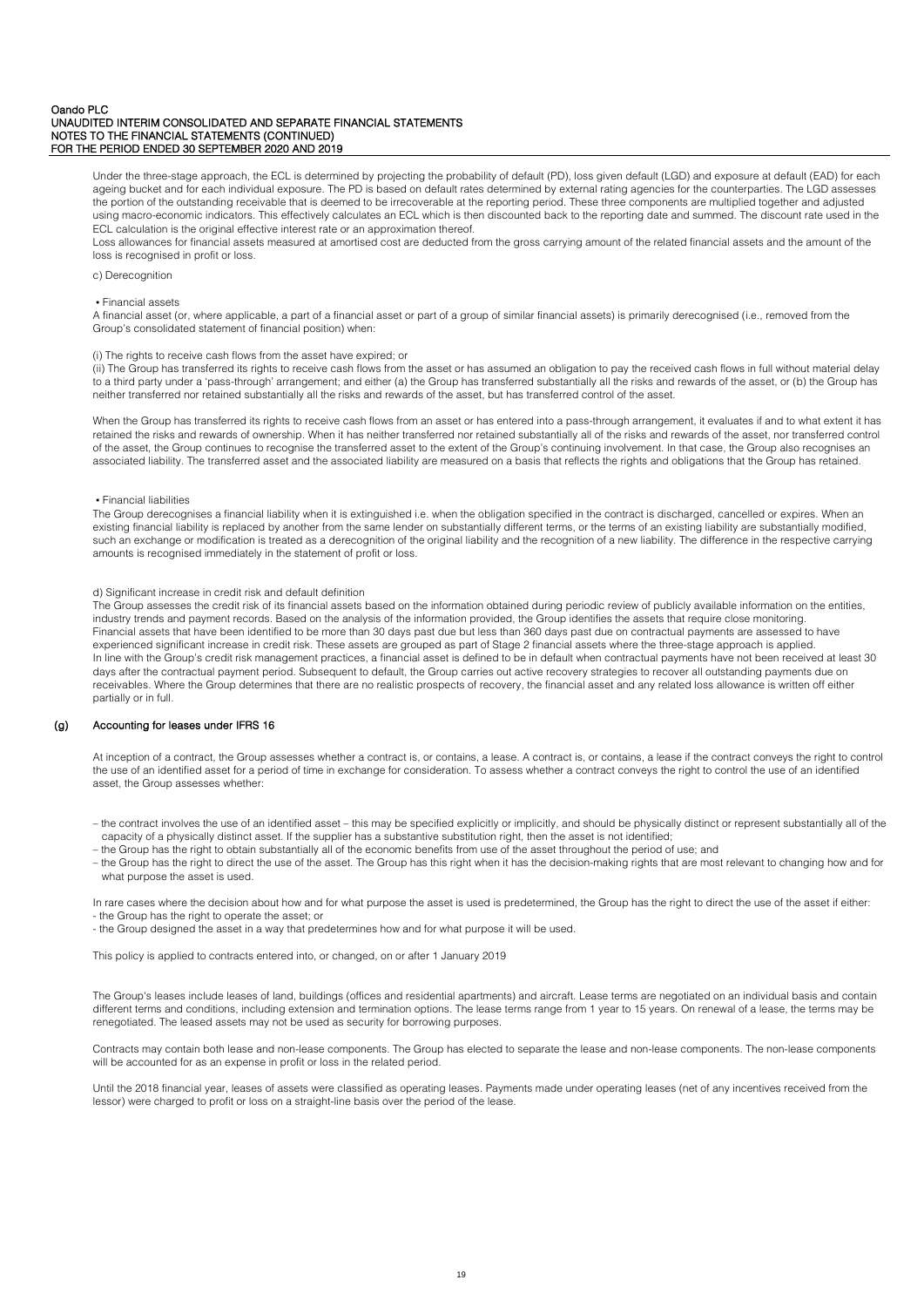#### Leases in which the Group is a lessee

Leases are recognised as a right-of-use asset and a corresponding liability at the date at which the leased asset is available for use by the Group. Each lease payment is allocated between the liability and finance cost. The right-of-use asset is depreciated over the shorter of the asset's useful life and the lease term on a straight-line basis.

#### Lease liabilities

At the commencement date of a lease, the Group recognises lease liabilities at the present value of lease payments to be made over the lease term. Lease liabilities include the net present value of the following lease payments:

- fixed payments (including in-substance fixed payments), less any lease incentives receivable
- variable lease payments that are based on an index or a rate
- amounts expected to be payable by the Group under residual value guarantees
- the exercise price of a purchase option if the lessee is reasonably certain to exercise that option, and
- payments of penalties for terminating the lease, if the lease term reflects the Group exercising that option.

Lease payments to be made under reasonably certain extension options are also included in the measurement of the liability. The variable lease payments that do not depend on an index or a rate are recognised as expenses in the period in which the event or condition that triggers the payment occurs.

The lease payments are discounted using the Group's incremental borrowing rate, being the rate that the Group would have to pay to borrow the funds necessary to obtain an asset of similar value to the right of use asset in a similar economic environment with similar terms, security and conditions.

The finance cost is charged to profit or loss over the lease period so as to produce a constant periodic rate of interest on the remaining balance of the liability for each period.

The lease liability is subsequently measured at amortised cost using the effective interest method. It is remeasured when there is a change in future lease payments arising from a change in an index or rate, if there is a change in the Group's estimate of the amount expected to be payable under a residual value guarantee, or if the Group changes its assessment of whether it will exercise a purchase, extension or termination option.

#### Right of use assets

Right-of-use assets are initially measured at cost, comprising of the following:

- the amount of the initial measurement of lease liability
- any lease payments made at or before the commencement date, less any lease incentives received
- any initial direct costs, and
- restoration costs.

Right-of-use assets are generally depreciated over the shorter of the asset's useful life and the lease term on a straight-line basis. If the Group is reasonably certain to exercise a purchase option, the right-of-use asset is depreciated over the underlying asset's useful life.

#### Short-term leases and leases of low-value assets

Short-term leases are those leases that have a lease term of twelve months or less from the commencement date and do not contain a purchase option. Low-value assets are assets that have values less than \$5,000 when new, e.g., small IT equipment and small items of office furniture, and depends on the nature of the asset. Lease payments on short-term leases and leases of low-value assets would be recognised as expenses in profit or loss on a straight-line basis over the lease term.

#### Extension and termination options

Extension and termination options are included in most of the Group's lease arrangements. These are used to maximise operational flexibility in terms of managing the assets used in the Group's operations. Most of the extension options are subject to mutual agreement by the Group and some of the termination options held are exercisable only by the Group

#### Leases in which the Group is a Lessor Sub-leases

When the Group is an intermediate lessor, it accounts for its interests in the head lease and the sub-lease separately. It assesses the lease classification of a sublease with reference to the right-of-use asset arising from the head lease, not with reference to the underlying asset.

If a head lease is a short-term lease to which the Group applies the short term lease exemption, then it classifies the sub-lease as an operating lease.

The Group classifies a sub-lease as a finance lease if the sublease is for the a significant part or whole of the term of the head lease. The head lease liability is measured at the present value of the remaining lease payments discounted at the Group's incremental borrowing rate. The measurement of the right-of-use asset depends on the classification of the sub-lease.

If the sub-lease is classified as a finance lease, the Group does not recognise a right of use asset but recognises a lease receivable (net investment in a lease) to the extent that it is subject to the sub-lease. If the sub-lease is classified as an operating lease, the Group continues to recognise the right-of-use asset.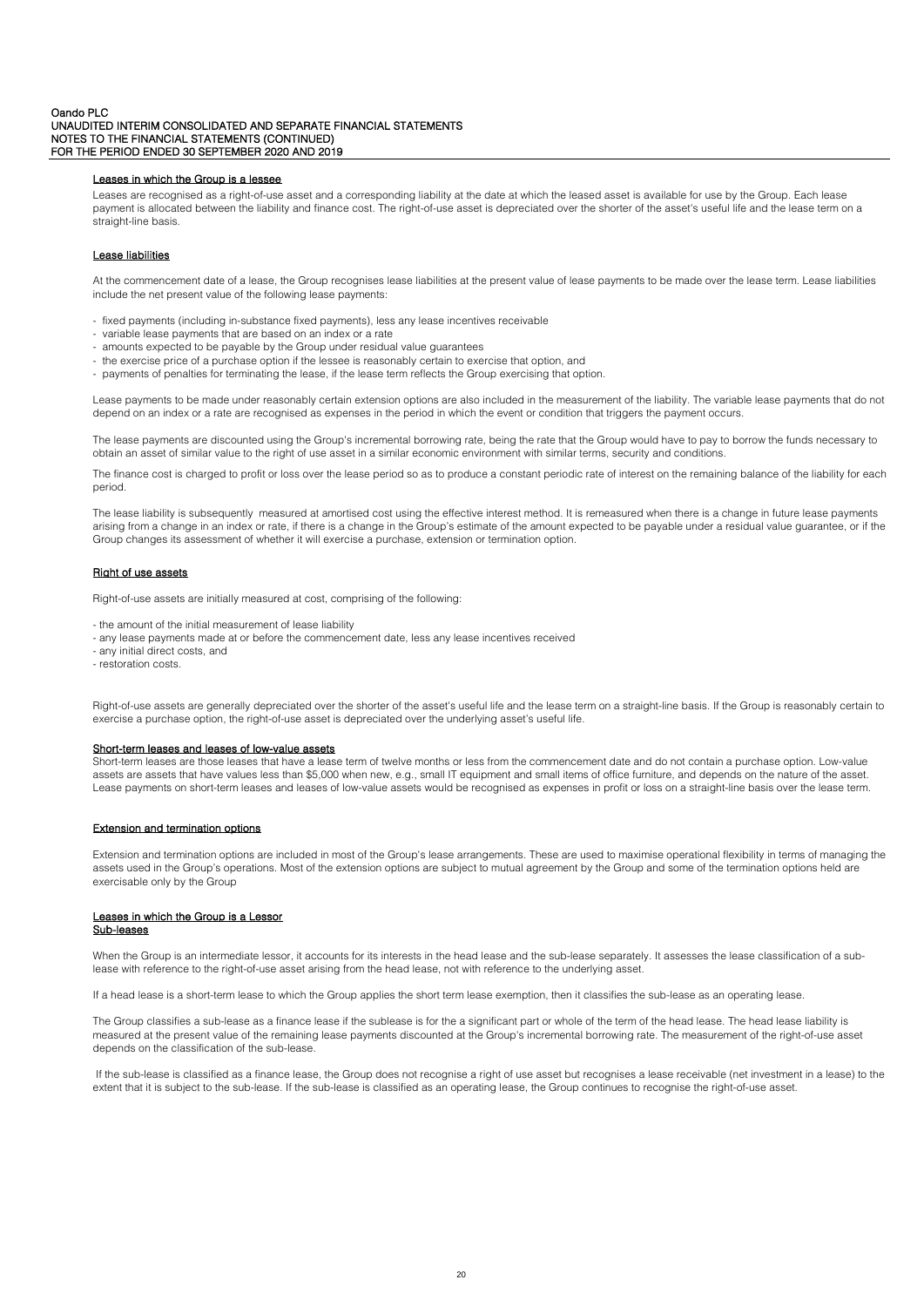#### (h) Inventories

Inventories are stated at the lower of cost and net realisable value. Cost is determined using the weighted average method. The cost of finished goods and work in progress comprises raw materials, direct labour, other direct costs and related production overheads (based on normal operating capacity), but excludes borrowing costs. Net realisable value is the estimated selling price in the ordinary course of business, less estimated costs of completion and selling expenses.

#### (i) Share capital

Ordinary shares are classified as equity. Share issue costs net of tax are charged to the share premium account.

#### (j) Cash and cash equivalents

Cash and cash equivalents include cash in hand, deposits held at call with banks, other short term highly liquid investments with original maturities of three months or less and bank overdrafts. Bank overdrafts are shown within borrowings in current liabilities in the consolidated statement of financial position.

#### (k) Employee benefits

## (i) Retirement benefit obligations

#### Defined contribution scheme

The Group operates a defined contribution retirement benefit schemes for its employees. A defined contribution plan is a pension plan under which the Group pays fixed contributions into a separate entity. The Group has no legal or constructive obligations to pay further contributions if the fund does not hold sufficient assets to pay all employees the benefits relating to employee service in the current and prior periods. The Group's contributions to the defined contribution plan are charged to the profit or loss in the year to which they relate. The assets of the scheme are funded by contributions from both the Group and employees and are managed by pension fund custodians in line with the National Pension Commission (PenCom) Pension Reform Act (PRA).

#### Defined benefit scheme

The Group operated a defined benefit gratuity scheme in Nigeria, where members of staff who had spent 3 years or more in employment are entitled to benefit payments upon retirement. This defined benefit plan was curtailed in 2012 and 2013 for management and non-management staff respectively.

The liability recognized in respect of the discontinued defined benefit plan at the time of curtailment was based on the final settlement amounts communicated to each employee. The settlement amounts bore an interest rate equivalent to 90 days deposit rate from the time of curtailment up until when they were paid to an external funds manager in 2017. Prior to the obligation being funded, the interest costs accruing to the employees are recorded in the statement of profit or loss and included as part of the liability in the statement of financial position.

After the settlement was paid to the fund manager in 2017, the Group no longer has any obligation on the statement of financial position.

#### (ii) Employee share-based compensation

The Group operates a number of equity-settled, share-based compensation plans, under which the entity receives services from employees as consideration for equity instruments (options/ awards) of the Group. The fair value of the employee services received in exchange for the grant of the option/awards is recognised as an expense. The total amount to be expensed is determined by reference to the fair value of the options granted, including any market performance conditions (for example, an entity's share prices); excluding the impact of any service and non-market performance vesting conditions (for example, profitability, sales growth targets and remaining an employee of the entity over a specified time period); and including impact of any non-vesting conditions (for example, the requirement for employees to save).

Non-market vesting conditions are included in assumptions about the number of options that are expected to vest. The total amount expensed is recognised over the vesting period, which is the period over which all of the specified vesting conditions are to be satisfied. At each reporting date, the entity revises its estimates of the number of options that are expected to vest based on the non-market vesting conditions. It recognises the impact of the revision to original estimates, if any, in the statement of profit or loss, with a corresponding adjustment to share-based payment reserve in equity.

When the options are exercised, the Group issues new shares. The proceeds received net of any directly attributable transaction costs are credited to share capital (nominal value) and share premium.

Share-based compensation are settled in Oando PLC's shares, in the separate or individual financial statements of the subsidiary receiving the employee services, the share based payments are treated as capital contribution as the subsidiary entity has no obligation to settle the share-based payment transaction.

The entity subsequently re-measures such an equity-settled share-based payment transaction only for changes in non-market vesting conditions.

In the separate financial statements of Oando PLC, the transaction is recognised as an equity-settled share-based payment transaction and additional investments in the subsidiary.

#### (iii) Other share based payment transactions

Where the Group obtains goods or services in compensation for its shares or the terms of the arrangement provide either the entity or the supplier of those goods or services with a choice of whether the Group settles the transaction in cash (or other assets) or by issuing equity instruments, such transactions are accounted as share based payments in the Group's financial statements.

#### (iv) Profit-sharing and bonus plans

The Group recognises a liability and an expense for bonuses and profit-sharing, based on a formula that takes into consideration the profit attributable to the company's shareholders after certain adjustments. The group recognises a provision where contractually obliged or where there is a past practice that has created a constructive obligation.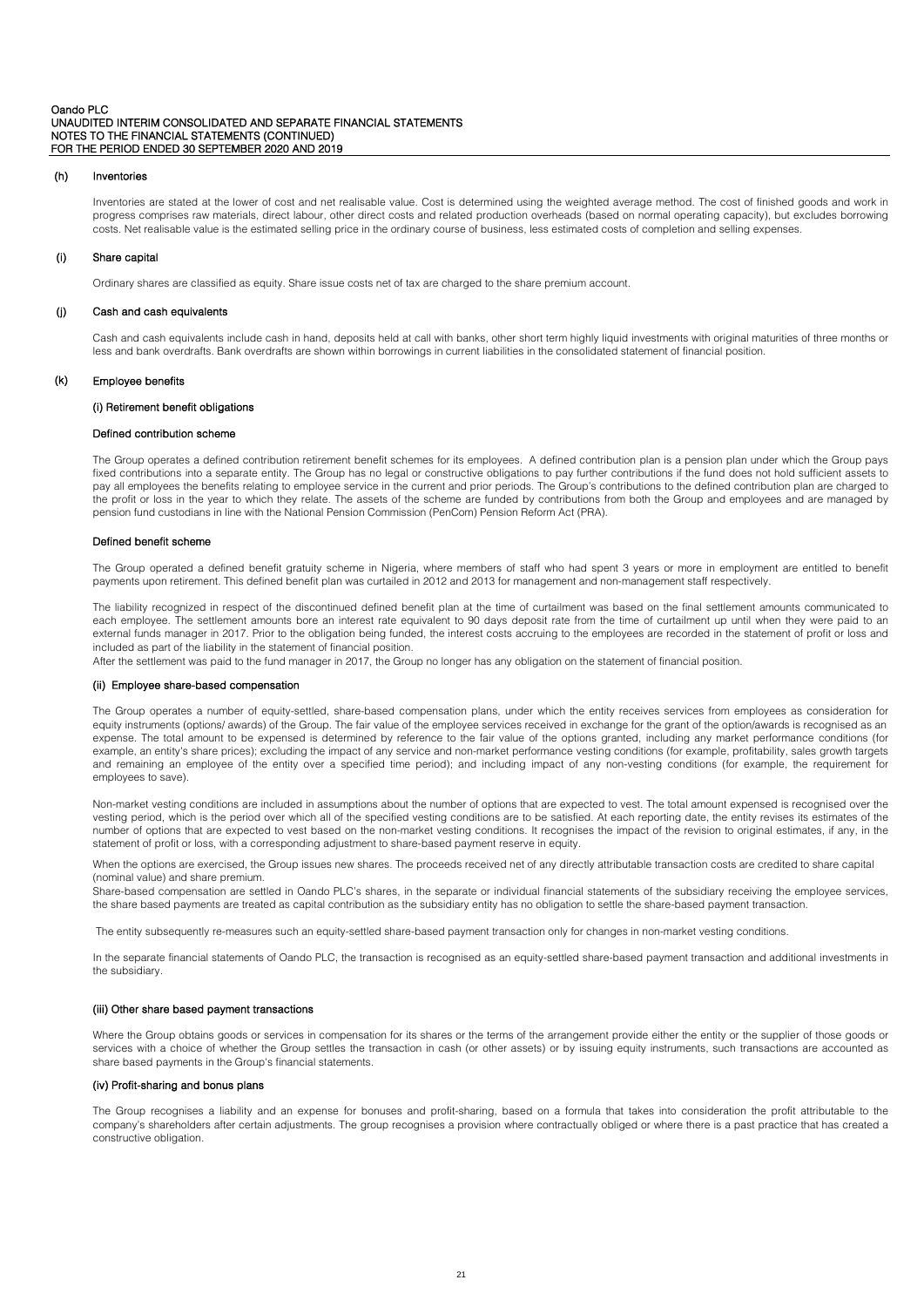#### (l) Provisions

Provisions are recognised when the Group has a present obligation (legal or constructive) as a result of a past event, it is probable that an outflow of resources embodying economic benefits will be required to settle the obligation and a reliable estimate can be made of the amount of the obligation. When the Group expects some or all of a provision to be reimbursed, for example, under an insurance contract, the reimbursement is recognised as a separate asset, but only when the reimbursement is virtually certain. The expense relating to a provision is presented in the statement of profit or loss.

Provisions for environmental restoration and legal claims are recognised when: the Group has a present legal or constructive obligation as a result of past events; it is more likely than not that an outflow of resources will be required to settle the obligation; and the amount has been reliably estimated.

Where there are a number of similar obligations, the likelihood that an outflow will be required in settlement is determined by considering the class of obligations as a whole. A provision is recognised even if the likelihood of an outflow with respect to any one item included in the same class of obligations may be small.

Provisions are measured at the present value of management's best estimate of the expenditure required to settle the present obligation at the reporting date. The discount rate used to determine the present value is a pre-tax rate which reflects current market assessments of the time value of money and the specific risk. The increase in the provision due to the passage of time is recognised as interest expense.

#### Decommissioning liabilities

A provision is recognised for the decommissioning liabilities for underground tanks. Based on management estimation of the future cash flows required for the decommissioning of those assets, a provision is recognised and the corresponding amount added to the cost of the asset under property, plant and equipment for assets measured using the cost model. For assets measured using the revaluation model, subsequent changes in the liability are recognised in revaluation reserves through OCI to the extent of any credit balances existing in the revaluation surplus reserve in respect of that asset. The present values are determined using a pre-tax rate which reflects current market assessments of the time value of money and the risks specific to the obligation. Subsequent depreciation charges of the asset are accounted for in accordance with the Group's depreciation policy and the accretion of discount (i.e. the increase during the period in the discounted amount of provision arising from the passage of time) included in finance costs.

Estimated site restoration and abandonment costs are based on current requirements, technology and price levels and are stated at fair value, and the associated asset retirement costs are capitalized as part of the carrying amount of the related tangible fixed assets. The obligation is reflected under provisions in the statement of financial position.

#### (m) Current income and deferred tax

Income tax expense is the aggregate of the charge to profit or loss in respect of current and deferred income tax.

Current income tax is the amount of income tax payable on the taxable profit for the year determined in accordance with the relevant tax legislation. Education tax is provided at 2% of assessable profits of companies operating within Nigeria. Tax is recognised in the statement of profit or loss except to the extent that it relates to items recognised in OCI or equity respectively. In this case, tax is also recognised in other comprehensive income or directly in equity, respectively.

Deferred tax is provided in full, using the liability method, on all temporary differences arising between the tax bases of assets and liabilities and their carrying amount in the consolidated financial statements. However, if the deferred tax arises from the initial recognition of an asset or liability in a transaction other than a business combination that at the time of the transaction affects neither accounting nor taxable profit or loss, it is not accounted for. Current income deferred tax is determined using tax rates and laws enacted or substantively enacted at the reporting date and are expected to apply when the related deferred tax liability is settled.

Deferred tax assets are recognised only to the extent that it is probable that future taxable profits will be available against which the temporary differences can be utilised. Deferred tax is provided on temporary differences arising on investments in subsidiaries and associates, except where the timing of the reversal of the temporary difference is controlled by the Group and it is probable that the temporary difference will not reverse in the foreseeable future.

Deferred tax assets and liabilities are offset when there is a legally enforceable right to offset current tax assets against current tax liabilities and when the deferred taxes assets and liabilities relate to income taxes levied by the same taxation authority on either the same taxable entity or different taxable entities where there is an intention to settle the balances on a net basis.

#### (n) Exceptional items

Exceptional items are disclosed separately in the financial statements where it is necessary to do so to provide further understanding of the financial performance of the Group. They are material items of income or expense that have been shown separately due to significance of their nature and amount.

## (o) Dividend

Dividend payable to the Company's shareholders is recognised as a liability in the consolidated financial statements in the period in which they are declared (i.e. approved by the shareholders).

#### (p) Upstream activities

#### Exploration and evaluation assets

Exploration and evaluation ("E&E") assets represent expenditures incurred on exploration properties for which technical feasibility and commercial viability have not been determined. E&E costs are initially capitalized as either tangible or intangible exploration and evaluation assets according to the nature of the assets acquired, these costs include acquisition of rights to explore, exploration drilling, carrying costs of unproved properties, and any other activities relating to evaluation of technical feasibility and commercial viability of extracting oil and gas resources. OER will expense items that are not directly attributable to the exploration and evaluation asset pool. Costs that are incurred prior to obtaining the legal right to explore, develop or extract resources are expensed in the statement of income (loss) as incurred. Costs that are capitalized are recorded using the cost model with which they will be carried at cost less accumulated impairment. Costs that are capitalized are accumulated in cost centers by well, field or exploration area pending determination of technical feasibility and commercial viability.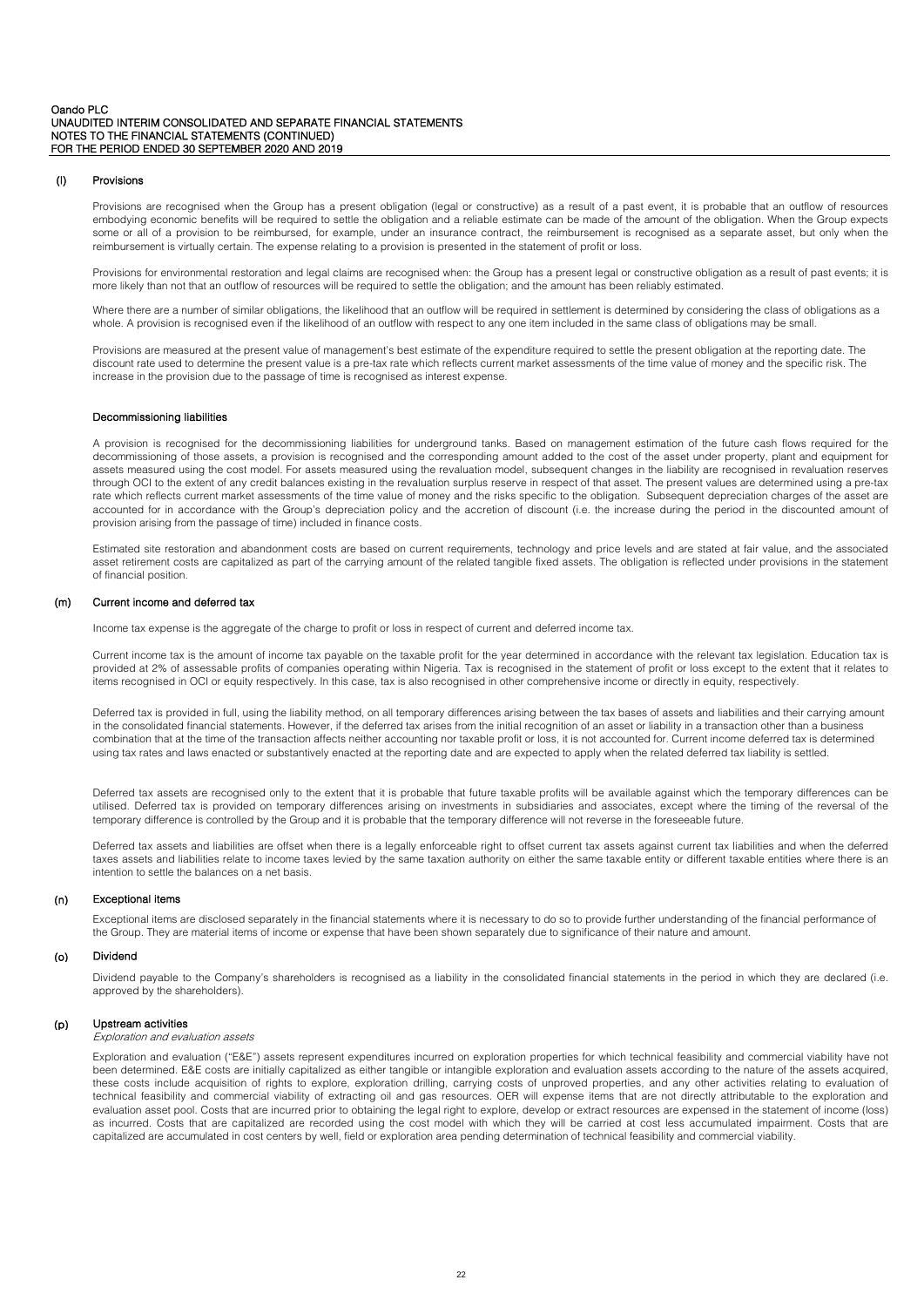Once technical feasibility and commercial viability of extracting the oil or gas is demonstrable, intangible exploration and evaluation assets attributable to those reserves are first tested for impairment and then reclassified from exploration and evaluation assets to a separate category within Property Plant and Equipment ("PP&E") referred to as oil and gas development assets and oil and gas assets. If it is determined that commercial discovery has not been achieved, these costs are charged to expense.

Pre-license cost are expensed in the profit or loss in the period in which they occur

Farm-out arrangements for E&E assets for which OER is the farmor are accounted for by recognizing only the cash payments received and do not recognize any consideration in respect of the value of the work to be performed by the farmee. The carrying value of the remaining interest is the previous cost of the full interest reduced by the amount of cash consideration received for entering the agreement. The effect will be that there is no gain recognized on the disposal unless the cash consideration received exceeds the carrying value of the entire asset held.

#### Oil and gas assets

When technical feasibility and commercial viability is determinable, costs attributable to those reserves are reclassified from E&E assets to a separate category within Property Plant and Equipment ("PP&E") referred to as oil and gas properties under development or oil and gas producing assets. Costs incurred subsequent to the determination of technical feasibility and commercial viability and the costs of replacing parts of property, plant and equipment are recognized as oil and gas interests only when they increase the future economic benefits embodied in the specific asset to which they relate. All other expenditures are recognized in profit or loss as incurred. Such capitalized oil and natural gas interests generally represent costs incurred in developing proved and/or probable reserves and bringing in or enhancing production from such reserves, and are accumulated on a field or geotechnical area basis. The carrying amount of any replaced or sold component is derecognized. The costs of the day-to-day servicing of property and equipment are recognized in the statement of comprehensive loss as incurred.

Oil and gas assets are measured at cost less accumulated depletion and depreciation and accumulated impairment losses. Oil and gas assets are incorporated into Cash Generating Units "CGU's" for impairment testing.

The net carrying value of development or production assets is depleted using the unit of production method by reference to the ratio of production in the year to the related proved and probable reserves, taking into account estimated future development costs necessary to bring those reserves into production. Future development costs are estimated taking into account the level of development required to produce the reserves. These estimates are reviewed by independent reserve engineers at least annually.

Proved and probable reserves are estimated using independent reserve engineer reports and represent the estimated quantities of crude oil, natural gas and natural gas liquids which geological, geophysical and engineering data demonstrate with a specified degree of certainty to be recoverable in future years from known reservoirs and which are considered commercially producible.

#### (q) Impairment

The Group assesses its assets for indicators of impairments annually. All assets are reviewed whenever events or changes in circumstances indicate that the carrying amounts for those assets may not be recoverable. If assets are determined to be impaired, the carrying amounts of those assets are written down to their recoverable amount, which is the higher of fair value less costs to sell and value in use, the latter being determined as the amount of estimated risk-adjusted discounted future cash flows. For this purpose, assets are grouped into cash-generating units based on separately identifiable and largely independent cash inflows.

Estimates of future cash flows used in the evaluation for impairment of assets related to hydrocarbon production are made using risk assessments on field and reservoir performance and include expectations about proved reserves and unproved volumes, which are then risk-weighted utilising the results from projections of geological, production, recovery and economic factors.

Exploration and evaluation assets are tested for impairment by reference to group of cash-generating units (CGU). Such CGU groupings are not larger than an operating segment. A CGU comprises of a concession with the wells within the field and its related assets as this is the lowest level at which outputs are generated for which independent cash flows can be segregated. Management makes investment decisions/allocates resources and monitors performance on a field/concession basis. Impairment testing for E&E assets is carried out on a field by field basis, which is consistent with the Group's operating segments as defined by IFRS 8.

Impairments, except those related to goodwill, are reversed as applicable to the extent that the events or circumstances that triggered the original impairment have changed.

Impairment charges and reversals are reported within depreciation, depletion and amortisation.

#### (r) Non-current assets (or disposal groups) held for sale.

Non-current assets are classified as assets held for sale when their carrying amount is to be recovered principally through a sale transaction and a sale is considered highly probable. They are stated at lower of carrying amount and fair value less costs to sell.

#### (s) Production underlift and overlift

The Group receives lifting schedules for oil production generated by the Group's working interest in certain oil and gas properties. These lifting schedules identify the order and frequency with which each partner can lift. The amount of oil lifted by each partner at the balance sheet date may not be equal to its working interest in the field. Some partners will have taken more than their share (overlifted) and others will have taken less than their share (underlifted). The initial measurement of the overlift liability and underlift asset is at the market price of oil at the date of lifting, consistent with the measurement of the sale and purchase. Overlift balances are subsequently measured at fair value, while Underlift balances are carried at lower of carrying amount and current fair value.

#### (t) Fair value

Fair value is the price that would be received to sell an asset or paid to transfer a liability in an orderly transaction between market participants at the measurement date. The fair value measurement is based on the presumption that the transaction to sell the asset or transfer the liability takes place either:

- In the principal market for the asset or liability, or

- In the absence of a principal market, in the most advantageous market for the asset or liability.

The principal or the most advantageous market must be accessible to the Group.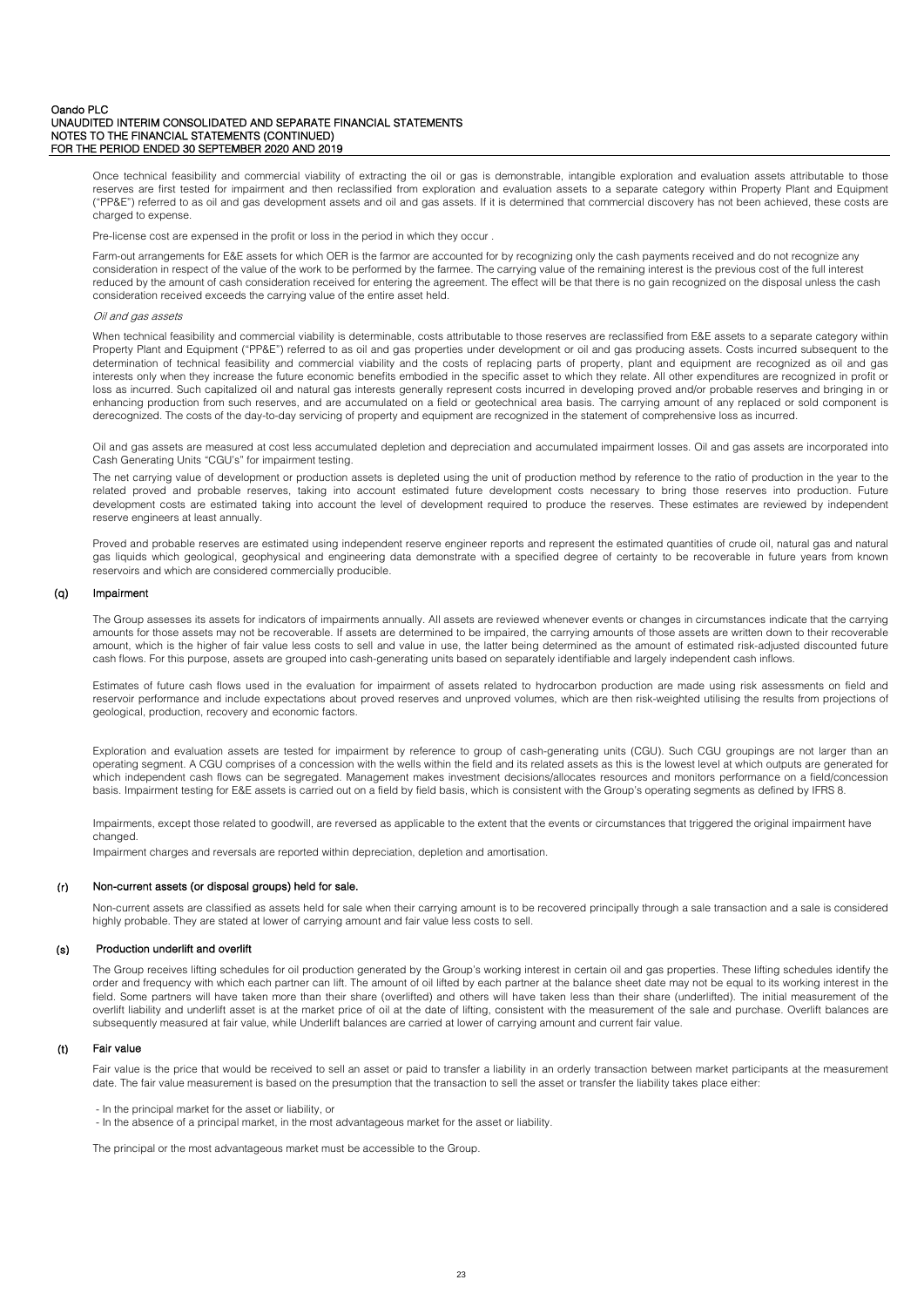The fair value of an asset or a liability is measured using the assumptions that market participants would use when pricing the asset or liability, assuming that market participants act in their economic best interest. A fair value measurement of a non-financial asset takes into account a market participant's ability to generate economic benefits by using the asset in its highest and best use or by selling it to another market participant that would use the asset in its highest and best use. The Group uses valuation techniques that are appropriate in the circumstances and for which sufficient data are available to measure fair value, maximising the use of relevant observable inputs and minimising the use of unobservable inputs.

All assets and liabilities for which fair value is measured or disclosed in the financial statements are categorized within the fair value hierarchy, described as follows, based on the lowest level input that is significant to the fair value measurement as a whole:

Level 1 — Quoted (unadjusted) market prices in active markets for identical assets or liabilities

- Level 2 Valuation techniques for which the lowest level input that is significant to the fair value measurement is directly or indirectly observable
- Level 3 Valuation techniques for which the lowest level input that is significant to the fair value measurement is unobservable.

For assets and liabilities that are recognised in the financial statements on a recurring basis, the Group determines whether transfers have occurred between Levels in the hierarchy by re-assessing categorization (based on the lowest level input that is significant to the fair value measurement as a whole) at the end of each reporting period. External valuers are involved for valuation of significant assets, such as available for sale financial assets, and significant liabilities. Involvement of external valuers is decided upon annually by the valuation committee after discussion with and approval by the Group's audit committee. Selection criteria include market knowledge, reputation, independence and whether professional standards are maintained. Valuers are normally rotated every three years. The valuation committee decides, after discussions with the Group's external valuers, which valuation techniques and inputs to use for each case.

At each reporting date, the Board analyses the movements in the values of assets and liabilities which are required to be re-measured or re-assessed as per the Group's accounting policies. For this analysis, the Board verifies the major inputs applied in the latest valuation by agreeing the information in the valuation computation to contracts and other relevant documents. The Board, in conjunction with the Group's external valuers, also compares the changes in the fair value of each asset and liability with relevant external sources to determine whether the change is reasonable. On an interim basis, the Board and the Group's external valuers present the valuation results to the audit committee and the Group's independent auditors. This includes a discussion of the major assumptions used in the valuations.

For the purpose of fair value disclosures, the Group has determined classes of assets and liabilities on the basis of the nature, characteristics and risks of the asset or liability and the level of the fair value hierarchy as explained above.

#### (u) Offshore processing arrangements

An offshore processing arrangement involves the lifting of crude oil from an owner (usually government/third party) in agreed specifications and quantities for a swap for agreed yields and specifications of refined petroleum products. Under such arrangements, the owner of the crude oil may not attach monetary value to the crude oil delivered to the Group or the refined products received from the Group. Rather, the owner defines the yields and specification of refined products expected from the Group. Sometimes, the owner may request the Group to deliver specific refined products, increase quantity of certain products contrary to previously agreed quantity ratios, or make cash payments in lieu of delivery of products not required ("retained products"). It is also possible that the owner may request the Group to pre-deliver refined products against future lifting of crude oil. Parties to offshore processing arrangements are often guided by terms and conditions codified in an Agreement/Contract. Such terms may include risk and title to crude oil and refined products, free on board or cost, insurance and freight deliveries by counterparties, obligations of counterparties, costs and basis of reimbursements, etc. Depending on the terms of an offshore processing arrangement, the Group may act as a principal or an agent.

#### The Group acting in the capacity of a principal

The Group acts as a principal in an offshore processing arrangement when it controls the promised good or service before transferring that good or service to the customer. When it is unclear whether the Group controls the promised good or service after consideration of the definition of control, then the following indicators are considered to determine if the Group has control:

• it has the primary responsibility for providing the products or services to the customer or for fulfilling the order, for example by being responsible for the acceptability of the products or services ordered or purchased by the customer;

• it has inventory risk before the specified good or service has been transferred to a customer or after transfer of control to the customer (for example, if the customer has a right of return); and

• the entity has discretion in establishing the price for the specified good or service. Establishing the price that the customer pays for the specified good or service may indicate that the entity has the ability to direct the use of that good or service and obtain substantially all of the remaining benefits.

The gross amount of the crude oil received by the Group under an offshore processing arrangement represents consideration for the obligation to the counterparty. Control passes to the counter party upon delivery of refined products. At this point, the Group determines the value of crude oil received using the market price on the date of receipt and records the value as revenue. In addition, the Group records processing fees received/receivable from the counterparty as part of revenue. The Group determines the value of refined products at cost and includes the value in cost of sales in the Statement of profit or loss. All direct costs relating to an offshore processing arrangement that are not reimbursable are included in cost of sales, where applicable, in the Statement of profit or loss. Such costs may include processing, freight, demurrage, insurance, directly attributable fees and charges, etc. All expenses, which are not directly related to an offshore processing arrangement is included as part of administrative expenses.

Where the Group lifted crude oil but delivered petroleum products subsequent to the accounting period, it does not record the value of the crude oil received as part of revenue. Rather, the Group records the value of crude oil received as deferred revenue under current liabilities.

Where the Group pre-delivered products in expectation of lifting of crude oil in future, it does not record the value in the Statement of profit or loss in order to comply with the matching concept. Rather, it will deplete cash (where actual payment was done) or increase trade payables and receivables. The Group transfers the amount recognised from trade receivables to cost of sales and recognise the value of crude oil lifted as turnover, when crude oil is eventually lifted in respect of the predelivery.

The Group discloses letters of credit and amounts outstanding at the reporting date under contingent liabilities in the notes to the financial statements.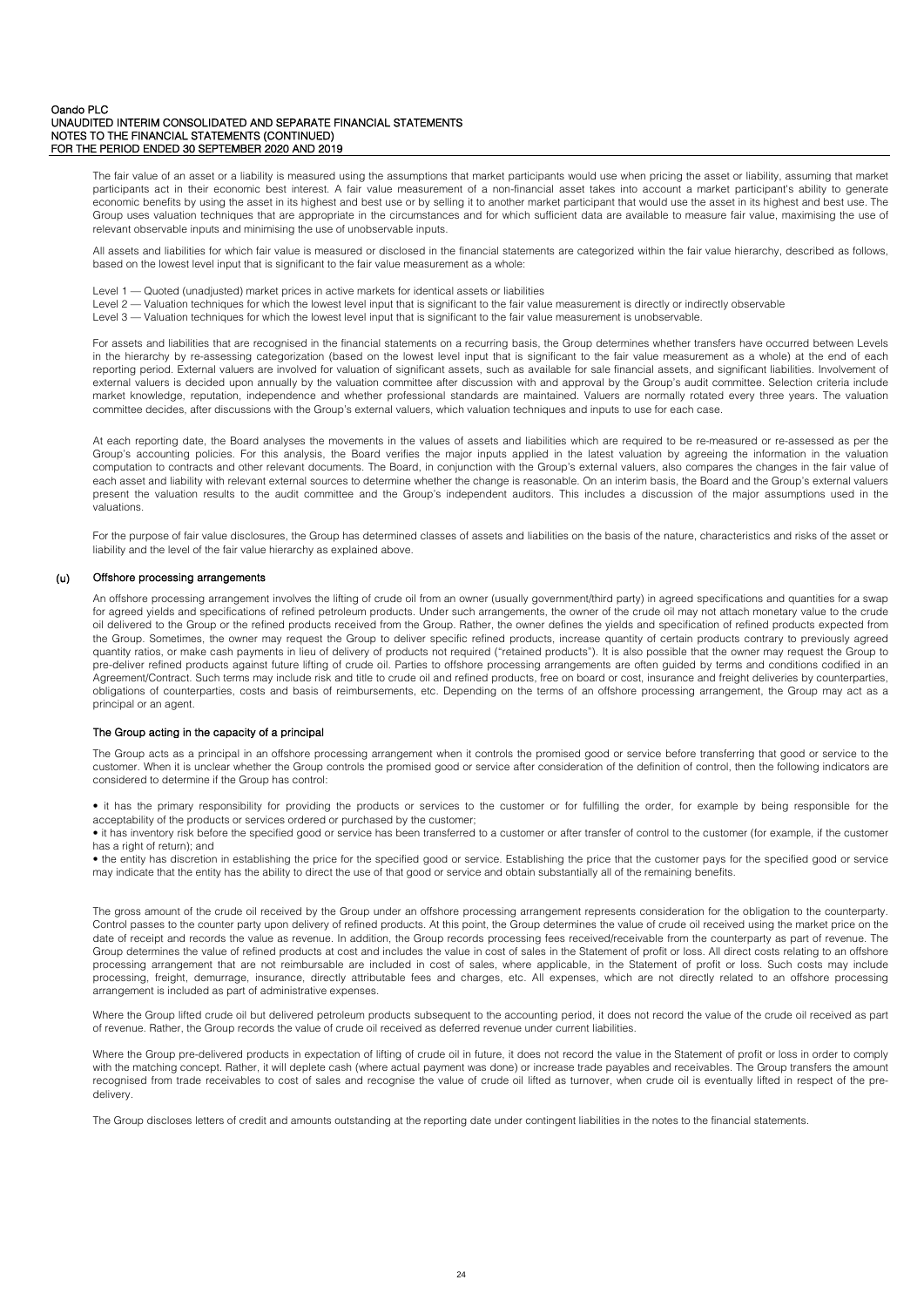#### The Group acting in the capacity of an agent

The Group acts as an agent in an offshore processing arrangement where the gross inflows of economic benefits include amounts collected on behalf of a third party. Such amounts do not result in increases in equity for the Group. Thus, the amounts collected on behalf of the counterparty are not revenue. Instead, revenue is the amount of commission earned for acting as an agent. Costs incurred by the Group are done on behalf of the counterparty and they are fully reimbursable. .

#### (v) Investment property

Investment properties are measured initially at cost, including transaction costs. Subsequent to initial recognition, investment properties are stated at fair value, which reflects market conditions at the reporting date. Gains or losses arising from changes in the fair values of investment properties are included in profit or loss in the period in which they arise, including the corresponding tax effect. Fair values are determined based on an annual valuation performed by an accredited external independent valuer applying a valuation model recommended by the International Valuation Standards Committee.

Investment properties are derecognised either when they have been disposed of or when they are permanently withdrawn from use and no future economic benefit is expected from their disposal. The difference between the net disposal proceeds and the carrying amount of the asset is recognised in profit or loss in the period of derecognition. The Group has elected to state investment properties at fair value in accordance with IAS 40.

#### 3 Segment information

#### 3.1 Primary reporting format - business segments

At 30 September 2020, the Group had three operating segments namely:

(i) Exploration and production (E&P) – involved in the exploration for and production of oil and gas through the acquisition of rights in oil blocks on the Nigerian continental shelf and deep offshore.

(ii) Supply and Trading – involved in trading of crude refined and unrefined petroleum products.

(iii) Corporate and others

## 3.2a The segment results for the period ended 30 September 2020 are as follows:

|                                  | Exploration &<br>Production | Supply & Trading | Corporate &<br>Others | Group          |
|----------------------------------|-----------------------------|------------------|-----------------------|----------------|
|                                  | N'000                       | N'000            | N'000                 | N'000          |
| Total gross segment sales        | 70.661.838                  | 251.903.411      | 157,679,506           | 480.244.755    |
| Inter-segment sales              |                             | (46.458.058)     | (145,150,336)         | (191,608,394)  |
| Revenue from external customers* | 70.661.838                  | 205.445.353      | 12.529.170            | 288,636,361    |
| Operating (loss)/profit*         | (46, 508, 904)              | (1,951,033)      | (1,865,497)           | (50, 325, 434) |
| Net finance cost*                | (28, 846, 926)              | (20, 726)        | (13,209,416)          | (42,077,068)   |
| Loss before income tax*          | (75, 355, 830)              | (1,971,759)      | (15.074.913)          | (92, 402, 502) |
| Income tax credit/(expense)*     | 55.004.700                  |                  | (7,325,154)           | 47,679,546     |
| Loss for the period              | (20, 351, 130)              | (1,971,759)      | (22,400,067)          | (44, 722, 956) |

#### The segment results for the period ended 30 September 2019 are as follows:

|                                  | Exploration &<br>Production | Supply & Trading | Corporate &<br>Others | Group           |
|----------------------------------|-----------------------------|------------------|-----------------------|-----------------|
|                                  | N'000                       | N'000            | <b>N'000</b>          | N'000           |
| Total gross segment sales        | 96.060.761                  | 304.312.134      | 308.917.114           | 709.290.009     |
| Inter-segment sales              |                             | (63.706.343)     | (231.824.113)         | (295, 530, 456) |
| Revenue from external customers* | 96.060.761                  | 240.605.791      | 77.093.001            | 413.759.553     |
| Operating profit/(loss)*         | 9.694.879                   | 1.681.465        | 8.383.775             | 19.760.119      |
| Net finance cost*                | (13,649,251)                | (431, 982)       | (12,930,650)          | (27,011,883)    |
| Share of loss in associates      |                             |                  | (1,981,755)           | (1,981,755)     |
| (Loss)/profit before income tax* | (3,954,372)                 | 1.249.483        | (6,528,630)           | (9,233,519)     |
| Income tax credit/(expense)*     | 26.547.978                  | ۰                | (4,250,368)           | 22,297,610      |
| Profit/(loss) for the period     | 22,593,606                  | 1.249.483        | (10,778,998)          | 13.064.091      |

\*See note 3.3a for reconciliation to the statement of profit or loss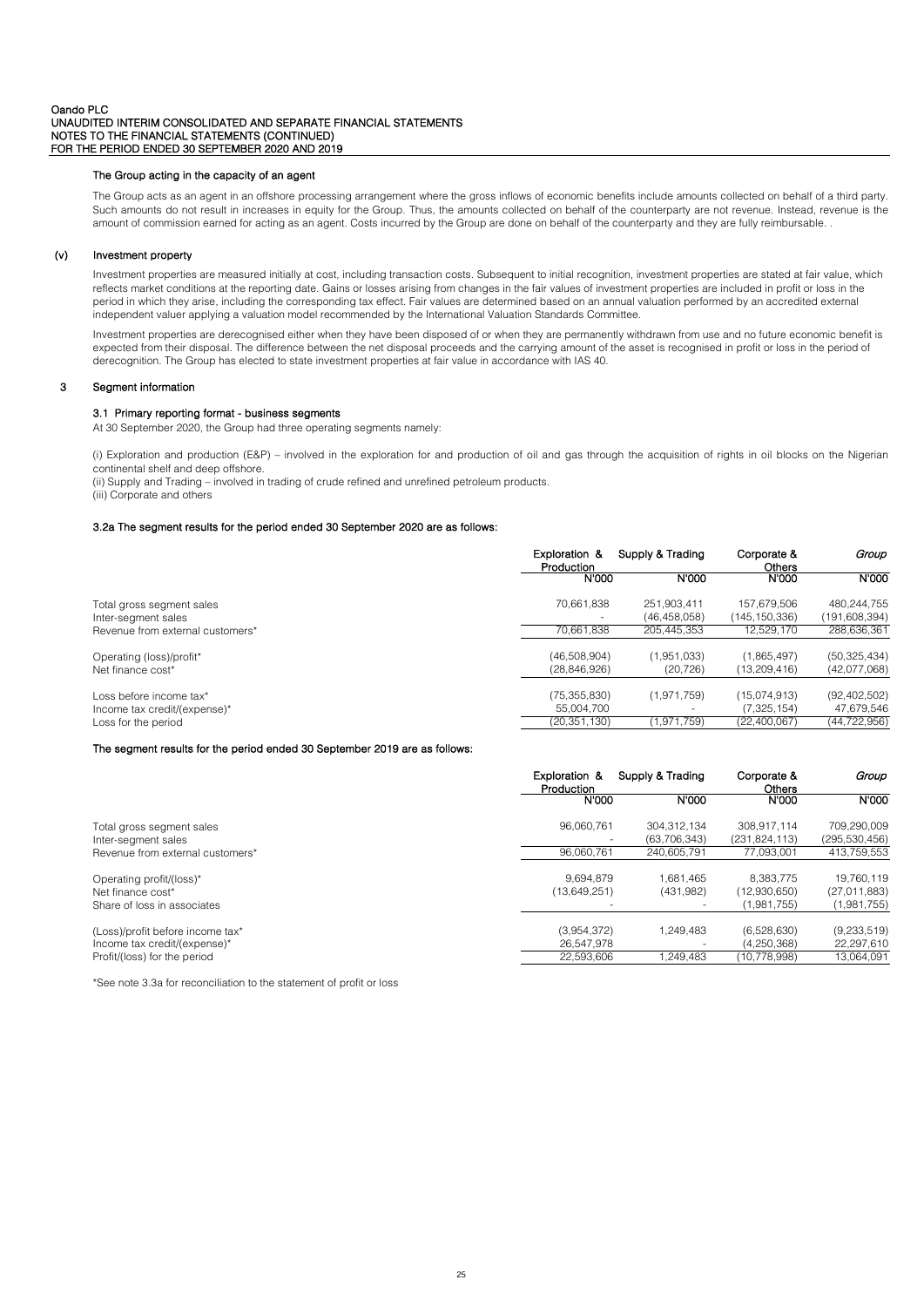## 3.2b The segment results for three months ended 30 September 2020 are as follows:

|                                  | Production     | Exploration & Supply & Trading |               | Group          |  |
|----------------------------------|----------------|--------------------------------|---------------|----------------|--|
|                                  | N'000          | N'000                          | N'000         | N'000          |  |
| Total gross segment sales        | 26.381.650     | 72.983.431                     | 32.308.941    | 131.674.022    |  |
| Inter-segment sales              |                | (14.859.017)                   | (32,152,671)  | (47,011,688)   |  |
| Revenue from external customers* | 26.381.650     | 58.124.414                     | 156.270       | 84,662,334     |  |
| Operating loss*                  | (6,098,477)    | (662, 254)                     | 1.517.693     | (5,243,038)    |  |
| Net finance cost*                | (9, 164, 751)  | (4,740)                        | (4, 103, 109) | (13, 272, 600) |  |
| Loss before income tax*          | (15, 263, 228) | (666.994)                      | (2,585,416)   | (18, 515, 638) |  |
| Income tax credit/(expense)*     | 10.375.596     |                                | (745.733)     | 9.629.863      |  |
| Loss for the period              | (4.887.632)    | (666.994)                      | (3.331.149)   | (8,885,775)    |  |

| The segment results for three months ended 30 September 2019 are as follows: | Exploration & Supply & Trading<br>Production |              | Corporate &<br>Others | Group          |  |
|------------------------------------------------------------------------------|----------------------------------------------|--------------|-----------------------|----------------|--|
|                                                                              | N'000                                        | N'000        |                       | N'000          |  |
| Total gross segment sales                                                    | 27.178.217                                   | 70.952.213   | 87.907.698            | 186.038.128    |  |
| Inter-segment sales                                                          |                                              | (20,309,984) | (67.377.155)          | (87,687,139)   |  |
| Revenue from external customers*                                             | 27.178.217                                   | 50.642.229   | 20,530,543            | 98,350,989     |  |
| Operating profit/(loss)*                                                     | 11.548.885                                   | 270.623      | 6.772.271             | 18.591.779     |  |
| Net finance cost*                                                            | (4, 447, 387)                                | (163,548)    | (5,732,951)           | (10, 343, 886) |  |
| Share of loss in associates                                                  |                                              |              | (200, 603)            | (200, 603)     |  |
| Profit/(loss) before income tax*                                             | 7.101.498                                    | 107.075      | 838.717               | 8.047.290      |  |
| Income tax expense*                                                          | (1, 857, 903)                                |              | (293,938)             | (2, 151, 841)  |  |
| Profit/(loss) for the period                                                 | 5.243.595                                    | 107.075      | 544.779               | 5.895.449      |  |

\*See note 3.3b for reconciliation to the statement of profit or loss

## 3.3a Reconciliation of reporting segment information for the nine months ended 30 September 2020 are as follows:

|                                                            |               | Operating loss<br>Revenue |                           |                            | Loss before Income tax credit |
|------------------------------------------------------------|---------------|---------------------------|---------------------------|----------------------------|-------------------------------|
|                                                            | N'000         | <b>N'000</b>              | Net finance cost<br>N'000 | income tax<br><b>N'000</b> | N'000                         |
| As reported in the segment report                          | 480.244.755   | (50.325.434)              | (42.077.068)              | (92.402.502)               | 47,679,546                    |
| Elimination of inter-segment transactions on consolidation | (191.608.394) |                           |                           |                            |                               |
| As reported in the statement of profit or loss             | 288.636.361   | (50.325.434)              | (42,077,068)              | (92, 402, 502)             | 47.679.546                    |

## Reconciliation of reporting segment information for the nine months ended 30 September 2019 are as follows:

|                                                            |                  |              |                                            |                            | Loss before Income tax credit |
|------------------------------------------------------------|------------------|--------------|--------------------------------------------|----------------------------|-------------------------------|
|                                                            | Revenue<br>N'000 | <b>N'000</b> | Operating profit Net finance cost<br>N'000 | income tax<br><b>N'000</b> | N'000                         |
| As reported in the segment report                          | 709.290.009      | 19.760.119   | (27.011.883)                               | (9,233,519)                | 22,297,610                    |
| Elimination of inter-segment transactions on consolidation | (295.530.456)    |              |                                            |                            |                               |
| As reported in the statement of profit or loss             | 413.759.553      | 19.760.119   | (27.011.883)                               | (9.233.519)                | 22.297.610                    |

Profit on inter-segment sales have been eliminated on consolidation.

## 3.3b Reconciliation of reporting segment information for three months ended 30 September 2020 are as follows:

|                                                            |                  |                         |                           | Loss before Income tax credit |           |
|------------------------------------------------------------|------------------|-------------------------|---------------------------|-------------------------------|-----------|
|                                                            | Revenue<br>N'000 | Operating loss<br>N'000 | Net finance cost<br>N'000 | income tax<br>N'000           | N'000     |
| As reported in the segment report                          | 131.674.022      | (5.243.038)             | (13.272.600)              | (18.515.638)                  | 9,629,863 |
| Elimination of inter-segment transactions on consolidation | (47.011.688)     |                         |                           |                               |           |
| As reported in the statement of profit or loss             | 84.662.334       | (5.243.038)             | (13.272.600)              | (18.515.638)                  | 9.629.863 |

## Reconciliation of reporting segment information for three months ended 30 September 2019 are as follows:

| <u>Heconciliation of reporting segment information for three months ended 50 September 2019 are as follows.</u> | Revenue<br>N'000 | Operating profit<br>N'000 | Net finance cost<br>N'000 | Profit before<br>income tax<br><b>N'000</b> | Income tax<br>expense<br>N'000 |
|-----------------------------------------------------------------------------------------------------------------|------------------|---------------------------|---------------------------|---------------------------------------------|--------------------------------|
| As reported in the segment report                                                                               | 186.038.128      | 18.591.779                | (10.343.886)              | 8.047.290                                   | (2, 151, 841)                  |
| Elimination of inter-segment transactions on consolidation                                                      | (87.687.139)     |                           |                           |                                             |                                |
| As reported in the statement of profit or loss                                                                  | 98.350.989       | 18.591.779                | (10.343.886)              | 8.047.290                                   | (2.151.841)                    |

Profit on inter-segment sales have been eliminated on consolidation.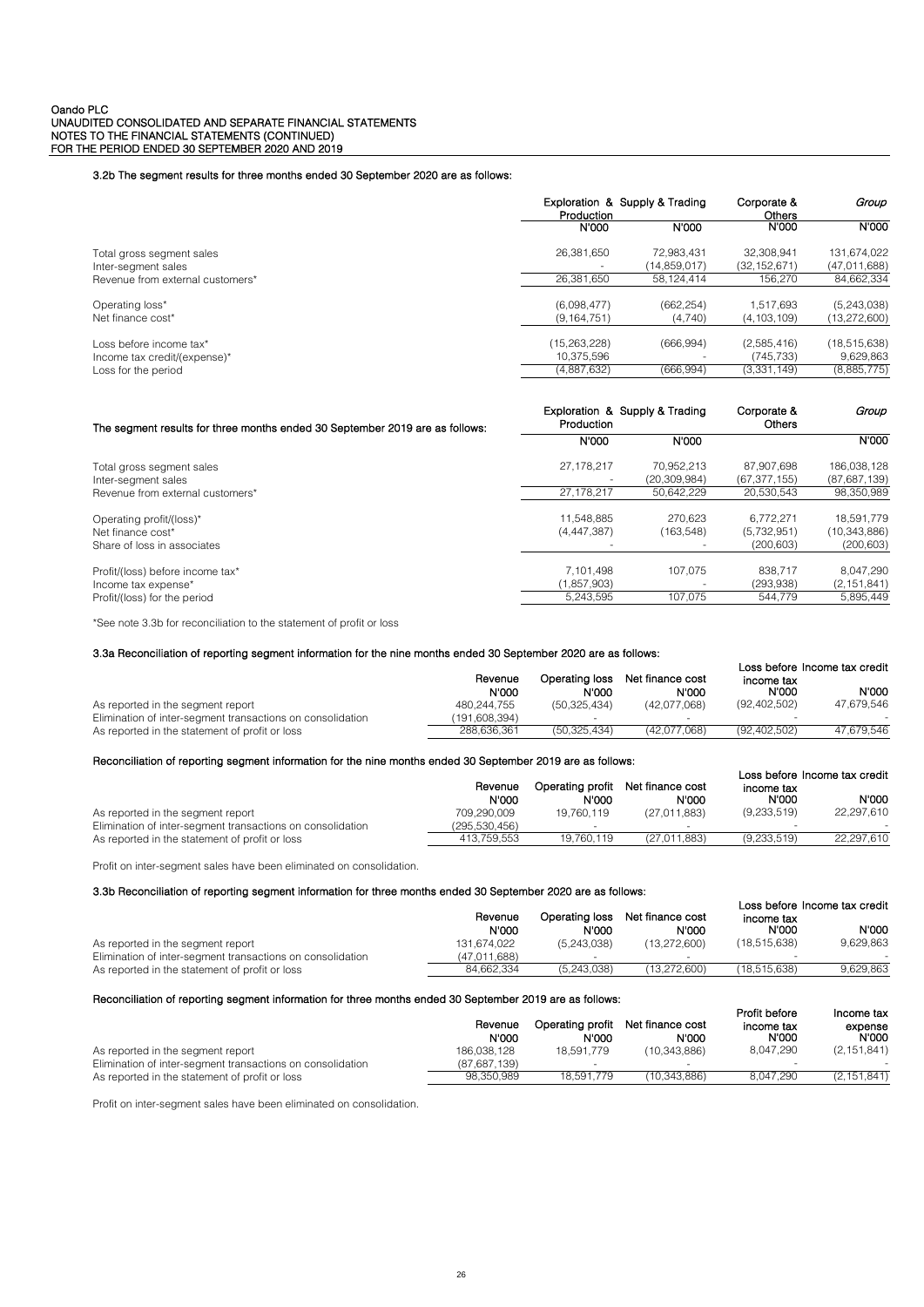| Other operating income               | Group<br>30 Sept. 2020 | Group<br>30 Sept. 2019 | Company<br>30 Sept. 2020 | Companv<br>30 Sept. 2019 |
|--------------------------------------|------------------------|------------------------|--------------------------|--------------------------|
|                                      | N'000                  | N'000                  | <b>N'000</b>             | N'000                    |
| Foreign exchange gain                | 4.819.982              | .529.139               | 6.734.972                | 2.788.301                |
| Fair value gain on commodity options | 21.728.055             | 496.185                |                          |                          |
| Loss on realization of the hedge     | (1, 261, 112)          |                        |                          |                          |
| Rental income                        | 1.691.122              |                        | 1.780.521                |                          |
| Sundry income                        | 5.375.573              | 2.158.405              | 970.107                  | 2,944,877                |
|                                      | 32.353.620             | 4.183.729              | 9.485.600                | 5.733.178                |

The Group's sundry income largely relates to crude marketing services income of N2.2 billion (2019: N1.7 billion), insurance claim rceeived in 2020 of N1.8 billion, other direct charges from service agreements with some companies of N62.9 million (2019: N572.7 million), donations of N88.6 million (2019:N652 million), reversal of the fair value loss on Glover BV loan note receivables upon payment of the loan note by Helios in 2019 of N1.95 billion, fair value loss on equity instruments of N8.2 million (2019: N10.1 million), reversal of payables of N1.1 billion due to Helios no longer required after a reconciliation was carried out in 2019 and loss on sale of 25% interest in Glover BV in 2019 of N3.9 billion.

The Company's sundry income largely relates to income from service agreements with some companies of N978 million (2019: N1.7 billion), fair value loss on equity instruments N8.2 million (2019: N10.1 million), reversal of payables of N1.1 billion due to Helios no longer required after a reconciliation was carried out in 2019, loss from the sale of 25% interest in Glover BV in 2019 of N1.72 billion and reversal of the fair value loss on Glover BV loan note receivables upon payment of the loan note by Helios in Q1 2019 of N1.95 billion.

| 5. | Impairment of assets/(reversal of impairment) of financial assets     | Group<br>30 Sept. 2020 | Group<br>30 Sept. 2019 | Company<br>30 Sept. 2020 | Company<br>30 Sept. 2019 |
|----|-----------------------------------------------------------------------|------------------------|------------------------|--------------------------|--------------------------|
|    |                                                                       | N'000                  | N'000                  | N'000                    | N'000                    |
|    | Impairment losses of finance lease                                    | 464.728                | 17.114                 | 34.026                   |                          |
|    | Impairment losses/(reversal of impairment) of non-current receivables | 015.881                | (12.160.744)           | 1.015.881                | (6.505.412)              |
|    | Impairment losses of trade and other receivables                      | 61.235.017             | 873.673                | .734.985                 | 219.878                  |
|    | Total impairment loss/(reversal of impairment) of financial assets    | 62.715.626             | (11.269.957)           | 2.784.892                | (6, 285, 534)            |
|    |                                                                       |                        |                        |                          |                          |

## 6 Property, plant and equipment

|     |                                                       |                |           |             | Fixtures, fittings,      |                |
|-----|-------------------------------------------------------|----------------|-----------|-------------|--------------------------|----------------|
| 6.1 | Group                                                 | Upstream       | Land and  | Plant and   | motor vehicle            |                |
|     |                                                       | Assets         | buildings | machinery   | and equipment            | Total          |
|     |                                                       | <b>N'000</b>   | N 000     | N'000       | <b>N'000</b>             | N 000          |
|     | Opening net book amount - 1 January 2019              | 344.057.188    | 774.795   | 8.697.327   | 1.490.775                | 355.020.085    |
|     | Decommissioning cost                                  | 39.233.620     |           |             | $\overline{\phantom{a}}$ | 39.233.620     |
|     | Addition                                              | 27.448.270     |           |             | 422.757                  | 27.871.027     |
|     | Depletion/depreciation charge - continuing operations | (26, 881, 872) | (86, 893) | (643.709)   | (583.762)                | (28, 196, 236) |
|     | Exchange difference                                   | 293.736        |           | 7.666       | (1,298)                  | 300.104        |
|     | Closing net book amount - 31 December 2019            | 384.150.942    | 687.902   | 8.061.284   | 1.328.472                | 394.228.600    |
|     | At 31 December, 2019                                  |                |           |             |                          |                |
|     | Cost                                                  | 566.554.833    | 869.383   | 11.704.308  | 5.293.651                | 584.422.175    |
|     | Accumulated depreciation                              | (182.403.891)  | (181.481) | (3.643.024) | (3.965.179)              | (190,193,575)  |
|     | Net book value                                        | 384.150.942    | 687.902   | 8.061.284   | ,328,472                 | 394.228.600    |

| Company                                    | Land and<br>buildings<br>N 000 | Plant and<br>machinery<br>N'000 | Fixtures, fittings,<br>motor vehicle<br>and equipment<br>N'000 | Total<br>N 000 |
|--------------------------------------------|--------------------------------|---------------------------------|----------------------------------------------------------------|----------------|
| Opening net book amount - 1 January 2019   | 774.795                        | 15.479                          | 915.104                                                        | 1.705.378      |
| Addition                                   |                                |                                 | 310.110                                                        | 310.110        |
| Depreciation charge                        | (86.893)                       | (1.563)                         | (230.682)                                                      | (319, 138)     |
| Closing net book amount - 31 December 2019 | 687.902                        | 13.916                          | 994,532                                                        | 696,350        |
| At 31 December, 2019                       |                                |                                 |                                                                |                |
| Cost                                       | 868.929                        | 123.641                         | 2.497.861                                                      | 3,490,431      |
| Accumulated depreciation                   | (181.027)                      | (109,725)                       | (1,503,329)                                                    | (1,794,081)    |
| Net book value                             | 687.902                        | 13.916                          | 994.532                                                        | .696.350       |

| 6.2 | Group                                                 | Upstream<br>Assets<br>N'000 | Land and<br>buildings<br>N'000 | Plant and<br>machinery<br>N'000 | Fixtures, fittings,<br>motor vehicle<br>and equipment<br>N'000 | Total<br>N 000 |
|-----|-------------------------------------------------------|-----------------------------|--------------------------------|---------------------------------|----------------------------------------------------------------|----------------|
|     | Opening net book amount - 1 January 2020              | 384.150.942                 | 687.902                        | 8.061.284                       | .328.472                                                       | 394.228.600    |
|     | Decommissioning cost                                  | 41.777.807                  |                                |                                 |                                                                | 41.777.807     |
|     | Addition                                              | 24.067.653                  |                                |                                 | 192.649                                                        | 24.260.302     |
|     | Adjustments                                           |                             |                                |                                 |                                                                |                |
|     | Depletion/depreciation charge - continuing operations | (24, 752, 387)              | (65, 270)                      | (508.846)                       | (340.327)                                                      | (25,666,830)   |
|     | <b>Disposals</b>                                      |                             |                                |                                 | (33)                                                           | (33)           |
|     | Exchange difference                                   | 22.372.900                  |                                | 468.795                         | 16.828                                                         | 22.858.523     |
|     | Closing net book amount - 30 September 2020           | 447.616.915                 | 622.632                        | 8.021.233                       | .197.589                                                       | 457.458.369    |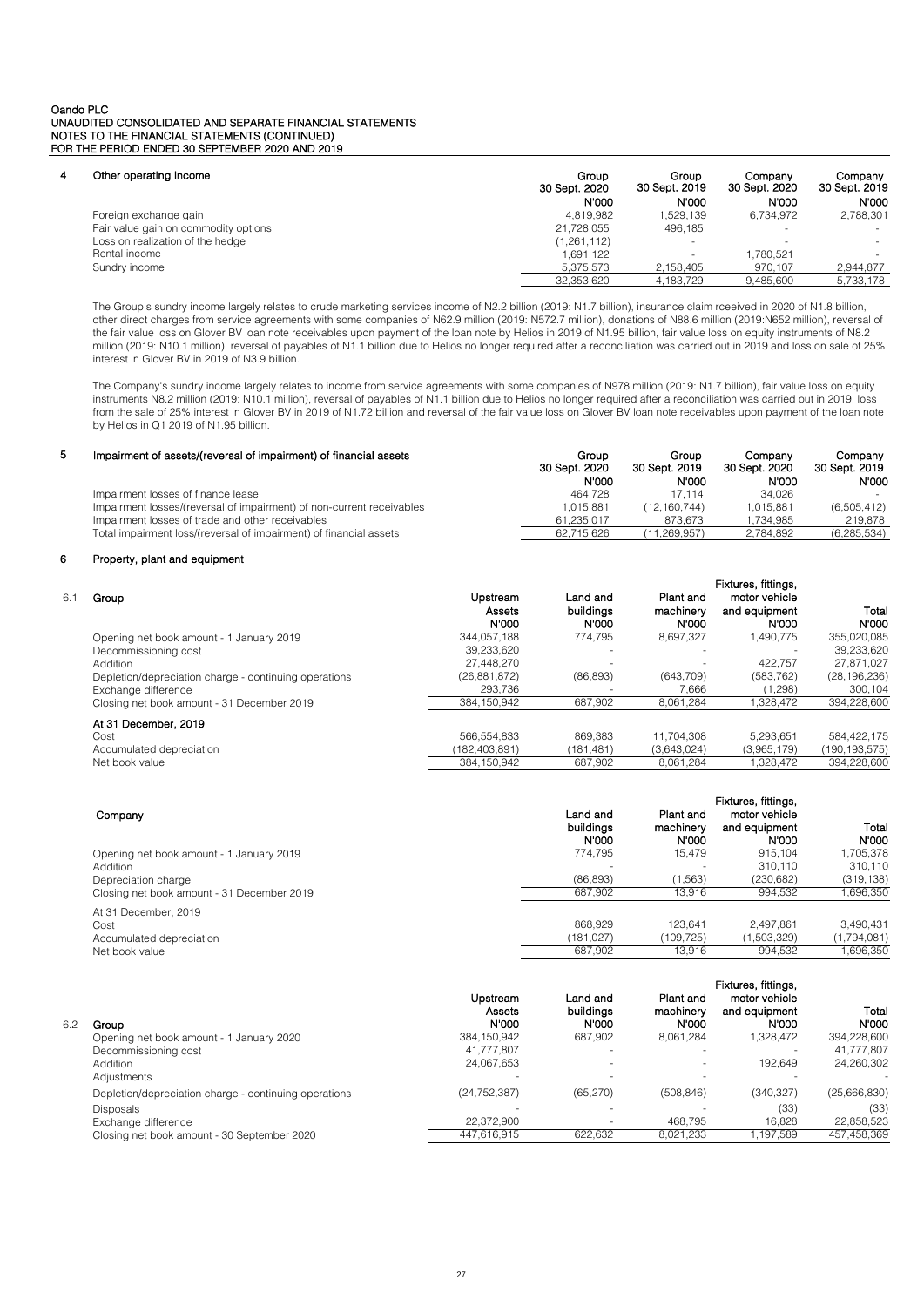|                          |               |           |             | Fixtures, fittings, |                 |
|--------------------------|---------------|-----------|-------------|---------------------|-----------------|
|                          | Upstream      | Land and  | Plant and   | motor vehicle       |                 |
|                          | Assets        | buildings | machinery   | and equipment       | Total           |
| At 30 September, 2020    | N'000         | N 000     | N'000       | <b>N'000</b>        | N 000           |
| Cost                     | 666.232.347   | 868.929   | 12.396.108  | 5.650.885           | 685.148.269     |
| Accumulated depreciation | (218.615.432) | (246.297) | (4.374.875) | (4.453.296)         | (227, 689, 900) |
| Net book value           | 447.616.915   | 622.632   | 8.021.233   | .197.589            | 457.458.369     |
|                          |               |           |             |                     |                 |

|                                             | Fixtures, fittings,            |                                 |                                                |                |  |
|---------------------------------------------|--------------------------------|---------------------------------|------------------------------------------------|----------------|--|
| Company                                     | Land and<br>buildings<br>N'000 | Plant and<br>machinery<br>N'000 | motor vehicle<br>and equipment<br><b>N'000</b> | Total<br>N'000 |  |
| Opening net book amount - 1 January 2020    | 687.902                        | 13.916                          | 994.532                                        | .696.350       |  |
| Addition                                    |                                |                                 | 18.498                                         | 18.498         |  |
| Depreciation charge                         | (65, 270)                      | (914)                           | (188, 278)                                     | (254, 462)     |  |
| Closing net book amount - 30 September 2020 | 622.632                        | 13.002                          | 824.752                                        | ,460,386       |  |
| At 30 September, 2020                       |                                |                                 |                                                |                |  |
| Cost                                        | 868.929                        | 123.641                         | 2.516.360                                      | 3.508.930      |  |
| Accumulated depreciation                    | (246.298)                      | (110.639)                       | (1,691,607)                                    | (2,048,544)    |  |
| Net book value                              | 622.631                        | 13.002                          | 824.753                                        | .460.386       |  |

# 7 Intangible assets<br>7.1 Group

|                                            | N'000     | N'000         | <b>N'000</b> | N'000           |
|--------------------------------------------|-----------|---------------|--------------|-----------------|
| Opening net book amount - 1 January 2019   |           | 379.221.241   | 53.100.519   | 432,321,760     |
| Addition                                   | 669.310   |               | 1.189.475    | 1.858.785       |
| Amortization                               | (55, 776) |               |              | (55, 776)       |
| Impairment                                 |           | (156,475,124) | (12,632,194) | (169, 107, 318) |
| Exchange difference                        |           | 5.868.208     | (14,096)     | 5,854,112       |
| Closing net book amount - 31 December 2019 | 613.534   | 228.614.325   | 41.643.704   | 270,871,563     |
| At 31 December, 2019                       |           |               |              |                 |
| Cost                                       | 669,310   | 391.762.669   | 92.497.934   | 484.929.913     |
| Accumulated amortization                   | (55.776)  | (163.148.344) | (50.854.230) | (214,058,350)   |
| Net book value                             | 613.534   | 228.614.325   | 41.643.704   | 270.871.563     |

Software Goodwill Exploration and

#### Company N'000

| Opening net book amount - 1 January 2019   |           |
|--------------------------------------------|-----------|
| Addition                                   | 669,310   |
| Amortization                               | (55, 776) |
| Closing net book amount - 31 December 2019 | 613.534   |
|                                            |           |

At 31 December, 2019 Cost 669,310 Accumulated amortization (55,776)<br>
Net book value 613,534 Net book value 613,534

| 7.2 | Group                                       | Software   |               | Exploration and<br>Goodwill Evaluation asset* | Total             |
|-----|---------------------------------------------|------------|---------------|-----------------------------------------------|-------------------|
|     |                                             | N'000      | N'000         | N'000                                         | N'000             |
|     | Opening net book amount - 1 January 2020    | 613.534    | 228.614.325   | 41.643.704                                    | 270,871,563       |
|     | Addition                                    | 246.060    | ۰             | 272.778                                       | 518,838           |
|     | Amortization                                | (191,332)  |               | $\overline{\phantom{a}}$                      | (191, 332)        |
|     | Exchange difference                         | $\sim$     | 13.478.154    | 2.455.141                                     | 15,933,295        |
|     | Closing net book amount - 30 September 2020 | 668,262    | 242,092,479   | 44.371.623                                    | 287, 132, 364     |
|     | At 30 September, 2020                       |            |               |                                               |                   |
|     | Cost                                        | 915,370    | 405.240.823   | 95.225.852                                    | 501.382.045       |
|     | Accumulated amortization                    | (247, 108) | (163.148.344) | (50, 854, 229)                                | (214, 249, 681)   |
|     | Net book value                              | 668.262    | 242.092.479   | 44.371.623                                    | 287.132.364       |
|     | Company                                     |            |               |                                               | Software<br>N'000 |

| ________                                    | --------  |
|---------------------------------------------|-----------|
| Opening net book amount - 1 January 2020    | 613.534   |
| Addition                                    | 246.060   |
| Amortization                                | (191.332) |
| Closing net book amount - 30 September 2020 | 668.262   |

Total

Software<br>N'000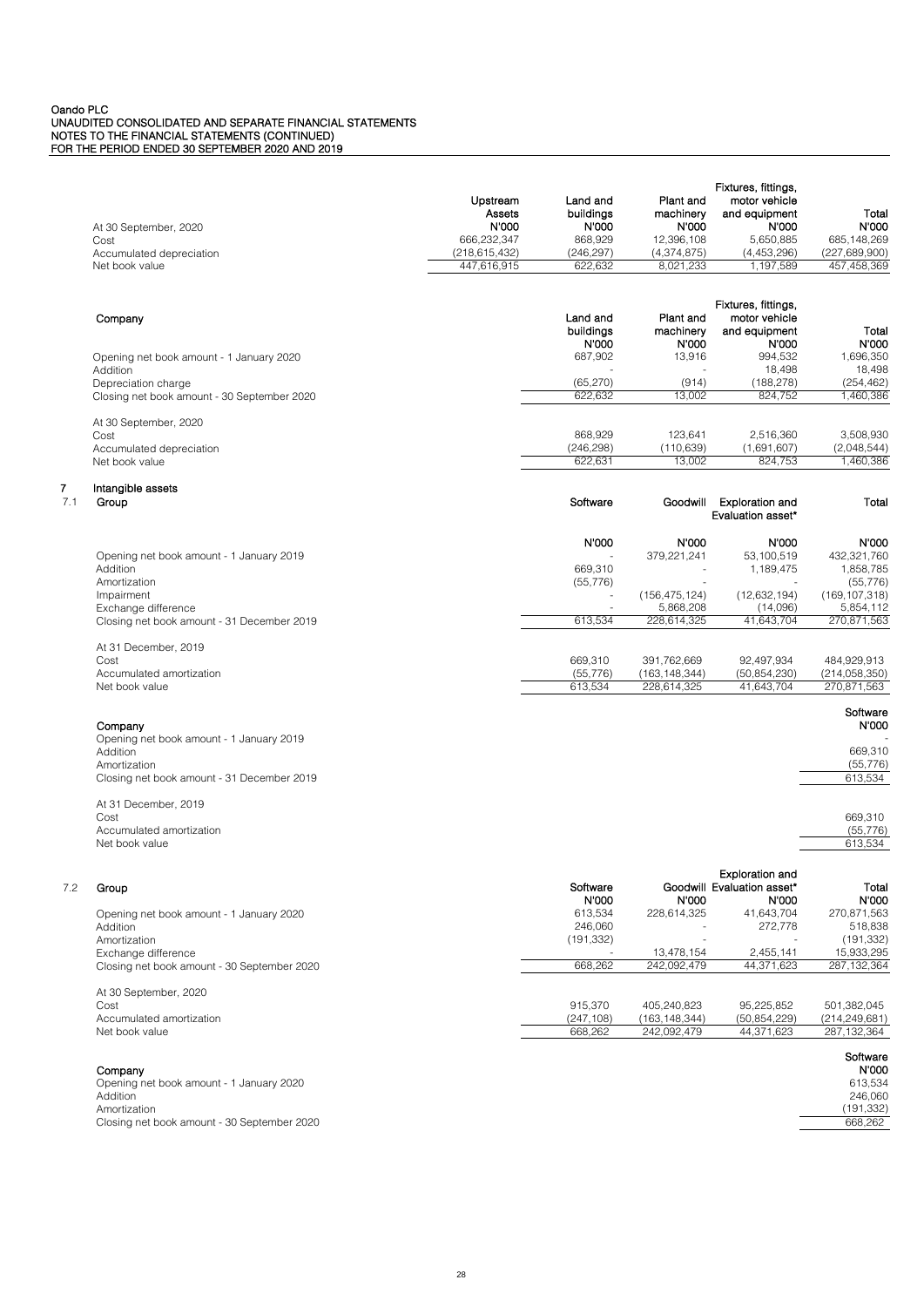At 30 September, 2020<br>Cost Cost 915,370 Accumulated amortization<br>Net book value Net book value 668,262

| Software<br>N'000 |
|-------------------|
| 915,370           |
| (247,108)         |
| AAR 2A2           |

\*The above exploration and evaluation assets represent expenditures arising from the exploration and evaluation of oil and gas interests. The costs relate to oil and gas properties primarily located in Nigeria and São Tomé and Príncipe "STP". The technical feasibility and commercial viability of extracting oil and gas have not yet been determined in relation to the above properties, and therefore, they remain classified as exploration and evaluation assets at September 30, 2020.

#### 8 Investment properties

|                                                      | Group<br>30 Sept. 2020          | Group<br>31 Dec. 2019          | Company<br>30 Sept. 2020          | Company<br>31 Dec. 2019          |
|------------------------------------------------------|---------------------------------|--------------------------------|-----------------------------------|----------------------------------|
| Fair value of the properties:                        | N'000                           | N'000                          | N'000                             | N'000                            |
| Land located in Abuja (5,168.14 sqm)*                | 1.188.000                       | 1.188.000                      | .188.000                          | 1.188.000                        |
| Land located in Lagos (10,864.11 sqm)                | 1.620.000                       | 1.620.000                      | 1.620.000                         | 1.620.000                        |
|                                                      | 2.808.000                       | 2,808,000                      | 2,808,000                         | 2,808,000                        |
|                                                      | Group<br>30 Sept. 2020<br>N'000 | Group<br>31 Dec. 2019<br>N'000 | Company<br>30 Sept. 2020<br>N'000 | Company<br>31 Dec. 2019<br>N'000 |
| Opening balance                                      | 2.808.000                       | 1.033.000                      | 2.808.000                         | 1.033.000                        |
| Stamp duty paid on investment property               | ۰                               | 6.650                          | ۰                                 | 6.650                            |
| Fair value gain recognised in other operating income | ۰                               | 1.768.350                      |                                   | 1,768,350                        |
| Closing balance                                      | 2.808.000                       | 2.808.000                      | 2.808.000                         | 2.808.000                        |

The Company (through Unipetrol Nigeria Plc) signed a sublease agreement with Oniru Chieftaincy Family Property Company Limited, a Limited Liability Company incorporated in Nigeria in 2002 for a parcel of land approximately 10,864.112 sqm and known as Plot 13 in Block VI within the Oniru Chieftaincy Family Private Layout, Lekki Peninsula, Victoria Island, Lagos State, Nigeria for a consideration of N95 million. This agreement did not have the consent of the Attorney General and Commissioner for Justice for and on behalf of the Governor of Lagos State.

On 13 December 2006, the Commissioner for Lands on behalf of the Executive Governor of Lagos State revoked the right of occupancy of a part of the land (4,906.097 sqm) which was needed for public purpose (site/works yard for Lekki-Epe expressway expansion). However, on 11 December 2014 by a notice in the Lagos State of Nigeria official Gazette No 82 Vol. 47, the Executive Governor of Lagos State reinstated the revoked right of occupancy in the said portion of the land.

Another sublease agreement was signed on 3 November, 2018 with Oniru Chieftaincy Family Property Company Limited for the same parcel of land which was consented to by the Honorable Commissioner, Ministry of Physical Planning and Urban Development on 1 February, 2019.

\*Details of the Abuja land had been reported in the 2017 audited consolidated financial statements and management is yet to decide on the use of the land.

These are classified as investment properties as management's intention for use is yet to be determined and the fair value of the properties were determined using the direct market comparison method of valuation by an independent estate valuer, Ubosi Eleh and Co - represented by Emeka D. Eleh (FRC/2015/NIESV/00000013406) in January 2020.

Given that there has been no significant change to the basis of valuation between the last valuation date and the interim reporting date, management has retained the same fair value as of the interim reporting date.

## 9 Right of use assets Group Group Group Group Group Group Company Company<br>30 Sept. 2020 31 Dec. 2019 30 Sept. 2020 31 Dec. 2019 30 Sept. 2020 31 Dec. 2019 30 Sept. 2020 31 Dec. 2019 30 Sept. 2020 31 Dec. 2019 N'000 N'000 N'000 N'000 N'000<br>20,084,474 30,010,434 16,547,620 25,442,538 Opening balance 25,442,538 29,084,474 30,010,434 16,547,620 25,442,538<br>Modification 19,039,678 (65,494) 20,084,978 (9,939,678) 19,039,678 (9,939,678 (65,494) 20,000 19,039,678 (9,939,678 (65,494) Modification (65,494) (9,939,678) - (8,894,918) 24,399 13,718 - 24,399 13,718 - 24,399 13,718 - 24,399 20,084,474 16,547,620 16,547,620 16,547,620 16,547,620 16,547,620 16,547,620 16,547,620 16,547,620 16,547,620 16,547,620 16,547,620 16,547,620 16,547,620 16,547,620 16 Closing balance 20,043,379 20,043,379 20,084,474 16,547,620 16,547,620 16,547,620 Depreciation Opening balance 3,817,068 - 3,088,661 - 3,088,661 - 3,088,661 - 3,088,661 - 3,088,661 - 3,088,661 - 3,088,661 - 3,088,661 - 3,088,661 - 3,088,661 - 3,088,661 - 3,088,661 - 3,088,661 - 3,088,661 - 3,088,661 - 3,088,661 - 3, Charge for the period 1,927,248 3,810,698 1,927,248 3,810,698 1,927,248 3,810,698 1,927,248 3,810,698 1,932,248 3,570 1,932,248 5,370 1,932,248 5,370 1,932,248 5,370 1,932,248 5,370 1,932,248 5,370 1,939 1,932,248 5,370 1, Exchange difference on translation 4,939 6,370 - - Closing balance 5,749,255 3,817,068 4,610,968 3,088,661 Net book value 11,936,652 13,458,959 14,294,124 16,267,406 11,936,652 13,458,959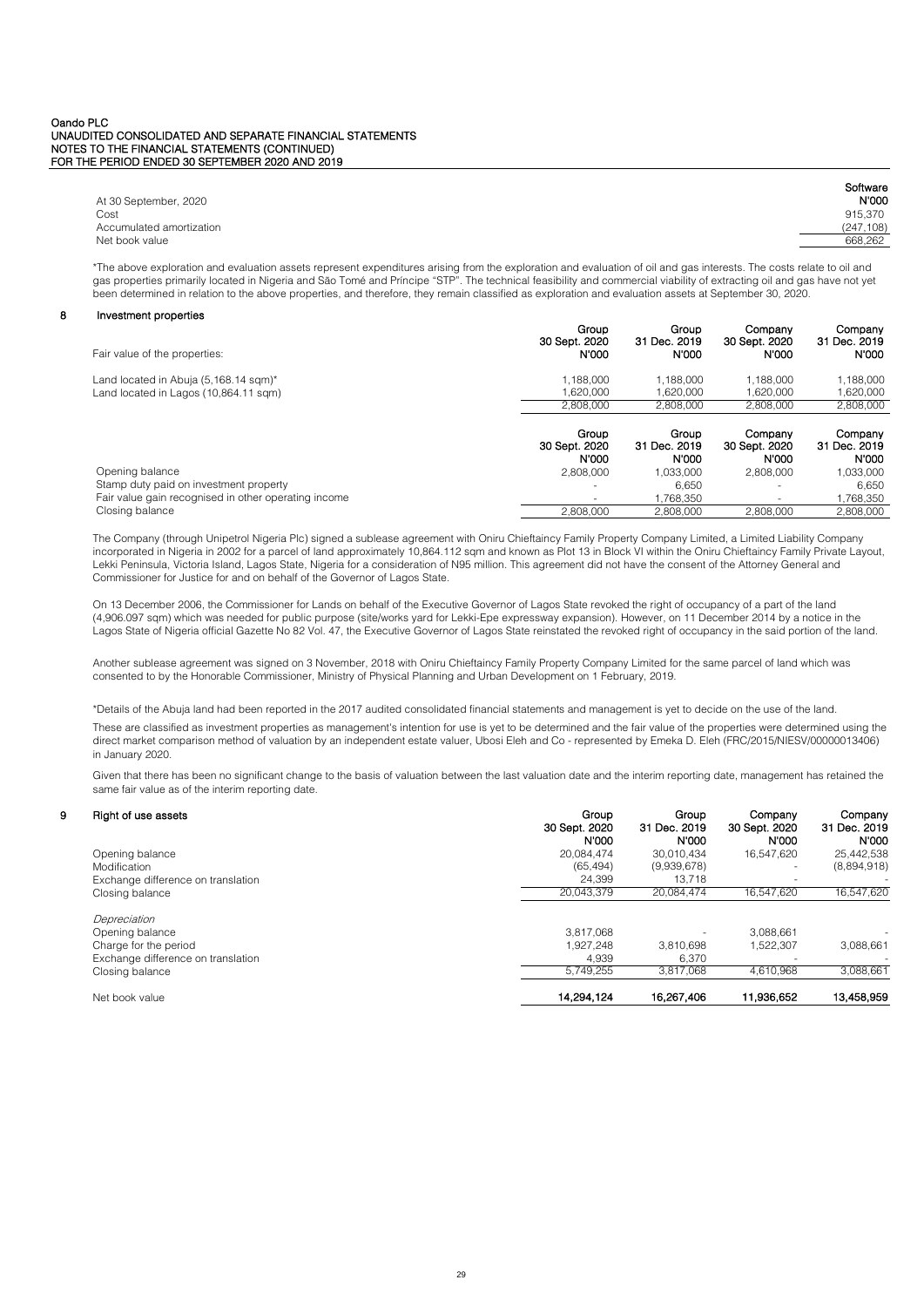|    |                                                                       | Umugini Pipeline<br>Infrastructure |               |              |               |
|----|-----------------------------------------------------------------------|------------------------------------|---------------|--------------|---------------|
| 10 | Investment in associate                                               | Limited                            | Glover BV     | OWDL         | <b>TOTAL</b>  |
|    | Group                                                                 | N'000                              | N'000         | <b>N'000</b> | N'000         |
|    | 2019                                                                  |                                    |               |              |               |
|    | Carrying value:                                                       |                                    |               |              |               |
|    | At 1 January 2019                                                     | 699.090                            | 3.651.377     | 2.074.265    | 6.424.732     |
|    | Share of profit/(loss) in associate                                   | 466.821                            | 41.411        | (2,330,206)  | (1,821,974)   |
|    | Reversal of share of associate's foreign currency translation reserve |                                    |               | 54.363       | 54.363        |
|    | Deemed disposal of interest in OWDL                                   |                                    |               | 201.578      | 201.578       |
|    | Derecognition of the carrying value of investment in associate        |                                    |               |              |               |
|    | following the deemed disposal of 25% interest in Glover BV            |                                    | (4, 154, 382) | ٠            | (4, 154, 382) |
|    | Exchange difference                                                   | 4.250                              | 461.594       | ۰            | 465.844       |
|    | Deposit for shares                                                    | 612,638                            |               |              | 612,638       |
|    | At 31 December 2019                                                   | 1.782.799                          | ۰             | ٠            | .782.799      |

|                      | Umugini Pipeline |
|----------------------|------------------|
|                      | Infrastructure   |
| 2020*                | Limited          |
|                      | N'000            |
| At 1 January 2020    | ,782,799         |
| Exchange difference  | 105,107          |
| At 30 September 2020 | .887.906         |

\*The Group has not recognised the share of profit/loss for the associate-Umugini for the reporting period, as the associate does not prepare quarterly financial statements. The associate result will be fully recognised during the year end in line with the applicable standards.

|                                      | Oando Wings |
|--------------------------------------|-------------|
| Company                              | N'000       |
| At 31 December 2019 and 30 June 2020 | 2.716.431   |
|                                      |             |

#### Umugini Pipeline Infrastructure Limited

Umugini Pipeline Infrastructure Limited, formerly Umugini Asset Company Limited until January 2, 2019 when Corporate Affairs Commission granted approval to effect the change of name after a special resolution was passed by the board of directors on July 24, 2018.

The principal activity of Umugini Pipeline Infrastructure Limited "UPIL" is to carry on the business of planning, design, construction, ownership and provision of crude pipeline and fiscal metering facilities for the custody, operation, maintenance, handling and transportation by pipeline of stabilized crude on behalf of the shareholders and other oil and gas producing companies to downstream crude oil terminal facilities.

The associate has share capital consisting solely of Ordinary Shares, which are held in trust by Energia Limited for the Company's indirect subsidiary, Oando Production and Development Company Limited (OPDCL) in 2012 until the shares will be transferred to the joint venture company set up by both parties.

The transfer was effected on 8 March 2019 to Ebegwati Pipeline Company Limited (a joint venture company set up to hold shares in UPIL). Through the shareholder and heads of terms agreement, OPDCL is guaranteed a seat on the board of UPIL and participates in all significant financial and operating decisions even though it only holds 11.25% ownership.

#### Glover BV

Oando PLC acquired Glover BV (30%) on 31 December 2016 by virtue of the consideration shares received for the sale of targeted companies in the gas & power segments of the Group. The fair value of the interest received was N2.34billion and this was taken as the carrying value of the associate.

The Group's interest reduced from 30% to 25% in Glover BV effective 31 January 2017 following the acquisition of 5% interest in Glover BV by Helios. On 29 March, 2019, the Group through Oando Netherlands Cooperatief 3 ("Coop 3") sold the remaining 25% interest in Glover B.V. (an associate of the Group) and the loan note receivable from Glover B.V to HIP Glover S.a.r.l ("Luxco") for a total consideration of \$41.5 million (see note 12bii). The sale and deemed disposal have been accounted for in the 2019 audited consolidated and separate financial statements.

#### Oando Wings Development Limited

Oando Wings Development Limited (OWDL) is a special purpose vehicle incorporated in 2011 in Nigeria to invest in real estate and to undertake, alone or jointly with other companies or persons the development of property generally for residential, commercial or any other purpose including but not limited to the development of office complexes and industrial estates. The company is a private company and therefore there is no quoted market price available for its shares. The company has an authorised share capital of ten million Ordinary Shares of N1 each.

The company was a fully owned subsidiary of Oando PLC until December 20, 2013, when it issued 3,710,000 Ordinary Shares of N1 each to RMB Westpoint. The issue of Ordinary Shares to RMB Westpoint Wings diluted Oando PLC's interest to 41% and OWDL was subsequently accounted for as "investment in associate". On May 8, 2014, Standard Bank Group International Limited (SBGI) exercised its option and an additional 3,710,000 ordinary shares of N1 each was taken up by SBGI. As a result, Oando PLC's interest was further diluted to 25.8%.

On 2nd November 2016, Oando PLC ('the Borrower') entered into a rental funding facilities agreement with RMB Westpoint, SB Wings Development Limited (together referred to as 'the Lenders') and Oando Wings Development Limited ('the Lessor') amended on 7 March 2017. The Lenders made available to the Borrower, \$20,500,000 divided into Facility A \$10,725,000 and Facility B \$9,775,000. However, the agreement provides that, on each Facility A Profit Share Date, the Lenders shall subscribe for, and the Lessor shall issue, that number of Ordinary Shares in the share capital of the Lessor to the Lenders (in their Pro Rata Share of Facility A) as required to give effect to the reduced shareholding percentage of the Borrower in the Lessor for the relevant Facility A and B Profit Share Period as contained in the agreement.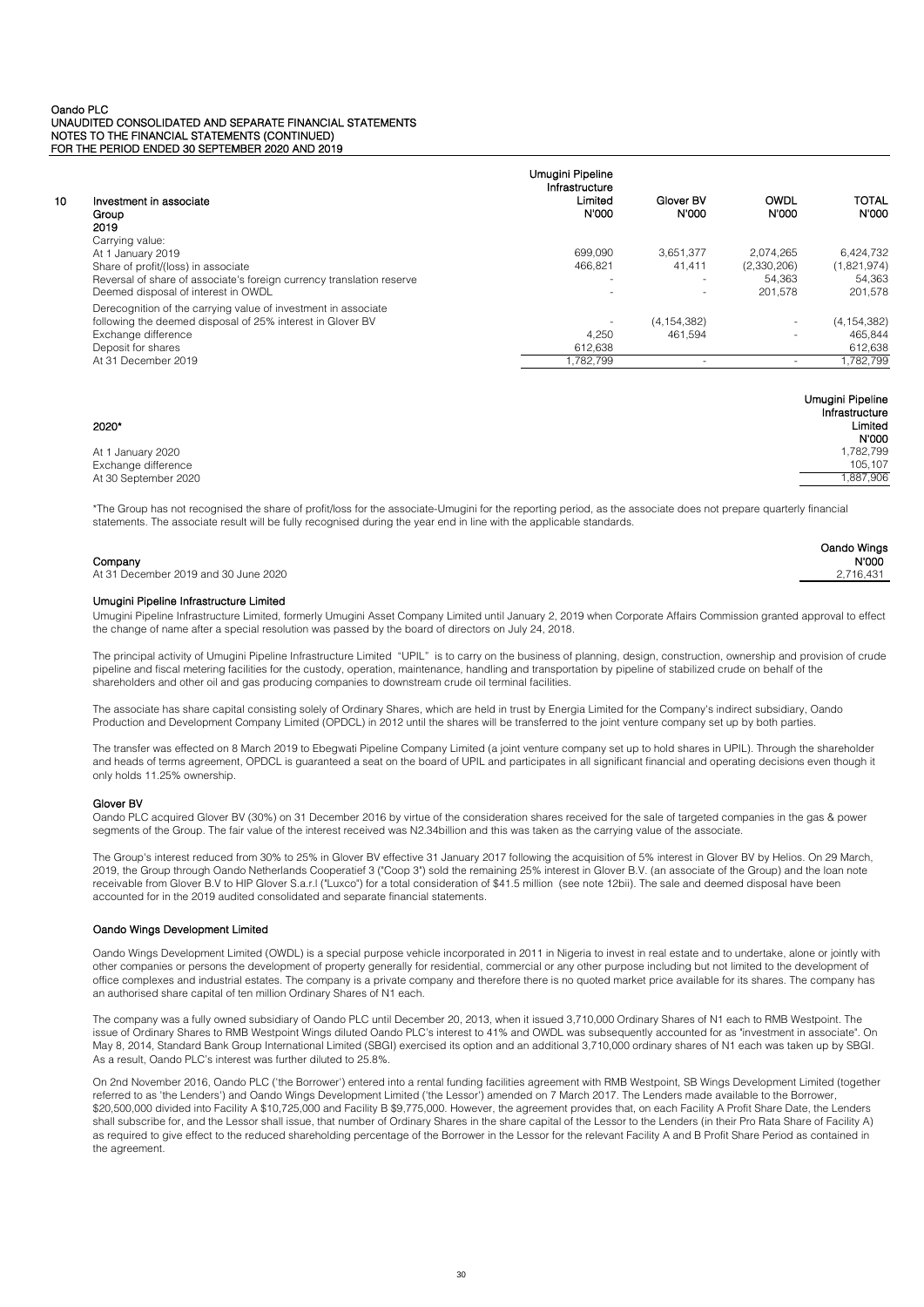Following from the above, on 08 June 2018, OWDL issued 536,481 shares each to RMB Westport Wings Limited and SB Wings Development Limited thereby diluting Oando PLC's interest to 23.3%. Oando PLC ought to have been diluted to 20.79% as of 31 December 2018, had OWDL followed the reduced shareholding percentage of the Borrower described above. The effect of the dilution to 23.3% was accounted for in the 31 December 2018 consolidated financial statements.

Furthermore, on 5 December 2019, OWDL issued 1,095,910 shares each to RMB Westport Wings Limited and SB Wings Development Limited thereby diluting Oando PLC's interest to 19.45%. Oando PLC was further to 18.78% on 27 October 2020 as OWDL issued 236,619 shares each to Wings Mauritius Limited and SB Wings Development Limited . The effect of the dilution to 19.45% and 18.78% has no effect on the 31 December 2019 and 30 September 2020 consolidated financial statements respectively as the carrying value of OWDL is nil based on recurring losses from the associate.

On 24 December 2019, Wings Mauritius Limited acquired 100% shares of RMB Westport Wings. However, registration of the shares was not completed with Corporate Affairs Commission, Nigeria as at end of September 2020.

As at this reporting date, the Lenders had given a loan of N7.3 billion (\$20.02 million) to the Borrower and the Borrower has not made any repayment as of the reporting date. The borrowing has been accounted for at amortized cost and the effect reflected in the consolidated and separate statement of profit or loss.

Oando PLC exerts significant influence over these associates as the Group has representatives on the board of the companies and is involved in management decisions taken by the entities. All the associates above have been fully accounted for in these consolidated financial statements.

| 11 | Financial assets at fair value through profit or loss<br>Non-current<br>Opening balance<br>Fair value loss<br>Closing balance | Group<br>30 Sept. 2020<br>N'000 | Group<br>31 Dec. 2019<br>N'000<br>11,106,341<br>(11, 106, 341) | Company<br>30 Sept. 2020<br>N'000<br>$\overline{\phantom{a}}$ | Company<br>31 Dec. 2019<br>N'000<br>11,106,341<br>(11, 106, 341) |
|----|-------------------------------------------------------------------------------------------------------------------------------|---------------------------------|----------------------------------------------------------------|---------------------------------------------------------------|------------------------------------------------------------------|
|    | Current                                                                                                                       | Group<br>30 Sept. 2020<br>N'000 | Group<br>31 Dec. 2019<br>N'000                                 | Company<br>30 Sept. 2020<br>N'000                             | Company<br>31 Dec. 2019<br>N'000                                 |
|    | Opening balance                                                                                                               | 48,223                          | 53,219                                                         | 45,644                                                        | 50,716                                                           |
|    | Fair value loss                                                                                                               | (8, 236)                        | (5,072)                                                        | (8, 236)                                                      | (5,072)                                                          |
|    | Exchange difference                                                                                                           | 3,207                           | 76                                                             |                                                               |                                                                  |
|    | Closing balance                                                                                                               | 43,194                          | 48,223                                                         | 37,408                                                        | 45,644                                                           |
|    | Non current portion                                                                                                           |                                 |                                                                |                                                               |                                                                  |
|    | Current                                                                                                                       | 43,194                          | 48,223                                                         | 37,408                                                        | 45,644                                                           |
|    |                                                                                                                               | 43,194                          | 48,223                                                         | 37,408                                                        | 45,644                                                           |
| 12 | Non-current receivables                                                                                                       | Group<br>30 Sept. 2020<br>N'000 | Group<br>31 Dec. 2019<br>N'000                                 | Company<br>30 Sept. 2020<br>N'000                             | Company<br>31 Dec. 2019<br>N 000                                 |
|    | Underlift receivables (a)                                                                                                     | 28,062,101                      | 26,499,784                                                     | 18,247,098                                                    | 17,231,217                                                       |
|    | Other non-current receivables (b)                                                                                             |                                 | 16,920,689                                                     |                                                               |                                                                  |
|    |                                                                                                                               | 28,062,101                      | 43,420,473                                                     | 18,247,098                                                    | 17,231,217                                                       |
|    | Less: current portion of JV receivables (Note 14)                                                                             |                                 | (7,628,512)                                                    |                                                               |                                                                  |
|    | Less: Allowance for impairment of non-current receivables                                                                     | (28,062,101)                    | (35, 791, 961)                                                 | (18, 247, 098)                                                | (17, 231, 217)                                                   |

(a) Under lift receivables represent the Group's crude oil entitlements of N28.1 billion (\$72.7 million) as a result of operations on OML 125. These balances are owed by the Nigerian National Petroleum Corporation (NNPC). The NNPC is the state oil corporation through which the federal government of Nigeria regulates and participates in the Country's petroleum industry. OER is currently in a dispute with the NNPC in relation to certain liftings done by the NNPC in 2008 and 2009 and which, in the view of OER and Nigeria Agip Exploration Limited ("NAE"), the operator of OML 125, exceeded the NNPC's entitlements due to a dispute between OER and the NNPC in relation to OER's tax obligations associated with oil production from OML 125. This dispute was referred to arbitration by NAE and the OER and, in October 2011, the arbitral tribunal issued an award which was in favour of NAE and the OER.

- - - -

The parties to the arrangement (NNPC and NAE), on 25 September 2019, signed the Heads of Terms ("HOT"), which provided for the negotiated and settlement amount of \$257,977,252.35, to be further adjusted on a mutually agreed effective date. However, OML 125 & 134 asserted that NAE did not adequately represent its interest in the HOT. In August 2021, OML 125 & 134 Ltd.'s direct negotiation of the receivable with NNPC resulted in an agreed and approved settlement amount (comprising principal amount plus accrued interest) of \$155,000,000. NNPC has paid the agreed settlement amount to OML 125 & 134 Ltd.

The increase in the underlift receivables of N1.6 billion is as a result of exchange rate differential, which also impacted on the translated accumulated impairment amount. The Group had made full provision for the receivables due to the initial uncertainty associated with the timing of collectability and the related dispute. However, the full provision was reversed in 2021.

(bi) In 2019, other non-current receivables of N16.9 billion comprise joint operations receivable of N7.6 billion reclassified to current receivables and N9.3 billion previously impaired. The impairment is included in the allowance for impairment above.

ii On March 29, 2019, the Group through Oando Netherlands Cooperatief 3 ("Coop 3") sold 25% of its interest in Glover B.V. and the loan note receivable from Glover B.V to HIP Glover S.a.r.l ("Luxco") for a total consideration of \$41.5 million. The loan note principal consideration of \$34,199,905.22 and \$800,094.78 representing the initial share consideration was paid to the Company on the completion date while the balance of \$6,500,000 represents the deferred consideration to be paid in 12 months' time. The \$6.5 million deferred consideration was paid on 1 April 2020.

| 13 | Inventories         | Group<br>30 Sept. 2020<br>N'000 | Group<br>31 Dec. 2019<br>N'000 | Company<br>30 Sept. 2020<br>N'000 | Company<br>31 Dec. 2019<br>N 000 |
|----|---------------------|---------------------------------|--------------------------------|-----------------------------------|----------------------------------|
|    |                     |                                 |                                |                                   |                                  |
|    | Crude oil           | 971.959                         | 1.074.310                      |                                   |                                  |
|    | <b>Materials</b>    | 784,420                         | 740.748                        |                                   |                                  |
|    | Products-in-transit |                                 | 22.720.940                     |                                   | 22,578,799                       |
|    | Consumables         | 5.681                           | 5.681                          |                                   |                                  |
|    |                     | .762.060                        | 24.541.679                     |                                   | 22.578.799                       |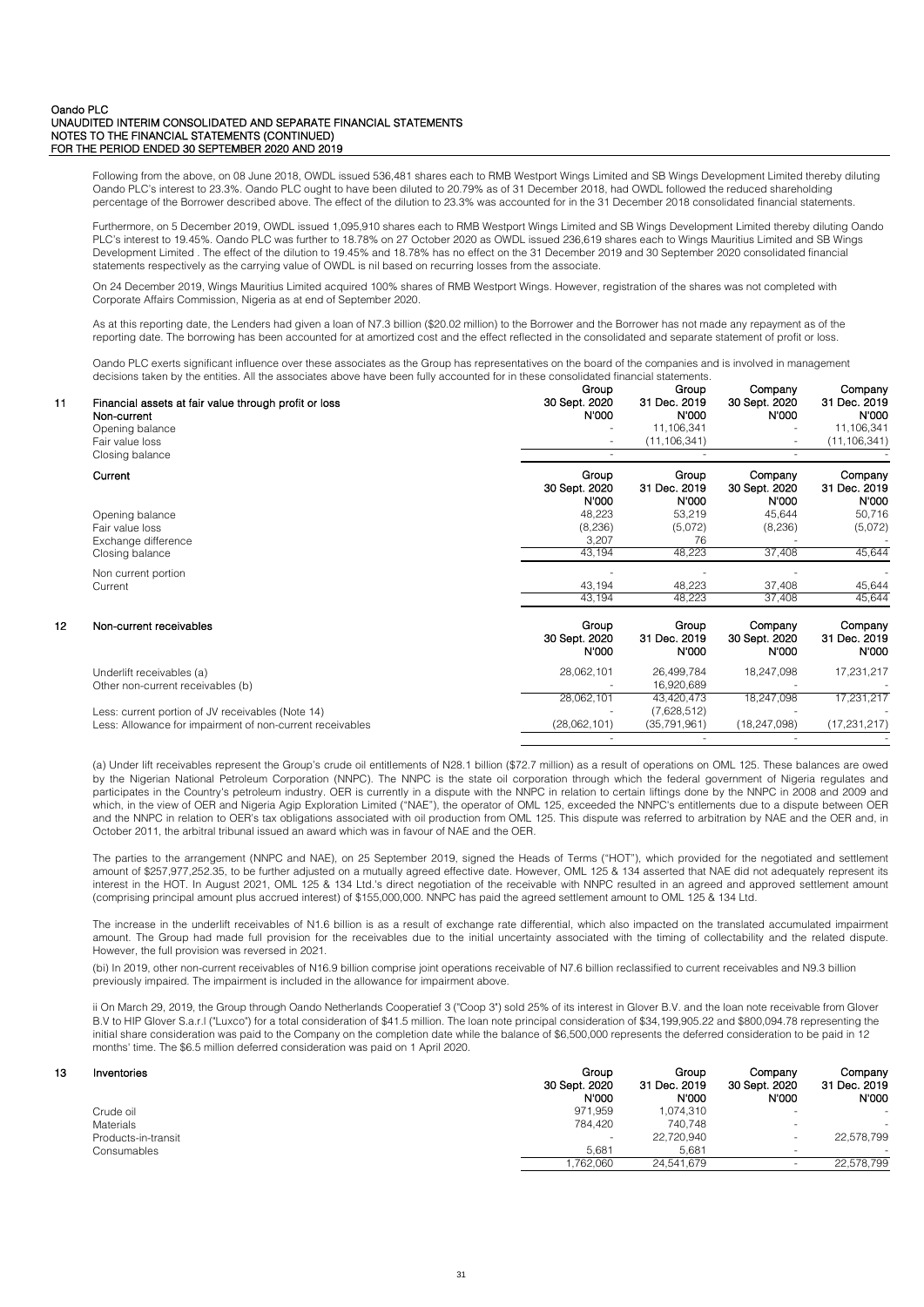| 14  | Trade and other receivables                             | Group<br>30 Sept. 2020<br>N'000 | Group<br>31 Dec. 2019<br>N'000 | Company<br>30 Sept. 2020<br>N'000 | Company<br>31 Dec. 2019<br>N'000 |
|-----|---------------------------------------------------------|---------------------------------|--------------------------------|-----------------------------------|----------------------------------|
|     | Trade receivables                                       | 31.319.783                      | 41.546.942                     | 4.176.263                         | 16,470,912                       |
|     | Other receivables                                       | 278,020,101                     | 247,277,072                    | 19.618.634                        | 21,239,275                       |
|     | Reclassification from non-current receivables (Note 12) |                                 | 7,628,512                      |                                   |                                  |
|     | Withholding tax receivable                              | 3,932,443                       | 3,966,529                      | 3,737,823                         | 3,737,823                        |
|     | Amounts due from related companies                      |                                 | $\overline{\phantom{a}}$       | 164.613.444                       | 163,296,716                      |
|     |                                                         | 313.272.327                     | 300.419.055                    | 192.146.164                       | 204,744,726                      |
|     | Less: Allowance for impairment of other receivables     | (256,962,420)                   | (177,554,603)                  | (65, 140, 311)                    | (63, 401, 353)                   |
|     |                                                         | 56,309,907                      | 122,864,452                    | 127,005,853                       | 141,343,373                      |
| 15a | Cash and bank balance (including restricted cash)       | Group<br>30 Sept. 2020<br>N'000 | Group<br>31 Dec. 2019<br>N'000 | Company<br>30 Sept. 2020<br>N'000 | Company<br>31 Dec. 2019<br>N'000 |
|     | Cash at bank and in hand                                | 14,874,937                      | 32,808,536                     | 3,075,467                         | 498,707                          |
|     | Short term deposits                                     | 863.281                         | 767,646                        | 863.281                           | 767,646                          |
|     |                                                         | 15.738.218                      | 33.576.182                     | 3.938.748                         | 1,266,353                        |
|     | Restricted cash*                                        | 12,018,149                      | 5,863,527                      |                                   |                                  |
|     |                                                         | 27,756,367                      | 39,439,709                     | 3,938,748                         | 1,266,353                        |

\*Restricted cash relates to cash collateral and is excluded from cash and cash equivalents for cash flows purposes. For the purposes of the statement of cash flows, cash and cash equivalents comprise cash in hand, deposits held on call with banks, net of bank overdrafts. In the statement of financial position, bank overdrafts are included in borrowings under current liabilities. The period-end cash and cash equivalents comprise the following:

|    | Cash and cash equivalents                                   | Group<br>30 Sept. 2020<br>N'000 | Group<br>31 Dec. 2019<br>N'000 | Company<br>30 Sept. 2020<br>N'000 | Company<br>31 Dec. 2019<br>N'000 |
|----|-------------------------------------------------------------|---------------------------------|--------------------------------|-----------------------------------|----------------------------------|
| p  | Cash and bank balance as above<br>Bank overdrafts (Note 17) | 15,738,218                      | 33,576,182                     | 3,938,748                         | 1,266,353                        |
|    |                                                             | 15,738,218                      | 33,576,182                     | 3,938,748                         | 1,266,353                        |
| 16 | Trade and other payables                                    | Group<br>30 Sept. 2020<br>N'000 | Group<br>31 Dec. 2019<br>N'000 | Company<br>30 Sept. 2020<br>N'000 | Company<br>31 Dec. 2019<br>N'000 |
|    | Trade payables                                              | 189,619,240                     | 251,502,805                    | 329,172                           | 38,399,924                       |
|    | Other payables                                              | 58,786,468                      | 58,689,486                     | 21,518,371                        | 22,087,122                       |
|    | Statutory payables (WHT, VAT, PAYE etc.)                    | 10,744,821                      | 9,813,618                      | 6,352,819                         | 5,988,988                        |
|    | Accrued expenses                                            | 49,024,336                      | 30,038,087                     | 24,791,215                        | 13,525,406                       |
|    | Amounts due to related companies<br>Deferred income         | 86,846                          |                                | 144,226,245                       | 131,753,138                      |
|    |                                                             | 308,261,711                     | 350,043,996                    | 197,217,822                       | 211,754,578                      |
|    |                                                             |                                 |                                |                                   |                                  |
| 17 | Borrowings                                                  | Group<br>30 Sept. 2020          | Group<br>31 Dec. 2019          | Company<br>30 Sept. 2020          | Company<br>31 Dec. 2019          |
|    | Current                                                     | N'000                           | N'000                          | N'000                             | N'000                            |
|    | Bank loans<br>Bank overdraft                                | 249,815,295                     | 231,531,048                    | 109,402,367                       | 106,199,440                      |
|    |                                                             | 249,815,295                     | 231,531,048                    | 109,402,367                       | 106,199,440                      |
|    | Non-current                                                 |                                 |                                |                                   |                                  |
|    | Bank loan                                                   | 159,852,708                     | 130,635,428                    |                                   |                                  |
|    | <b>Total borrowings</b>                                     | 409,668,003                     | 362,166,476                    | 109,402,367                       | 106,199,440                      |
| 18 | Lease liabilities                                           | Group<br>30 Sept. 2020<br>N'000 | Group<br>31 Dec. 2019<br>N'000 | Company<br>30 Sept. 2020<br>N'000 | Company<br>31 Dec. 2019<br>N 000 |
|    | Opening balance                                             | 22,962,128                      | 34,037,183                     | 29,887,468                        | 42,910,376                       |
|    | Interest expense                                            | 1,960,756                       | 3,633,835                      | 2,468,907                         | 4,547,894                        |
|    | Payments made during the period                             | (3,321,164)                     | (4,765,827)                    | (5,283,318)                       | (7,618,855)                      |
|    | Transfer to withholding tax liability                       | (36, 817)                       |                                | (36, 817)                         |                                  |
|    | Modification                                                | (48, 424)                       | (9,939,678)                    |                                   | (9,939,678)                      |
|    | Exchange difference                                         | 1,347,250                       | (3, 385)                       | 1,740,508                         | (12, 269)                        |
|    | Closing balance                                             | 22,863,729                      | 22,962,128                     | 28,776,748                        | 29,887,468                       |
|    | Current lease liabilities                                   | 3,931,708                       | 3,344,733                      | 9,446,796                         | 7,219,371                        |
|    | Non-current lease liabilities                               | 18,932,021                      | 19,617,395                     | 19,329,952                        | 22,668,097                       |
|    |                                                             | 22,863,729                      | 22,962,128                     | 28,776,748                        | 29,887,468                       |
| 19 | Decommissioning provisions                                  | Group<br>30 Sept. 2020          | Group<br>31 Dec. 2019          | Company<br>30 Sept. 2020          | Company<br>31 Dec. 2019          |
|    |                                                             | N'000                           | N'000                          | N'000                             | N 000                            |
|    | Oil and gas fields provision                                | 165,235,954                     | 106, 183, 774                  |                                   |                                  |
|    | Asset restoration obligation - Building                     | 229,017                         | 209,646                        | 229,017                           | 209,646                          |
|    | Other liabilities<br>Balance, end of the period             | 165,464,971                     | 106,393,420                    | 229,017                           | 209,646                          |
|    |                                                             |                                 |                                |                                   |                                  |
|    | Non current portion                                         | 165,464,971                     | 106,393,420                    | 229,017                           | 209.646                          |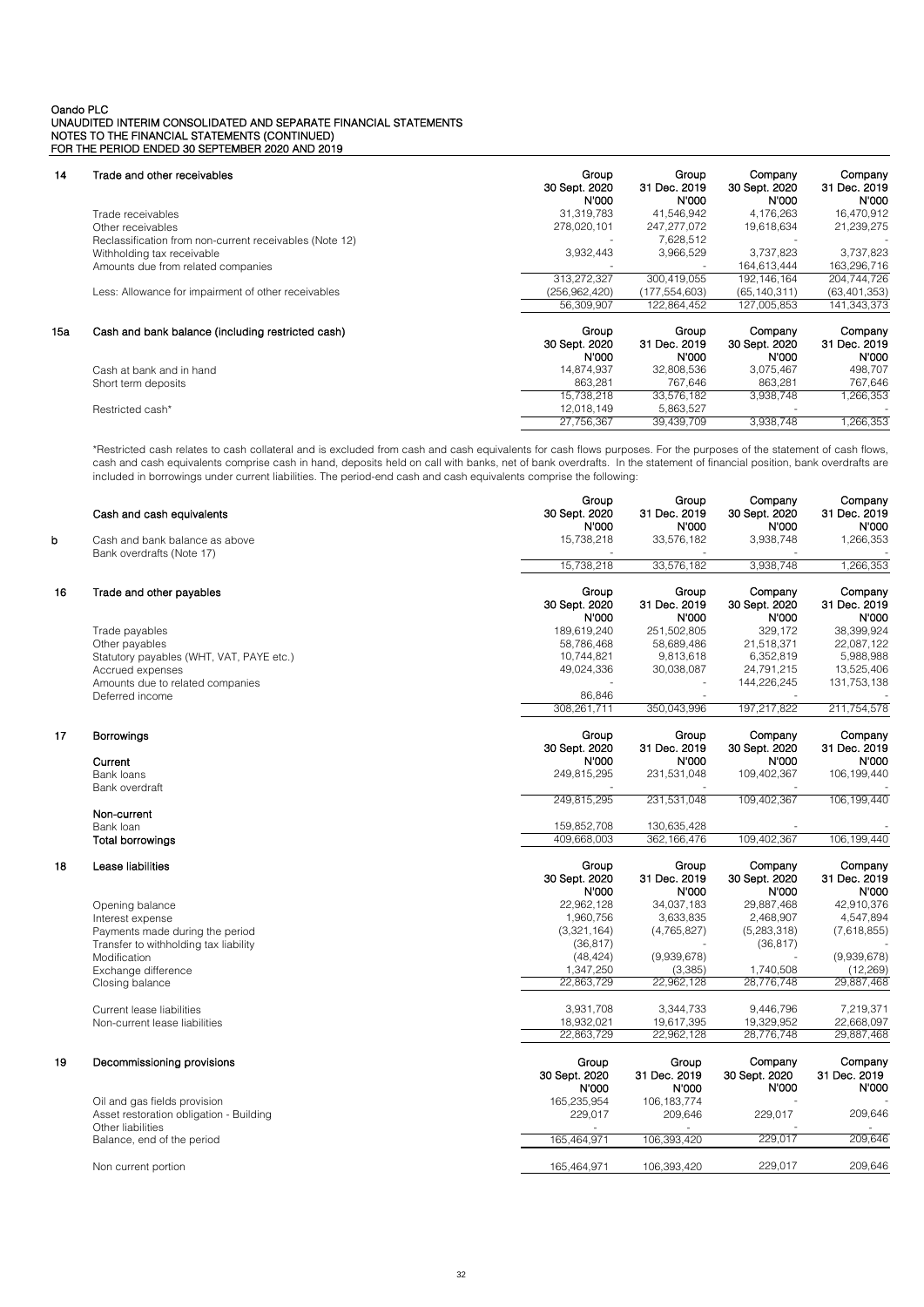The decommissioning provisions represent present value of decommissioning costs relating to oil & gas assets. These provisions have been arrived at based on internal estimates. The estimates are reviewed regularly to take account of material changes to the underlying assumptions. A corresponding amount is included under property, plant and equipment and depreciated in accordance with the accounting policy.

| 20 | Share capital & share premium           | Number of<br>shares<br>(thousands) | Ordinary shares<br>N'000 | Share premium<br>N'000 | Total<br>N 000 |
|----|-----------------------------------------|------------------------------------|--------------------------|------------------------|----------------|
|    | At 1 January 2019 and 31 December 2019  | 12.431.412                         | 6.215.706                | 176.588.527            | 182.804.233    |
|    | At 1 January 2020 and 30 September 2020 | 12.431.412                         | 6.215.706                | 176.588.527            | 182,804,233    |

#### Authorised share capital

The total authorised number of Ordinary Shares is thirty (30) billion (2019: 30 billion) with a par value of 50 Kobo per share.

## 21 (Loss)/earnings per share

| <b>GROUP</b>                                                        | Three months<br>ended 30<br>September<br>2020<br>N'000 | Three months<br>ended 30<br>September<br>2019<br>N'000 | Nine months<br>ended 30<br>September<br>2020<br>N'000 | Nine months<br>ended 30<br>September<br>2019<br>N'000 |
|---------------------------------------------------------------------|--------------------------------------------------------|--------------------------------------------------------|-------------------------------------------------------|-------------------------------------------------------|
| (Loss)/profit attributable to equity holders of the parent          | (7.658.266)                                            | 4.833.370                                              | (40.234.599)                                          | 8,441,678                                             |
| Weighted average number of Ordinary shares outstanding (thousands): | 12,431,412                                             | 12.431.412                                             | 12.431.412                                            | 12,431,412                                            |
| Basic (loss)/profit per share (expressed in Naira per share)        | (0.62)                                                 | 0.39                                                   | (3.24)                                                | 0.68                                                  |
|                                                                     | Three months<br>$\overline{\phantom{a}}$               | Three months<br>$\overline{\phantom{a}}$               | Nine months<br>$\sim$ $\sim$ $\sim$                   | Nine months<br>$\sim$ $\sim$ $\sim$                   |

| <b>COMPANY</b>                                                      | .<br>ended 30<br>September<br>2020<br>N'000 | .<br>ended 30<br>September<br>2019<br>N'000 | .<br>ended 30<br>September<br>2020<br><b>N'000</b> | .<br>ended 30<br>September<br>2019<br>N'000 |
|---------------------------------------------------------------------|---------------------------------------------|---------------------------------------------|----------------------------------------------------|---------------------------------------------|
| Loss attributable to equity holders of the parent                   | (4,719,970)                                 | (2,935,379)                                 | (26, 460, 057)                                     | (18, 550, 172)                              |
| Weighted average number of Ordinary shares outstanding (thousands): | 12.431.412                                  | 12.431.412                                  | 12.431.412                                         | 12.431.412                                  |
| Basic loss per share (expressed in Naira per share)                 | (0.38)                                      | (0.24)                                      | (2.13)                                             | (1.49)                                      |

#### Diluted loss per share

Diluted loss per share is calculated by adjusting the weighted average number of Ordinary Shares outstanding to assume conversion of all dilutive potential Ordinary Shares. However, there were no convertible debts at 30 September 2020.

| 22 | Net cash flows from operating activities before changes in working capital         | Group<br>30 Sept. 2020<br>N'000 | Group<br>30 Sept. 2019<br>N'000 | Company<br>30 Sept. 2020<br>N'000 | Company<br>31 Dec. 2019<br>N'000 |
|----|------------------------------------------------------------------------------------|---------------------------------|---------------------------------|-----------------------------------|----------------------------------|
|    | Reconciliation of loss before income tax to cash generated from operations:        |                                 |                                 |                                   |                                  |
|    | Loss before income tax                                                             | (92, 402, 502)                  | (9,233,519)                     | (26,075,947)                      | (18, 153, 540)                   |
|    | Adjustments for:                                                                   |                                 |                                 |                                   |                                  |
|    | Interest income                                                                    | (6,851,806)                     | (7,083,304)                     | (859, 201)                        | (1, 168, 351)                    |
|    | Interest expenses                                                                  | 37,992,886                      | 27,445,672                      | 14,737,699                        | 14,881,256                       |
|    | Depreciation on property, plant and equipment                                      | 25,666,830                      | 17,489,222                      | 254,462                           | 236,881                          |
|    | Amortisation of intangible assets                                                  | 191,332                         |                                 | 191,332                           |                                  |
|    | Depreciation to right-of-use asset                                                 | 1,927,248                       | 2,621,356                       | 1,522,307                         | 2,435,361                        |
|    | Impairment allowance/(reversal of impairment allowance) on non-current receivables | 1,015,881                       | (12, 160, 744)                  | 1,015,881                         | (6,424,576)                      |
|    | Impairment allowance/(reversal of impairment allowance) on current receivables     | 61,235,018                      | 873.673                         | 1,734,985                         | 139,042                          |
|    | Impairment allowance on finance lease                                              | 464,728                         | 17.114                          | 34,026                            |                                  |
|    | Share of loss of associates                                                        |                                 | 1.981.755                       |                                   |                                  |
|    | Loss on disposal of associate                                                      |                                 | 3,528,574                       |                                   |                                  |
|    | Loss/(profit) on sale of property, plant and equipment                             | 33                              | (10,002)                        |                                   |                                  |
|    | Unwinding of discount on provisions                                                | 10,935,987                      | 6,649,513                       | 19,370                            |                                  |
|    | Net foreign exchange loss/(gain)                                                   | 19,132,128                      | 1,908,055                       | 1,880,651                         | (108, 166)                       |
|    | Fair value (gain)/loss on commodity options                                        | (26, 499, 815)                  | 1,836,647                       |                                   |                                  |
|    | Gratuity provisions                                                                | 72,210                          |                                 |                                   |                                  |
|    | Proceeds from early hedge settlement                                               | 23.814.874                      | 4.186.623                       |                                   |                                  |
|    | Fair value loss on financial assets at fair value through profit or loss           | 8,236                           | 10.071                          | 8,236                             | 10,071                           |
|    |                                                                                    | 56,703,268                      | 40,060,706                      | (5,536,199)                       | (8, 152, 022)                    |
| 23 | Net changes in working capital                                                     | Group                           | Group                           | Company                           | Company                          |
|    |                                                                                    | 30 Sept. 2020                   | 30 Sept. 2019                   | 30 Sept. 2020                     | 31 Dec. 2019                     |
|    |                                                                                    | N'000                           | N'000                           | N'000                             | N'000                            |
|    | Receivables and prepayments - current                                              | (14, 565, 737)                  | (16, 721, 164)                  | 9,568,213                         | (11,071,248)                     |
|    | Inventories                                                                        | 22,889,320                      | 25,478,429                      | 22,578,799                        | 26,514,991                       |
|    | Payables and accrued expenses                                                      | (71, 918, 414)                  | 43,259                          | (26,661,721)                      | (5,027,591)                      |
|    | Government grant                                                                   | 2,188                           |                                 |                                   |                                  |
|    |                                                                                    | (63, 592, 643)                  | 8.800.524                       | 5.485.291                         | 10,416,152                       |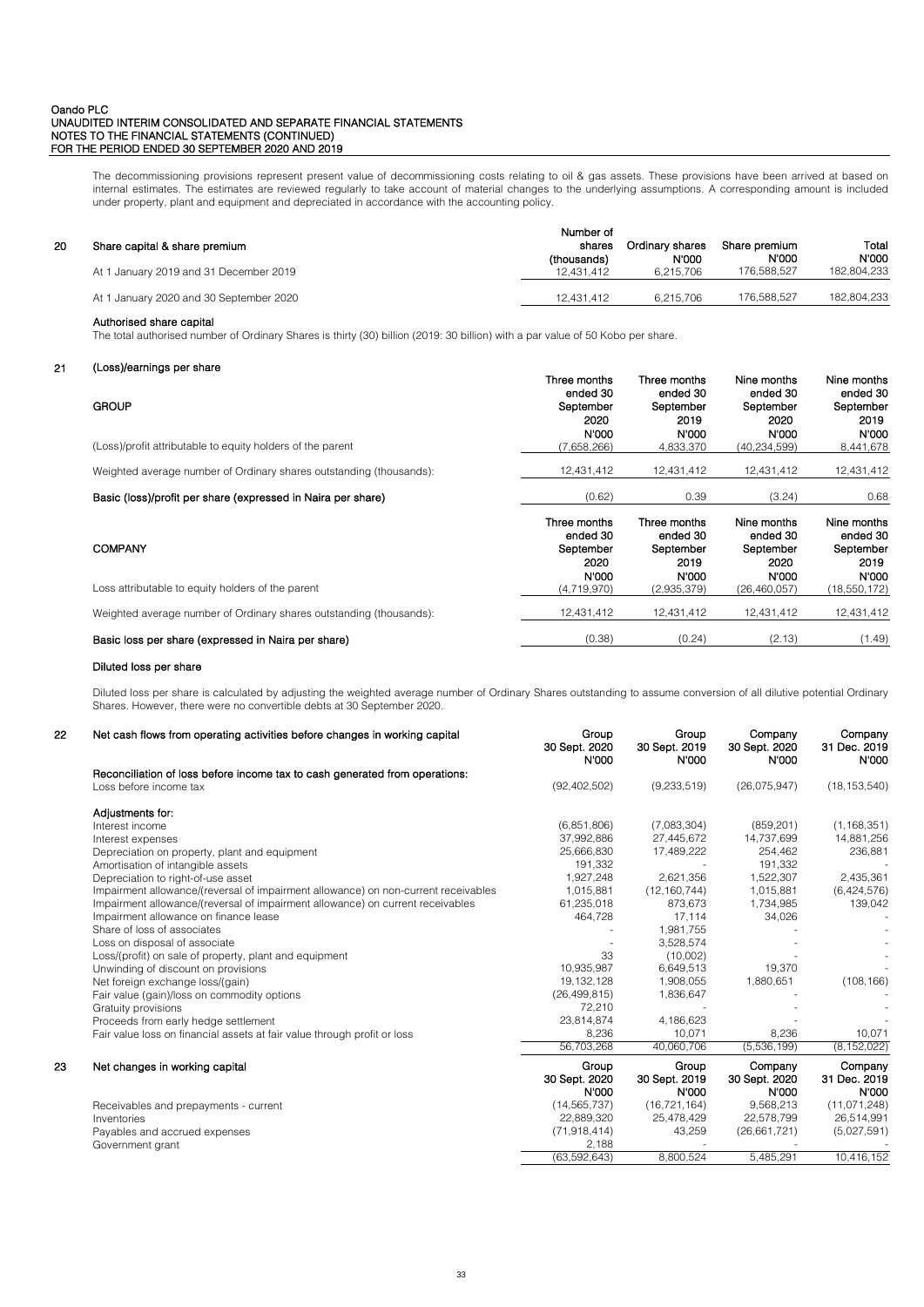#### 24 Seasonality or cyclicality of operations

The Group operates on a twelve month calendar cycle commencing 1 January of every year till 31 December of same year. Seasonal fluctuations in revenue and other transactions are recorded whenever such arises.

#### 25 Unusual items

No unusual transactions were recorded during the period under review except as disclosed in these unaudited financial statements.

#### 26 Estimates and changes

The Group accounted for depreciation, depletion and amortization ("DD&A") and decommissioning provision using the latest reserves valuation.

Other than these, no significant changes occurred in procedures and methods used in carrying out accounting estimates

## 27 Issuance, repurchases, and repayment of debts and equity securities

Debt issuance and repayments occurred in the ordinary course of business.

#### 28 Dividends

No dividends were declared or paid by the Company to its shareholders during the period under review.

#### 29 Significant events after the end of the interim period.

#### a) Impact of Novel Coronavirus

The outbreak of the Novel Coronavirus (COVID 19) continues to progress and evolve. Therefore, it is challenging to predict the full extent and duration of its business and economic impact. In January 2020, oil prices fell because of the outbreak of Covid-19 and impacted demand for petroleum products. More recently, oil prices suffered a steep fall following the failure of The Organization of the Petroleum Exporting Countries (OPEC) and other producers to reach an agreement in respect of production cuts. The extent and duration of such impact remain uncertain and dependent on future developments that cannot be accurately predicted at this time, such as the transmission rate of known COVID-19 variants, mutations, evolving new variants (such as Omicron) and the extent and effectiveness of containment actions taken. Yet, we have witnessed a rise in oil prices, while some countries are currently experiencing the third wave of COVID-19 and lockdowns. Given the ongoing economic uncertainty, management has only been able to make adjustments to cash flows and profits forecasts to the extent of COVID-19 guidelines, amendments and interpretations issued by the Securities and Exchange Commission, the Financial Reporting Council of Nigeria and the International Accounting Standards Board. The rebound of crude prices after 2020 and especially from 2021 plus the increase in vaccinated people and partial-to-complete- relaxation of COVID rules globally now prove that businesses have picked. Therefore, management does not foresee any significant negative impact on the Group's future financial results, cash flows and financial condition

#### b) Shares Sale and Purchase Agreement between M1 Petroleum Limited and Calabar Power Limited

M1 Petroleum Limited ("Seller") signed a Share Sale and Purchase Agreement ("SSPA") with Calabar Power Limited ("Buyer") on 29 June 2020 in respect of its entire 17,614,649 common shares (representing 2.22% of the issued share capital) of Oando E&P Holdings Limited ("Oando E&P"). In consideration of the assignment, transfer and sale of the common shares, the Buyer agrees to pay or cause to be paid to the Seller \$30 million, representing a transfer price of \$1.70 per sale share, net of any tax and any other fees and expenses incurred or payable under or in connection with the transaction. The Buyer agrees to pay the Seller in four instalments: (a) \$5 million payable on or prior to 31 July 2020; (b) \$3 million payable on or prior to 31 October 2020; (c) \$7 million payable on or prior to 31 January 2021; and (d) \$15 million payable on or prior to 31 July 2022. Oando PLC has paid \$10 million to M1 Petroleum Limited under the Agreement as of 31 December 2021 and \$5 million converted to shares in Q4 2020.

#### c) Dilution of Oando PLC in Oando Wings Development Limited

On 27 October 2020, OWDL issued 236,619 shares each to Wings Mauritius Limited and SB Wings Development Limited thereby diluting Oando PLC's interest to 18.78%. Furthermore, Oando PLC "the Seller" on 29 January 2021 entered into a Share Purchase Deed with Wings Mauritius Limited and SB Wings Development Limited "the Buyers" for the sale of its 2,579,900 units of ordinary shares held by the Seller in OWDL. Under this agreement, the transfer of the Sale Shares and assignment of the rights, title and interest of the Shareholder Loans by the Seller shall be treated by the Buyers as fully repaying all obligations due under the Rental Funding Facility. The sale was also completed on the date of the agreement.

#### d) \$30 million loan from Mauritius Commercial Bank

Oando Resources Limited acting as the Borrower, Oando Trading DMCC acting as the Obligor, Oando Plc acting as the Guarantor and the Mauritius Commercial Bank acting as the Lender signed a \$30 million borrowings agreement on 29 September 2020. The loan was disbursed in October 2020 and used for general corporate purposes.

#### e) Award of Oil Prospecting Licenses (OPLs) 321 and 323

On 20 October 2020, the Ministry of Petroleum Resources ("Ministry") communicated re-award of OPL 321 to Equator Exploration Nigeria Limited (64%), Owel Petroleum Services Limited (26%) and Tulip Energy Limited (10%) subject to the following terms and conditions: (1.) payment of signature bonus of \$35million within ninety days of receipt of Award letter; sole risk contract requiring Equator Exploration Nigeria Limited to identify and negotiate with a technical partner with Deepwater experience as the contracting party; and preservation of Government Back-in Right.

On the same date, the Ministry also communicated re-award of OPL 323 to Equator Exploration Nigeria Limited (78.6%), Owel Petroleum Services Limited (11.4%) and NJ Exploration Limited (10%) subject to the following terms and conditions: (1.) payment of signature bonus of \$145million within ninety days of receipt of Award letter; sole risk contract basis requiring Equator Exploration Nigeria Limited to identify and negotiate with a technical partner with Deepwater experience as the contracting party; and preservation of Government Back-in Right.

The Nigerian Upstream Petroleum Regulatory Commission (NUPRC), vide a letter dated 21 January 2022 has granted a sixty days payment extension for the signature bonus. Management plans to meet the new payment date.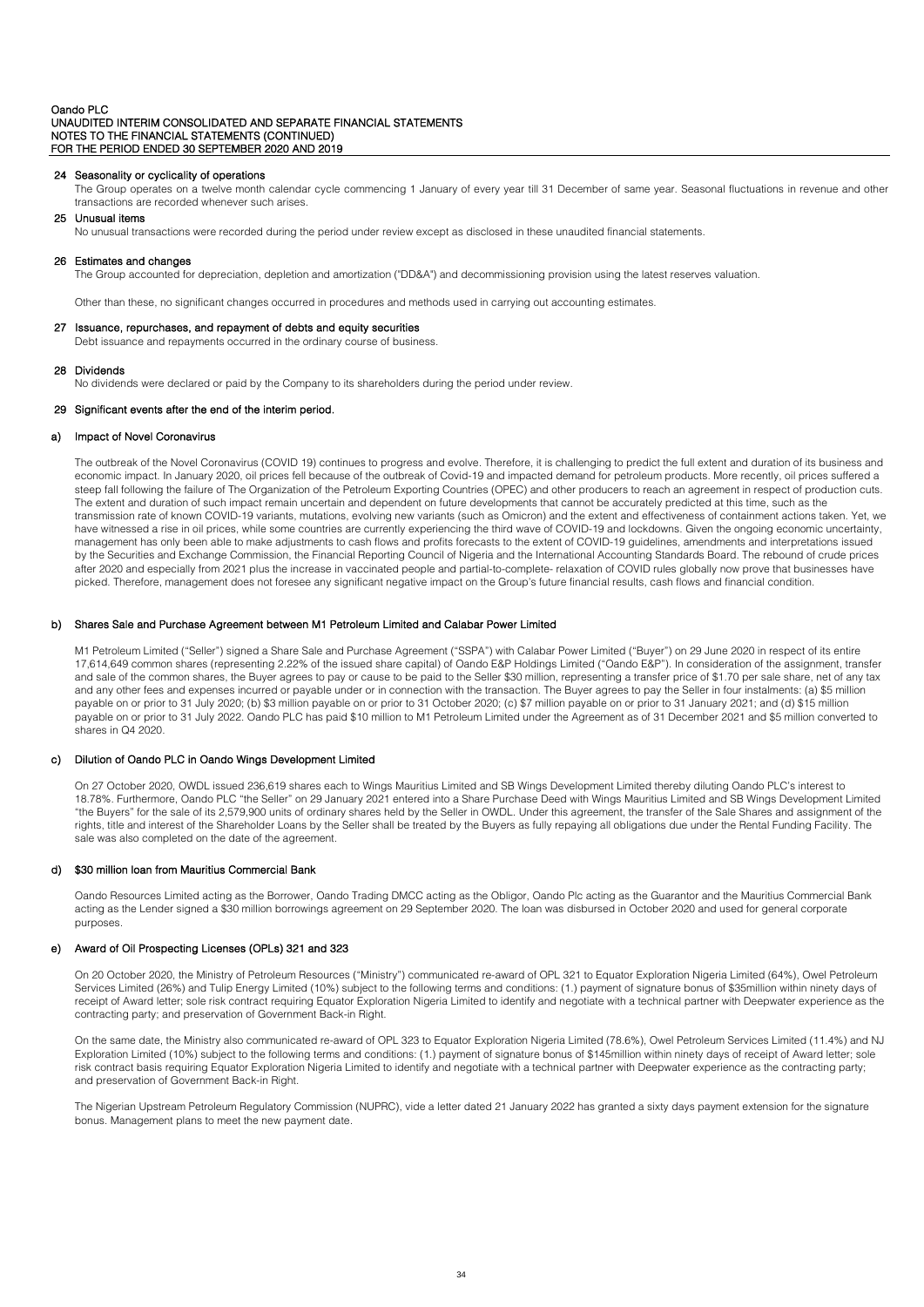#### f) Amendment and Restatement Agreement in respect of the US\$350,000,000 Senior Secured Corporate Facility Agreement

On 27 November 2020, Oando Energy Resources Inc. ("Borrower"); Oando OML 125 and 134 Limited, Oando Petroleum Development Company Limited, Oando Production and Development Company Limited, Oando Akepo Limited, Oando Qua Ibo Limited, Oando OML 125 & 134 (BVI) Limited, Oando Netherlands Holdings 2 B.V., Oando Netherlands Holdings 3 B.V., Oando Netherlands Holdings 4 B.V. (the "Original Guarantors"); Oando Netherlands Holdings 1 Cooperatief U.A (the "Holdco and a Security Provider"); FBNQUEST Merchant Bank Limited (the "Facility Agent"); and FBNQUEST Trustees Limited (the "Security Trustee") signed an Amendment and Restatement Agreement the "Agreement") in respect of the \$350 million Senior Secured Corporate Facility Agreement dated January 17, 2014 and amended on January 31, 2014. Effective the date on which the Facility Agent confirms to the Borrower that the documents and other evidence set out under the Conditions Precedent section of Agreement have been delivered to the Facility Agent in form and substance satisfactory to the Facility Agent (acting on the instructions of the Lenders) or waived by the Facility Agent (acting on the instructions of the Lenders), the Lenders agreed that the outstanding loan amount of US\$223.9 million and interest accruable thereon be repaid by the Borrower over a period of seven years with a moratorium period, which is defined in the Agreement as the period from and including the Effective Date to and including the date falling eighteen (18) months thereafter.

In addition, the Lenders agreed that, at any time during which the whole or any part of the Facility remains outstanding in Dollars, the Borrower may request that the entirety or a portion of the Facility be redenominated from Dollars into Naira, and the modalities for the redenomination shall be set out in a side letter to be agreed amongst the Lenders and the Borrower on or about the Effective Date (as defined in the Agreement). The interest rate is LIBOR + Margin (10.5% p.a.) for each Dollar loans and 15% p.a. in the case of each Naira loan.

#### g) Settlement with the Securities and Exchange Commission

Oando PLC, Mr. Jubril Adewale Tinubu, Mr. Omamofe Boyo and Mr. Olufemi Adeyemi signed a Settlement Agreement with Securities and Exchange Commission (SEC) on 15 July 2021. Under the Settlement Agreement, Oando PLC and the executives mentioned above agreed to withdraw all cases instituted against SEC in courts in Nigeria without admitting or denying any liability in respect of the regulatory infractions and violations outlined in SEC's Letter of 31 May 2019. The executives further agreed to obtain the compromise of any existing judgement obtained by Oando PLC's shareholders against SEC and payment of a settlement sum of N271.9million without admitting or denying any liability. Following settlement with SEC, members of Oando PLC held the 42nd Annual General Meeting on 31 August 2021.

#### h) Settlement Deed and Amendments thereof between Oando PLC and Alhaji Dahiru Mangal

In 2017, Alhaji Dahiru Bara'u Mangal ("DBM"), a beneficial owner of 1,968,512,614 Ordinary Shares (amounting to 15.83%) of Oando PLC (the "Company") held in his name and other associates, filed a petition with SEC against Oando and its management following a number of disputes involving management and control of Oando PLC. SEC commenced investigation of the Company following receipt of petitions from DBM and Ansbury Investments Inc. (an investor in Ocean and Oil Development Partners BVI and owned by Mr. Gabrielle Volpi) in the same year. Following intervention of eminent persons, DBM withdrew his petition to SEC. He was granted representation on the Board and Executive Management of the Company to have visibility over the running of the affairs of the Company. On 31 March 2021, DBM and the Company agreed to terms of settlement which have been executed in a Settlement Deed. Under the Settlement Deed, the Company agreed to unconditionally pay a settlement sum to DBM on or before 30 June 2021 ("Longstop date" or such other date as the parties shall agree but not later than 30 September 2021) as follows: (a) N3,578,536,928; and (b) \$50 million (or N24 billion at the agreed exchange rate of N480=\$1) at the Company's sole discretion. Upon payment of the settlement sum, DBM shall procure resignation of his nominated directors in the Company and/or its subsidiaries from the board of the Company and/or its subsidiaries and he shall confirm in writing that they do not have any claims (and waive any right to bring claims) against the Company or any of its subsidiaries or affiliates and any of their directors, officers, or agents.

'The Settlement Deed further states that failure by the Company to pay the settlement sum on or before the Longstop date or any other agreed date shall occasion the termination of the Settlement Deed, refund of all sums paid by the Company pursuant to the Settlement Deed subject to OODP ensuring that the shares already transferred on the floor of the Nigerian Exchange Limited (NGX) are reversed in the manner they were transferred in favour of DBM. Oando Servco, an indirect subsidiary of the Company paid the sum of N3,578,536,928 to DBM's designated bank account in April 2021 on behalf of the Company. On 1 April 2021, the Company and DBM agreed to modify the Settlement Deed to include additional payment of \$25 million to DBM by the Company for the former's assistance to facilitate settlement of a certain underlift receivable in favour of OML 125 & 134 Ltd from NNPC (hereinafter referred to as the First Addendum).

'Effective 30 September 2021, the Company and DBM further agreed to terminate the First Addendum and to vary the terms of the original Settlement Deed such that the Company's obligation on the remaining two settlement sums under the Settlement Deed and First Addendum is replaced with single obligation to pay in one installment the sum of \$62.5 million to DBM as full and final settlement of the dispute between the parties (the Second Addendum). On the same date, the Company and DBM also signed an Agreement to extend the Longstop date to 30 October 2021 from 30 September 2021. OML 125 & 134 Ltd paid the second tranche of the agreed settlement sum of \$62.5 million to DBM in 22 October 2021 on behalf of the Company. Consequently, the directors nominated by DBM have resigned from the board of the **Company** 

#### i) Settlement of Oando OML 125 & 134 Underlift receivable by NNPC

Further to the disclosure of the Underlift receivables by OML 125 & 134 Ltd from NNPC contained in Note 22a of the audited Annual report and financial statements of the Company for the year ended 31 December 2014 and further disclosures on the matter in subsequent audited Annual report and financial statements, NNPC and NAE, on 25 September 2019, signed the Heads of Terms ("HOT"), which provided for the negotiated and settlement amount of \$257,977,252.35, to be further adjusted on a mutually agreed effective date. However, OML 125 & 134 asserted that NAE did not adequately represent its interest in the HOT.

In August 2021, OML 125 & 134 Ltd.'s direct negotiation of the Underlift receivable with NNPC resulted in an agreed and approved settlement amount (comprising principal amount of \$72.7 million plus accrued interest) of \$155 million. Consequently, NNPC and Oando OML 125 & 134 Ltd signed a Settlement Agreement on 30 September 2021 to end the disputes that arose from the interpretation and / or performance of certain obligations set out in the PSC and the arbitral proceedings instituted with Nigerian Agip Exploration Limited (NAE), Oando OML 123 & 134 Limited and NNPC as parties. NNPC has paid the agreed settlement amount of \$155 million to OML 125 & 134 Ltd in October 2021.

j) On completion of the Oando Reorganization on 24 July 2012, OER, the parent of OML 125 & 134 Ltd, retained the contractual rights to receive the cash flows associated with the \$72.7 million Underlift receivables (through OML 125 & 134 Ltd) and assumed a contractual obligation to pay a portion of those cash flows amounting to \$47 million to Oando PLC. As part of the terms, OER agreed to pay the amount to Oando Plc upon receipt of the equivalent amounts from NNPC. Following payment by NNPC in October 2021, OML 125 & 134 Ltd paid the \$47 million out of the \$62.5 million obligation of the Company to DBM (on behalf of the Oando PLC), thereby, fully satisfying the terms of the 24 July 2012 contractual obligation between OER and Oando PLC.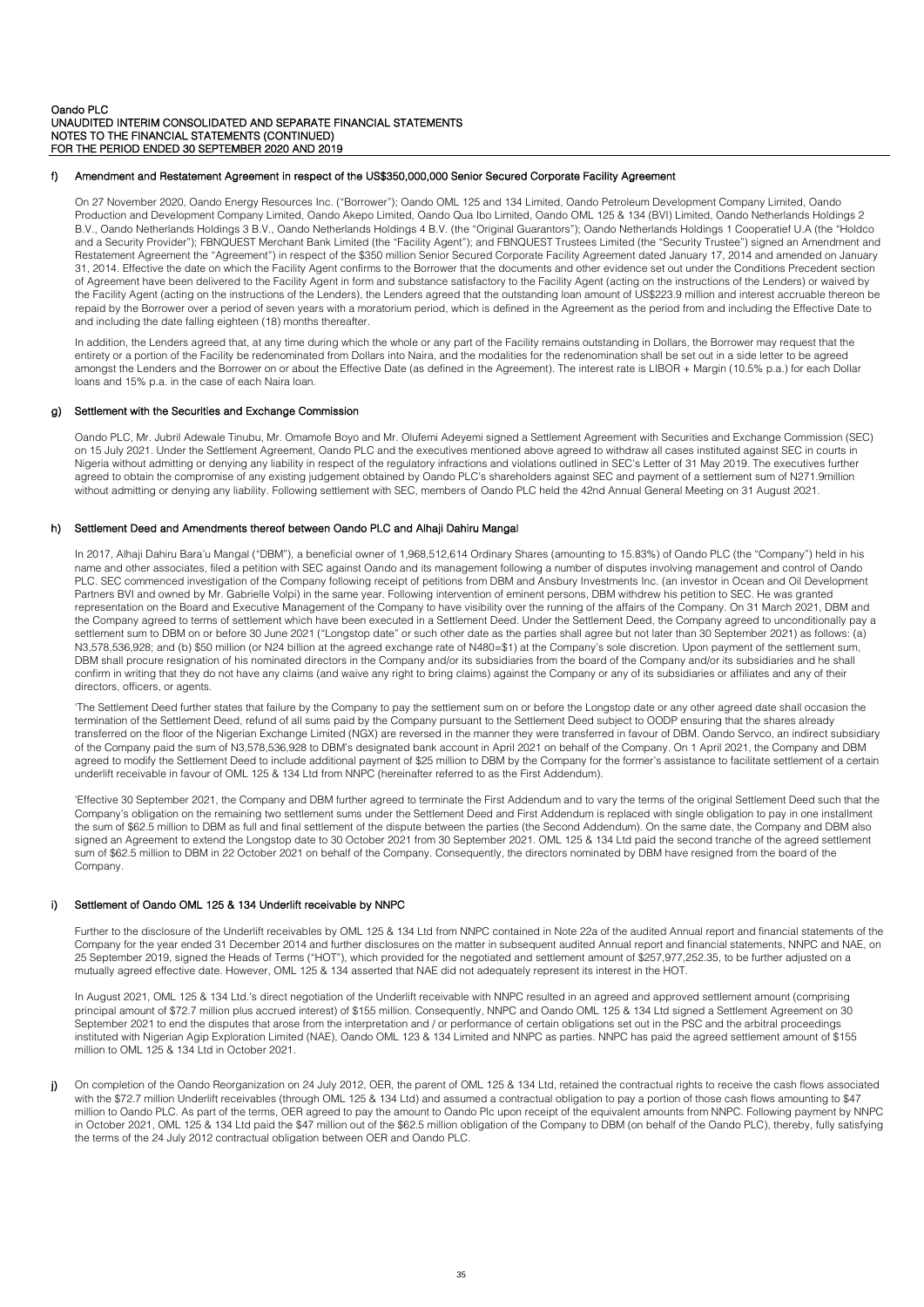#### k) Share Sale and Purchase Agreement between OODP and Calabar Power Limited

On 31 March 2021 (the "effective date"), OODP Nigeria (the "Seller") agreed to sell, assign and deliver to the Calabar Power Limited (the "Purchaser") and the Purchaser agreed to purchase and accept from the Seller the Shares - 128,413,672 common shares of Oando E & P Holdings Limited ("OEPH") free from all encumbrances on the effective date for a consideration of \$225 million. The Seller and the Purchaser further agreed that costs and taxes directly related to the sale and transfer by the Seller shall be borne by the Seller; and that the consideration will be paid in full by the Purchaser within twelve months from the effective date.

The Seller and Purchaser executed a Share Transfer Form on the effective date. A Share Certificate covering the 128,413,672 common shares dated the effective date was also issued to the Purchaser by Oando E & P Holdings Limited.

#### l) Agreements between OODP, Whitmore, and Oando Companies

The following agreements were executed between Oando PLC, OODP BVI, Oando Servco Nigeria Limited, Whitmore Asset Management Limited, Oando Oil Limited and Calabar Power Limited:

a.OODP BVI and Oando Servco Nigeria Limited ("Oando Servco") signed a \$20 million Cooperation Agreement on 27 October 2021. The Agreement provides that Oando PLC ("Oando") and Alhaji Dahiru Bara'u Mangal ("DBM") were involved in several disputes involving the management and control of Oando which led to the execution of a Settlement Agreement in March 2021 to fully and finally settle the disputes between them ("Settlement Agreement"). As part of the dispute settlement, OODP BVI was required to purchase 1,968,512,614 shares (the "Shares") beneficially held by DBM in Oando PLC ("Shares") and it approached Oando Servco for support to purchase the Shares. The naira equivalent of \$20million (amounting to N8,421,463,072) was advanced by Oando Servco to OODP for the purpose of funding the purchase of the Shares (the "Settlement Loan"). OODP in a request letter dated 6 April 2021, asked Servco to disburse the loan amount to a specified APT Securities' bank account with Access Bank for the purpose of acquiring the Shares held by Alhaji D.B. Mangal and associated companies. APT Securities was the appointed broker for the acquisition (see further details in note 24a). Although the naira equivalent of \$20 million was advanced to OODP BVI, OODP BVI now agrees that it borrowed \$20 million from Oando Servco on the effective date of this agreement.

The settlement loan was granted to OODP BVI at 6% interest rate, with the option for OODP BVI to pay all or any portion of the accrued interest in kind. The Settlement Loan attracts ten (10) years moratorium and it shall be fully repaid by the date falling twenty (20) years from the utilisation date of the last advance of the Loan

Furthermore, OODP Ltd, through a Share Sale and Purchase Agreement sold the Shares to Leaf Investment & Realtors Limited on 22 October 2021. Following the sale, Oando PLC notified the NGX of the acquisition of Alhaji Dahiru Mangal's interest of 1,968,452,614, shares in Oando PLC by Leaf Investment & Realtors Limited in accordance with Rule 17:13 (a) of the Nigerian Exchange Limited Issuers' Rules. Consequently, Leaf Investment & Realtors Limited now holds 15.83% of Oando PLC.

b. Whitmore Asset Management Limited ("Whitmore") and Oando Oil Limited ("OOL") signed a Cooperation Agreement on 31 August 2021. Under the terms of the settlement agreement between Whitmore and Ansbury Investments Inc. ("Ansbury"), it was agreed that the sum of \$550 million would be paid by Whitmore to Ansbury in full and final settlement of their dispute. Whitmore was only able to pay part of the amount due under the settlement agreement and Whitmore therefore approached OOL for support. In October 2019 and March 2020 respectively, OOL obtained loans from African Export Import Bank (the "Afrexim") (the "Afrexim Loan"). The Afrexim Loan was advanced by OOL to Whitmore to help settle Whitmore's indebtedness to Ansbury under the settlement agreement. Whitmore and OOL have now agreed the terms for the assistance and settlement of Whitmore's obligation of \$550 million (the "Settlement Loan") as follows: (i) the Settlement Loan shall attract an interest rate of 6% p.a. and accrued interest shall be paid on the Loan quarterly; (ii) for any interest period, the Whitmore may elect to pay all or any portion of interest in kind; (iii) the Settlement Loan attracts ten (10) years moratorium on principal and it shall be fully repaid by the date falling twenty (20) years from the utilisation date of the last advance of the Loan; and (iv) Whitmore shall bear all costs incurred by OOL in securing the Afrexim Loan.

Oando PLC and OOL signed an Amended and Restated Intercompany Loan Agreement on 27 October 2021 (the "effective date"). The Agreement refers to an Original Loan Agreement dated 31 August 2021, wherein OOL agreed to make two facilities (Facility A of \$225 million and Facility B of \$100 million) available to Oando PLC to meet its general corporate and other purposes. From the effective date, under the Amended and Restated Agreement, the parties agree to discontinue Facility A only and defined the subject of the Agreement as a Term Loan in an amount equal to or up to \$100 million with the following terms and conditions: (i) interest rate for the Term Loan is the percentage rate per annum which is the aggregate of: the Margin (3%) and LIBOR. Interest on the Loan shall accrue on a day-to-day basis, calculated according to the number of actual days elapsed and a year of 360 days and shall be payable quarterly in arrears on each interest payment date falling after the expiry of the moratorium period (defined as the period from each utilisation date to and including the date falling ten (10) years thereafter; (ii) any default payment shall attract additional 2% above the interest rate; (iii) Oando PLC is expected to repay the Loan on each repayment date (defined as each interest payment date falling after the expiry of the moratorium period) or before the final maturity date, which is defined as twenty (20) years from the utilization date of the final advance; (iv) Oando PLC shall be entitled to voluntarily prepay the Loan in a minimum amount of \$5,000,000 and for higher amounts in multiples of \$1,000,000; and (v) the Agreement provides for setoff of matured obligations between the parties.

d. On 27 October 2021 (the "effective date"), OOL, Whitmore, Calabar Power Limited ("CPL") and OODP Nigeria signed a Deed of Novation of Loan Agreement. Pursuant to the loan agreement between OOL and Whitmore for \$500 million dated 27 October 2021 (item #b above), another loan agreement between OODP Nigeria and CPL for the sale and purchase of 128,413,672 common shares of OEPH (the "SPA") for a consideration of \$225 million (item #22 above), resolution of board of directors of Oando PLC dated March 28, 2019, resolving that Oando PLC (either by itself or through nominees) should acquire all the shares held by the minority shareholders in OEPH, including the shares held by OODP Nigeria, OODP Nigeria and OOL agreed to novate part of the receivable of the \$500 million loan, due from Whitmore, to CPL. In return, Whitmore and CPL have agreed that Whitmore shall take on CPL's obligation to repay the \$225 million consideration under the SPA. Consequently, CPL agrees that on and from the novation date, it shall perform obligations towards OOL under the Loan Agreement which are identical in character to the Whitmore's obligations under the Loan Agreement such as repayment of the \$225 million and all interest, fees and other amounts owing in respect of the amount to OOL. OOL consents to the novation and Whitmore shall have no liability to it and OOL no longer has any rights or recourse, in or to any obligation or liability against Whitmore in respect of interest, fees, costs and other amounts owing in respect of the novation amount accrued up to but excluding the novation date.

e. In January 2020, Oando Servco obtained a loan from Ecobank Development Corporation ("Ecobank") in the sum of \$50 million and advanced the entire loan amount to Whitmore to help settle the latter's obligation under the Settlement Agreement with Ansbury (the "Settlement Loan"). Whitmore and Oando Servco signed a cooperation agreement on 27 October 2021 (the "effective date") to document the following terms and conditions: (i) the Settlement Loan shall attract an interest rate of 6% p.a. and accrued interest shall be paid on the Loan quarterly; (ii) for any interest period, the Whitmore may elect to pay all or any portion of interest in kind; and (iii) the Settlement Loan attracts ten (10) years moratorium on principal and it shall be fully repaid by the date falling twenty (20) years from the utilisation date of the last advance of the Loan.